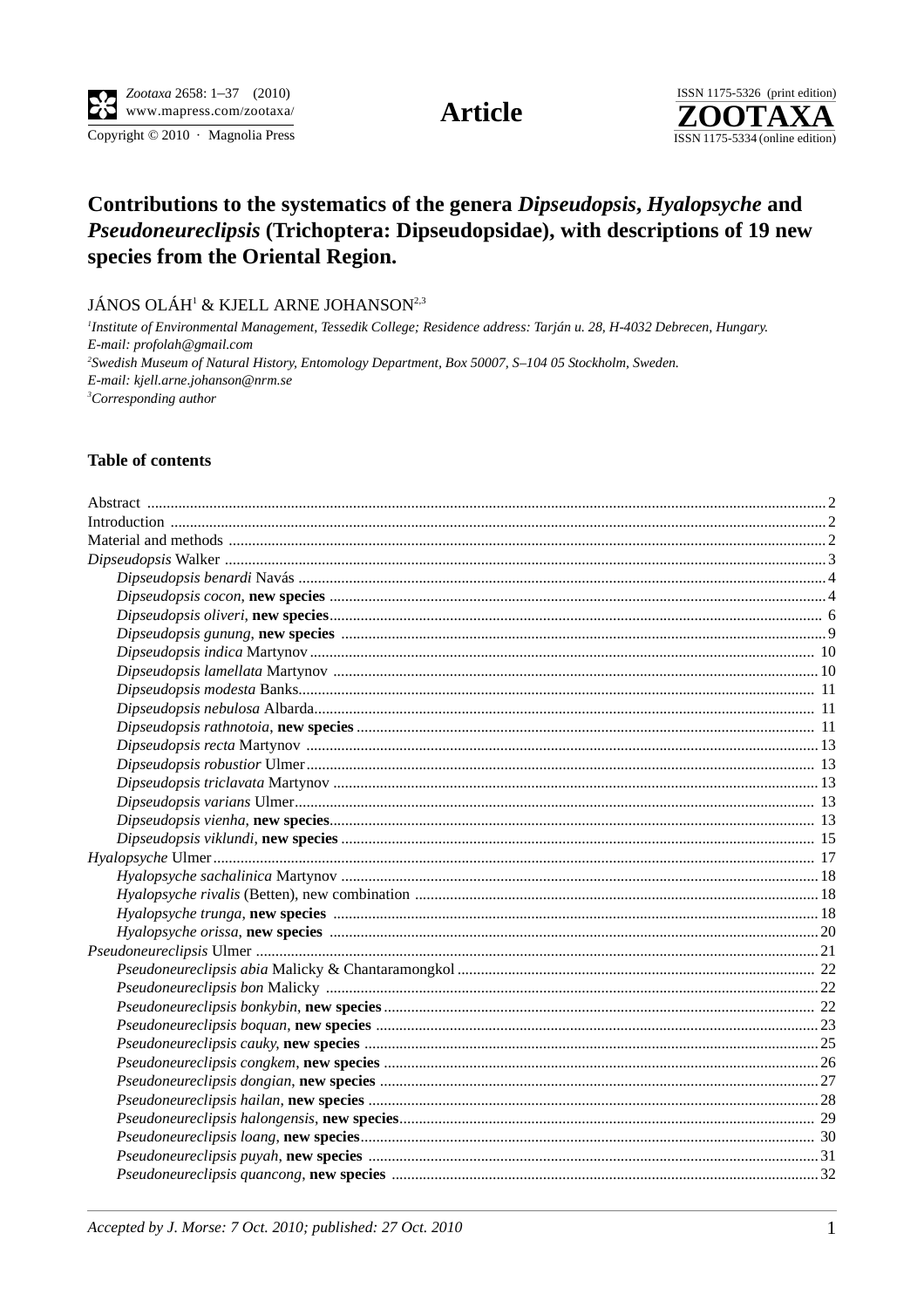#### **Abstract**

Nineteen new species of Dipseudopsidae from the Oriental Region are described and illustrated, including 6 new species of the genus *Dipseudopsis: D. cocon*, *D. oliveri*, *D. gunung*, *D. rathnotoia*, *D. vienha*, and *D. viklundi*; 2 new species of the genus *Hyalopsyche*: *H. trunga* and *H. orissa*; and 11 new species of the genus *Pseudoneureclipsis: P. bonkybin, P. boquan, P. cauky, P. congkem, P. dongian, P. hailan, P. halongensis, P. loang, P. puyah, P. quancong*, and *P. vetcat.* The genus *Hyalopsychella* Ulmer, 1930, is recognized as a new synonym of *Hyalopsyche* Ulmer, 1904. *Hyalopsyche parvispinosa* Schmid, 1959, and *H. parvula* Martynov, 1935, are recognized as new synonyms of *H. sachalinica* Martynov, 1910; *Hyalopsyche similis* Martynov, 1935, is recognized as a new synonym of *Hyalopsychodes rivalis* Betten, 1909; and *Hyalopsychella haplotes* Neboiss, 1989, is recognized as a new synonym of *Hyalopsyche winkleri* (Ulmer, 1930). New records of 14 other species are provided.

**Key words:** Dipseudopsidae, *Dipseudopsis, Hyalopsyche, Pseudoneureclipsis*, new species

## **Introduction**

The first described species of Dipseudopsidae was *Dipseudopsis capensis* Walker, 1852, from South Africa, a species subsequently recorded from all Afrotropical mainland subregions (Tobias & Tobias 2007). The family is currently divided into 8 recognized genera (Morse 2008) and has been recorded from all major biogeographical regions, but represented by only a few species in the Australian, Nearctic, Palaearctic, and Neotropical Regions. The greatest species diversity occurs in the Oriental Region, having over 100 species, and the Afrotropical Region, having over 50 species. Ulmer (1904) first erected the subfamily Dipseudopsinae in Polycentropodidae. Ross (1967) elevated the Dipseudopsidae to family status based on a combination of adult characters: 1) posterior border of prosternum with narrow, sclerotized, mesal point, 2) apical segment of palps annulated, 3) dorsotentorial arms (supratentorium of Ross 1967) absent, 4) front and hind wings with crossvein *m* present, 5) ocelli absent, 6) Y-shaped suture of mesopleuron absent, 7) inferior appendages 1-segmented, and 8) prescutal suture atrophied. These characters also fit the Polycentropodidae and Psychomyiidae. Weaver (1984) presented the following synapomorphies for the Dipseudopsidae: 1) larvae with dilated forelegs; 2) larvae constructing long, narrow tubes within the bottom substrate; 3) larvae with spinneret extending far beyond other mouthparts; and 4) adult labial palps reduced.

Kjer *et al.* (2001) suggested that Dipseudopsidae are closely related to Polycentropodidae and Ecnomidae. Holzenthal *et al.* (2007) stated that the phylogenetic relationships among genera in the family are not well defined, and the genera of the Pseudoneureclipsinae are doubtful members of the family due to dissimilar morphology and ecology with respect to the remaining genera. Johanson & Espeland (2010) stated that the family Dipseudopsidae including *Pseudoneureclipsis* is not a monophyletic group, and instead concluded that the genus is more closely related phylogenetically to Ecnomidae than to *Dipseudopsis* and *Protodipseudopsis*.

#### **Material and methods**

This study is based on the examination of 223 males, 5 females and 14 pharate male pupae of *Dipseudopsis* (15 species); 16 males and 4 females of *Hyalopsyche* (5 species); and 60 males of *Pseudoneureclipsis* (13 species). All specimens are stored in 70–80% alcohol. The preparation and illustration of the specimens follows the procedure of Oláh & Johanson (2008) and Oláh *et al*. (2006, 2008). The terminology for setal warts follows that of Oláh & Johanson (2007). The terminology applied to genitalic structures mainly follows Li et al. (2001). Descriptions herein are based on the examination of specimens with abdomens cleared and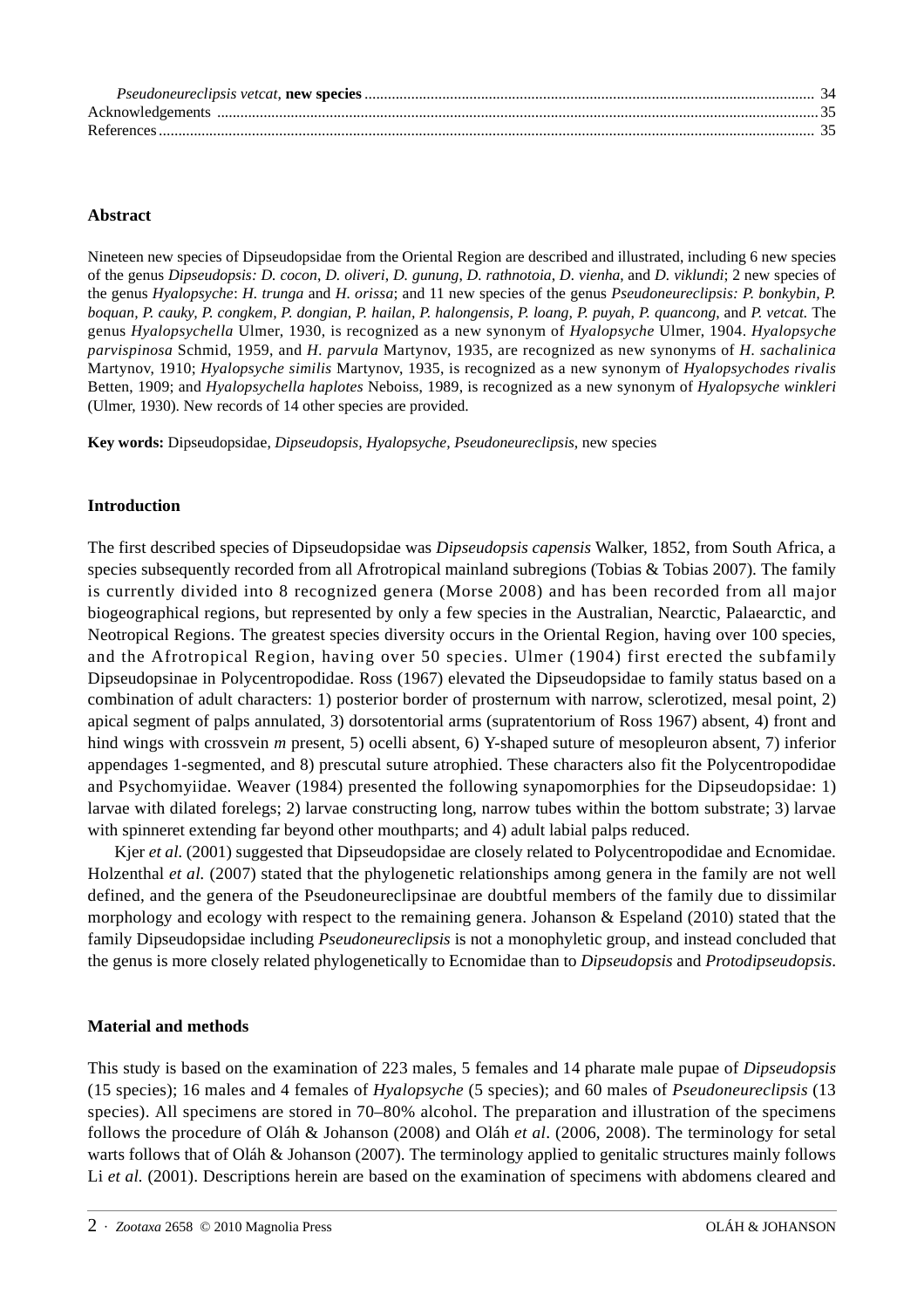then placed in glycerine, and other body parts placed in alcohol but not cleared.

**Depositories.** Types are deposited in the following institutions, using the abbreviations by Evenhuis & Samuelson (2004). NHML, The Natural History Museum, London, England, U.K.; NHMB, Natural History Museum, Budapest, Hungary; NMNH, National Museum of Natural History, Smithsonian Institution, Washington, D.C., U.S.A.; OPC, Oláh Private Collection, to be transferred for permanent retention to the Hungarian Natural History Museum, Hungary; and SMNH, Swedish Museum of Natural History, Stockholm, Sweden.

#### *Dipseudopsis* **Walker**

- *Dipseudopsis* Walker, 1852: 91. Type species: *Dipseudopsis capensis* Walker, 1852: 91 (monotypic); type locality: South Africa (Port Natal).
- *Bathytinodes* Iwata, 1927: 209. Type species: *Bathytinodes alba* Iwata (monotypic); type locality: Japan. Synonym according to Tsuda, 1942: 266.

*Dipseudopsodes* Lestage, 1936: 170. No type species designated. Invalid according to Fischer, 1962: 3.

*Esperona* Navás, 1915: 397. Type species: *Esperona orientalis* Navás (monotypic); type locality: Vietnam (Tongking). Synonym according to Lestage, 1925: 39.

*Nesopsyche* McLachlan, 1866: 268. Type species: *Nesopsyche flavisignata* McLachlan (monotypic); type locality: Sulawesi (Celebes). Synonym according to Mosely, 1933: 499.

The genus *Dipseudopsis* Walker is remarkable in having siphoning mouthparts and conspicuous sexual dimorphism. Many males and females have contrasting colour patterns in their wings and bodies. Males have twisted and/or branched mesoapical spurs on their hind tibiae. The proboscis siphoning organ is formed by the elongate terminal lobes of the maxillae which are probably the laciniae. The galeae are reduced and suppressed. The elongate laciniae are not held together in preserved specimens, but variously curled away from each other distally. The sucking apparatus is operated by a stomodaeal pump and positioned by the cranial and stipital flexor muscles. The apparatus in use has not yet been observed. However, a pollinium attached to the mouthparts of a male *D. doehleri* Ulmer, 1929, was discovered (John S. Weaver III, personal communication), indicating that the species might feed on flowering plants. The enlarged stipital flexor muscles are inserted on the bases of the laciniae. The presence of a proboscis resulted in 2 characteristics of the head: 1) the extreme enlargement of the stipes serving for attachment of the stipital flexor muscle, and 2) the highly convex and enlarged clypeus covering the stomodaeal pump.

An additional feature of the genus is the presence of glabrous cephalic and thoracic surfaces. The setal areas are not elevated into typical setaceous warts but are flush with surrounding sclerites (Weaver & Malicky 1994). The typical setal warts are present. A detailed description of the cephalic groove and setal wart patterns and tentorium of *Dipseudopsis oliveri*, new species is provided herein, and only minor specific alterations are observed in the other species. Based on the observations of the un-cleared head of various species, we conclude that the cephalic groove and setal wart patterns are stable and persistent in *Dipseudopsis*.

The new species in *Dipseudopsis* described below share the following characters, except when stated otherwise.

Adult. Head shorter than wide. Antennae stout, about as long as each forewing; scapes short, half as long as head, almost touching; distance between antennae shorter than length of each scape; membranous antennal sockets large, depressed, wrinkling with scape movements, delineated by elevated, strongly sclerotized rim of antennal and frontal grooves. Eyes small, interocular distance on vertex more than 2 times longer than eyes. Maxillary palp formula I-IV-II-III-V; first 3 segments dilating apically. Stipes moderately large. Labrum bipartite, basal part transversally elongate, quadrangular; sclerotized; fused with clypeus, fixed; apical portion membranous, flexible, hanging freely. Enlarged bulging clypeus sparsely covered by setae. Frons narrowing posteriorly from above theoretical line of frontoclypeal groove (epistomal suture) between anterior tentorial pits; stretching posterad between scapes. Subgenal process forming narrow tapering, dark tooth. Two branches of frontal grooves visible on face and on head dorsum, delineating frons, stretching between membranous antennal sockets. Short, sinuous frontogenal and long clypeogenal grooves well-pigmented;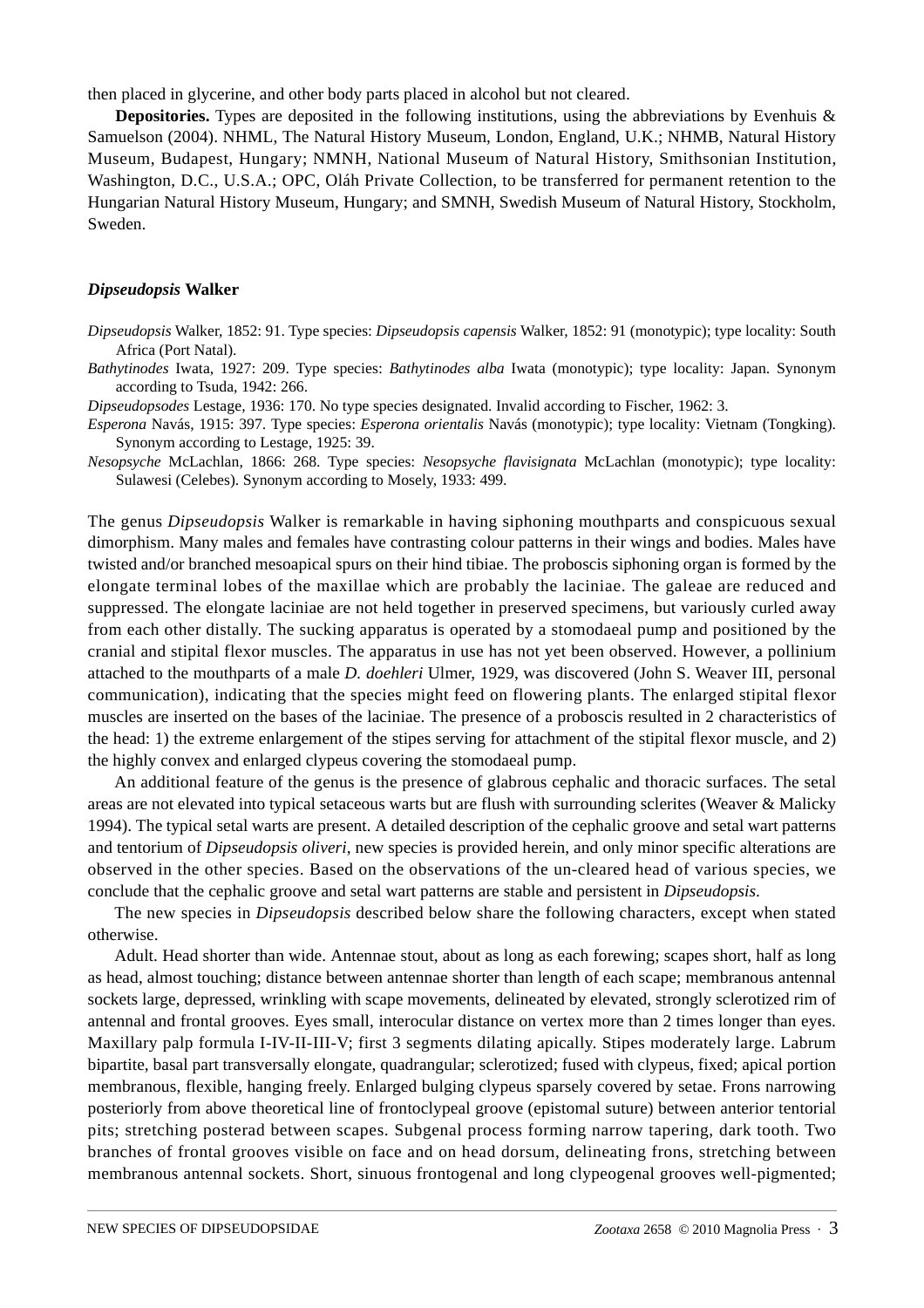clypeolabral grooves weakly discernible. Proboscis longer than first 4 segments of maxillary palps. Haustellum reduced, forming narrow band with bifid apex. Coronal groove visible along entire vertex. Basal sclerotized part of labrum and entire clypeus covered with short setae; remnant of frontal setal warts shifted posterad and dorsad between scapes, nearly invisible, represented by few setae; pair of setose warts, probably representing vertexal interantennal warts, attached to rim of antennal sockets. Occipital and postgenal setal warts compact and setose. Setose wart attached to dorsum of anterior arm of each cervical sclerite, central ridge of cervical sclerites covered by long setae.

Thorax. Pronotum raised to head level, divided by deep longitudinal furrow; raised surface sparsely covered with short setae or alveoli. Setal warts on mesonotum variable (see below). Metanotum without setal warts. Spur formula 2, 4, 4. Claws on all legs symmetrical.

**Remarks.** In making species identifications of *Dipseudopsis*, the precise orientation of the modified hind leg spur is a crucial factor, because slight rotation of the tibiae produces different perspectives of the spur (Weaver & Malicky 1994). Here we chose the left leg and ventral view for examination and drawing, and we illustrated the modified spur together with the adjacent anteroapical unmodified spur and a part of both tibia and tarsus. Similarly, the drawings of the large, preanal appendages are auriform and sensitive to observation angle, especially in dorsal view. We illustrate the more stable lateral views herein. The male genitalia are rather blunt and often lack conspicuous characters. We found the sclerotized structures of the phallocrypt, or the mesosuperior processes of sternum IX (Weaver & Malicky 1994), useful in differentiating species. This structure may possibly represent the paraproctal processes (intermediate appendages) fused at the extreme base of the basodorsal bulging corners of sternum IX, and hinged with tergite IX and the preanal appendages. Their lower inner angles extend medially into a bridge around and under the phallobase. This character is often difficult to observe because often it is weakly sclerotized and the heavily sclerotized sternum IX and inferior appendages obstruct it from view. However, removing the inferior appendages and the apodeme exposes the mesosuperior processes (paraproctal process) in caudal view.

Ross & Kingsolver (1959) speculated about the phylogeny of the genus, and postulated the length of forewing veins *R<sub>3</sub>* and *R<sub>3</sub>* as well as the shape of inferior appendages in ventral or caudal views for recognition of proposed phylogenetic lines. After more species were examined and described (Weaver & Malicky 1994), the length of forewing  $R_2$  and  $R_3$  of fork I proved to be unstable, between and within species, and a plesiomorphic character. For instance, the stalk/fork  $R_{2+3}$  ratio varies in the range of 2–10 in *D. rathnotoia*, new species.

#### *Dipseudopsis benardi* **Navás**

*Dipseudopsis benardi* Navás, 1930: 141.

**Material examined. VIETNAM**: Tamdao, 200 m 12.x.1986, at light [J. Oláh], 1 male (OPC).

#### *Dipseudopsis cocon,* **new species**

Figs 1–6

This species is similar to *D. collaris* McLachlan, 1863, and *D. robustior* Ulmer, 1929, but it differs by having pronotum and mesonotum uncoloured and the modified spur more deeply bifid.

Male. Body uniformly light brown, only edges or margins darker brown; mesonotum not darker brown than pronotum; antennae, palpi and legs slightly lighter brown, almost ochraceous.

Head. Labrum dark brown. Pair of large, setose, mesal, longitudinal bands present, representing fused vertexal lateroantennal and vertexal ocellar warts. Each lateral cervical sclerite broadly triangular.

Thorax. Mesoscutum sparsely covered by small alveoli, divided medially by longitudinal, shallow furrow. Mesoscutellum with pair of fragmented compact setal warts. Spur formula 2, 4, 4; mid leg posterior spurs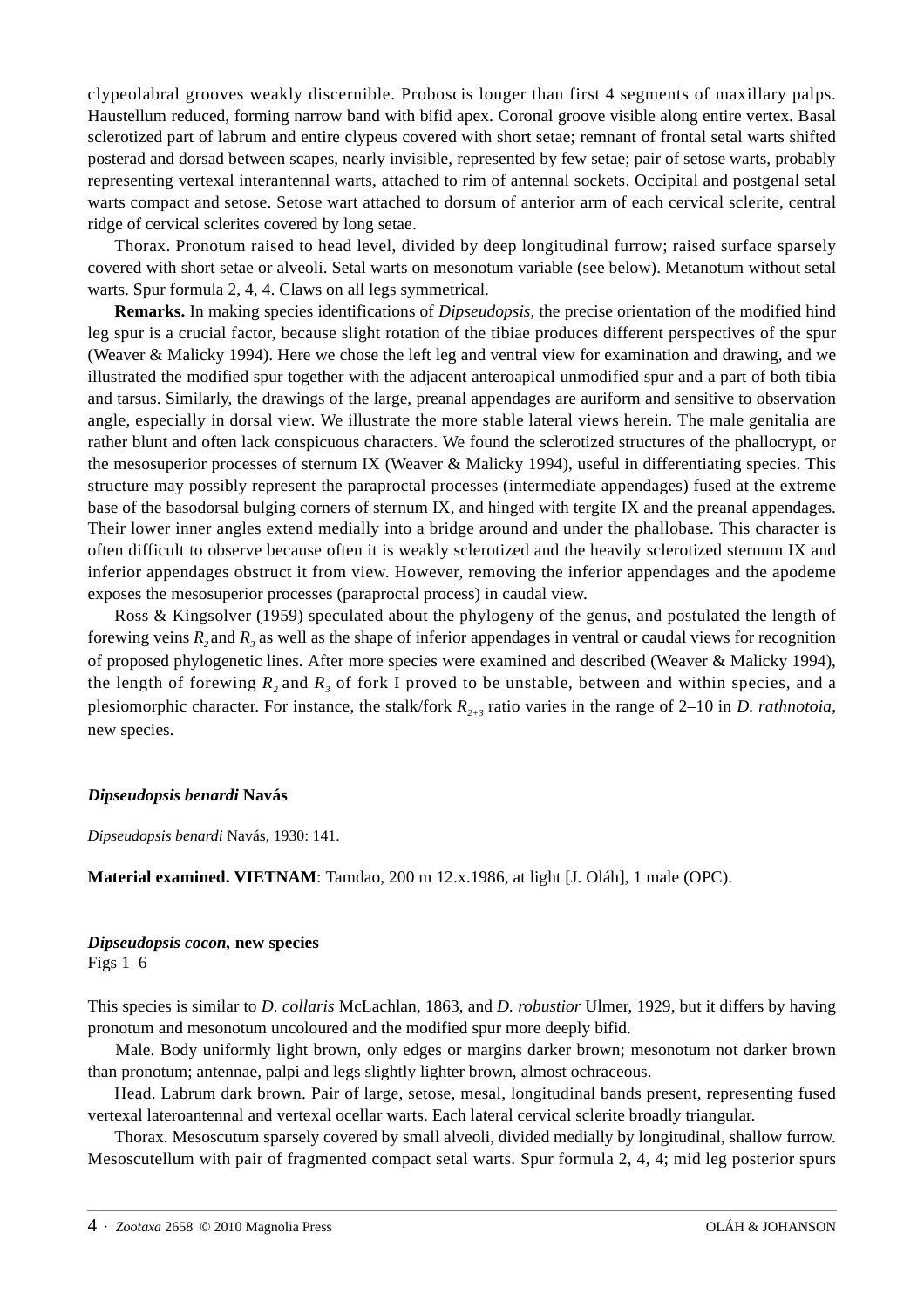longer than anterior spurs; hind leg modified spur branching from apical 2/3rds, crescent-shaped, with 2 sinuate, sub-equal branches directed mesad after basal overcrossing.

Forewing length 11.3 mm; membrane brown, with 2 inconspicuously faded spots; 1 spot semicircular, located distally of cord; 1 large spot located above arculus.



**FIGURES 1–6.** *Dipseudopsis cocon,* new species, holotype male. 1—right forewing, dorsal; 2—left hind leg apical tibial spurs; 3—genitalia, left lateral; 4—genitalia, dorsal; 5—left inferior appendage, ventral; 6—phallus, left lateral.

Male genitalia. Segment IX with large tergite and slightly larger sternite connected; these 2 sclerites connected by narrow strip on each side composed of antecostal ridge and fused base of large preanal appendage. Tergite IX subquadrangular in lateral view, with small dorsoapical rim triangular in lateral view; rounded in dorsal view, slightly overhanging segment X; setose fields absent. Sternite IX subquadrangular in lateral view, with bulging basodorsal corners articulating with antecostal ridge, preanal appendages and mesosuperior processes. Phallocrypt composed of long, sclerotized pair of dorsal processes embedded in conjunctive membranes encircling dorsum of phallobase, connecting to venter of segment X; pair of short lateral, weakly sclerotized lobes fixed to short phallic apodeme. Basal plate below phallocrypt complex, forming long rod of apodemes of inferior appendages, not attached by sclerotized connection to phallocrypt or to phallobase, moving freely according to clasping movement of inferior appendages. Apicodorsal corners of sternite IX with small areas of microtrichia. Segment X as long as inferior appendages, slightly overlapped by tergite IX, forming heavily pigmented hood notched apically in dorsal view with weakly discernible setose area on each apex; thumb-shaped, slightly concave dorsally in lateral view. Intersegmental depression between segment IX and segment X forming short vertical concavity in lateral view by slightly overhanging tergite IX. Preanal appendages triangular, auriform, narrowing dorsoapicad. Preanal appendages fused with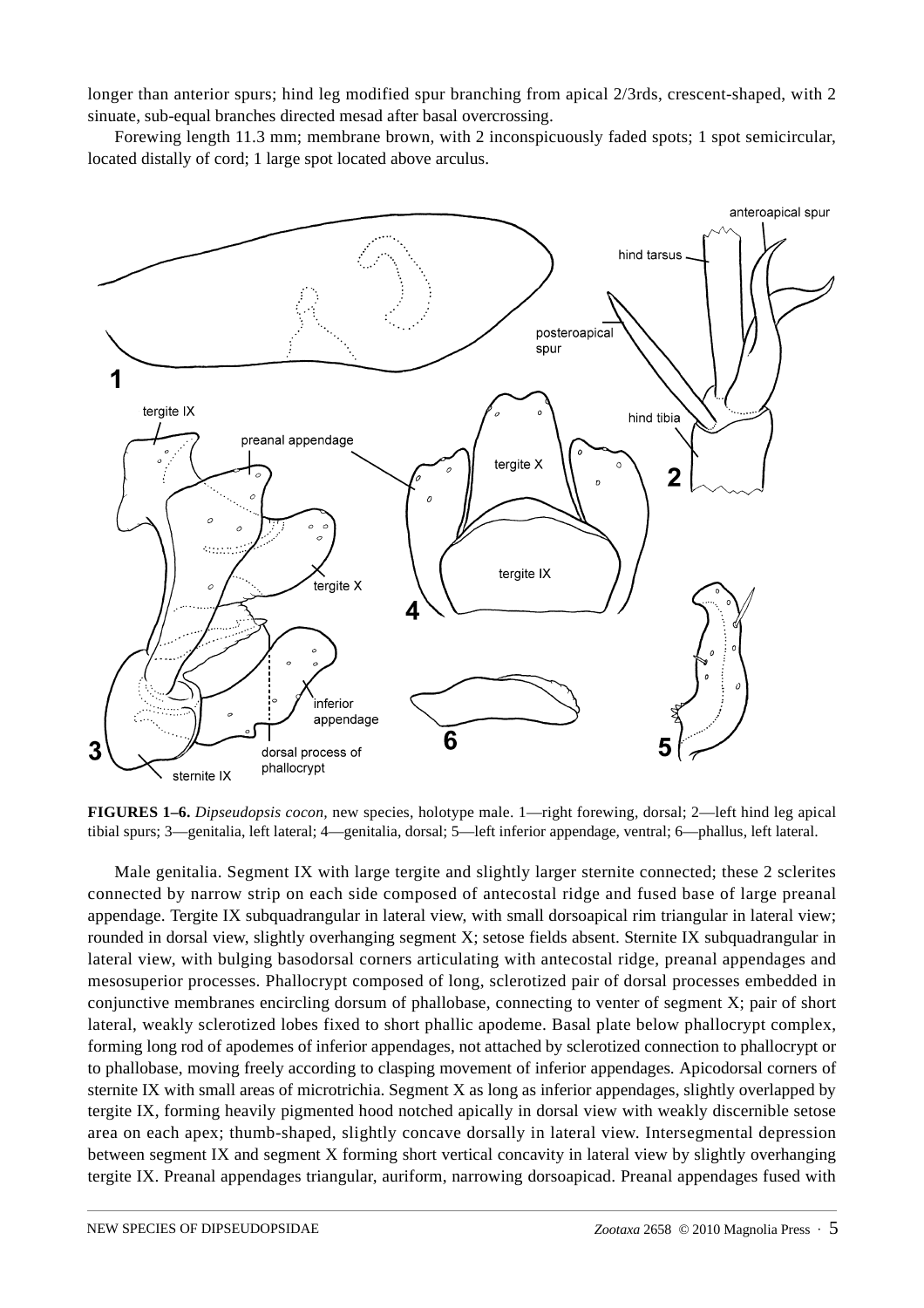antecostal ridge of segment IX along wide basal part, hinged dorsally to tergite IX, ventrally to basodorsal corner of sternite IX. Inferior appendages each as long as segment X, sinuous, with regularly concave dorsum and irregularly convex venter in lateral view and with triangular projection visible near base. Phallic apparatus small; phallotheca forming heavily sclerotized, broad, basal tube and slightly narrowing ventroapical lobe; no minute setae visible on basal part. Delineation of membranous dorsal part, apical endotheca, and aedeagus obscured; weakly sclerotized phallotremal sclerite complex present, position varying according to level of aedeagus erection.

**Holotype male**: **VIETNAM:** Hanoi, West Lake, 28.x.1986, at light [J. Oláh], (OPC).

**Etymology.** *Cocon*, from Vietnamese "co con," meaning collar, referring to the similarity between this species and *D. collaris* McLachlan.

## *Dipseudopsis oliveri,* **new species**

Figs 7–16

This species is bright coloured with a characteristic pattern on the forewings. It is similar to *D. doehleri* Ulmer. *Dipseudopsis oliveri* has 5 translucent spots on each forewing, while *D. doehleri* has 3 spots. The modified spur has a twisted, apical part being 2/3 as long as the spur, not 1/3 as long as the spur as in *D. doehleri*. The head is yellowish, while in *D. doehleri* it is dark brown.



**FIGURES 7–10.** *Dipseudopsis oliveri,* new species, holotype male. 7—head, frontal; 8—head, dorsal; 9—head tentorium, dorsal; 10—head tentorium, lateral.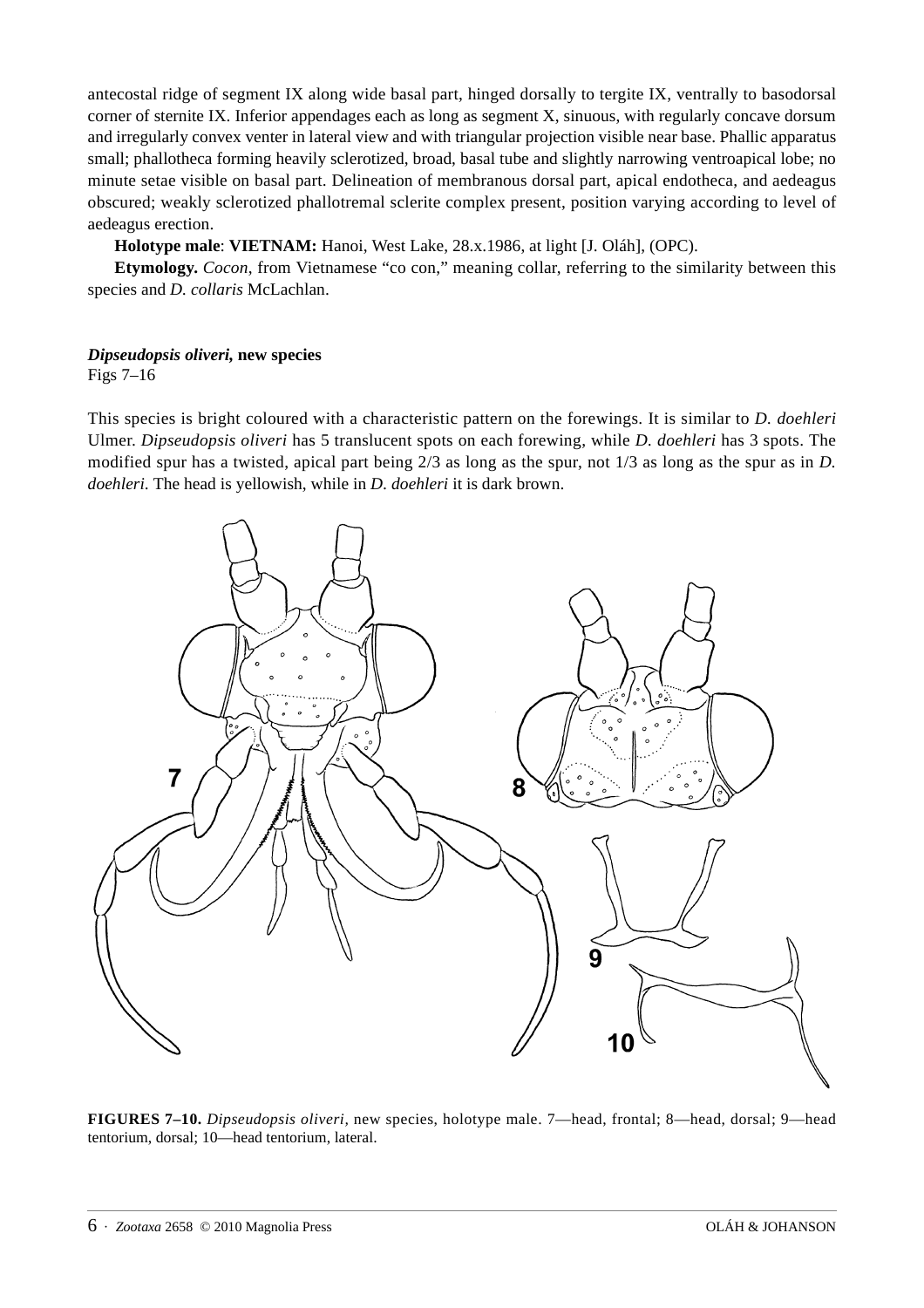

**FIGURES 11–16.** *Dipseudopsis oliveri,* new species, holotype male. 11—right wings, dorsal; 12—left hind leg apical tibial spurs; 13—genitalia, left lateral; 14—genitalia, dorsal; 15—inferior appendage, ventral; 16—phallus, left lateral.

Male. Wing and body colour patterns highly contrasting. Head, cervical sclerites, prothorax, apical half of foreleg femur, coxae, trochanter and femur of mid legs and hind legs, as well as abdomen bright yellow.

Head. Antennae, maxillary palps, labial palps, mesonotum, metanotum, forelegs (except apical half of femur), tibiae and tarsi of mid and hind legs, mid leg episterna and precoxale, abdominal tergum III, and genitalia dark chestnut brown. Tentorium simple, dorsal arms absent, vestigial structures invisible; anterior tentorial arms slender in dorsal view, slightly broadening at middle in lateral view. Frontoclypeogenal septum well developed; anterior tentorial pits located dorsolaterally; frontogenal arms extending dorsad from anterior tentorial pits to margin of circumantennal sclerites, shorter than clypeogenal arms; posterior tentorial arms short, robust; tentorial bridge shifted posterad almost to posterior tentorial pits. Antennae stout, as long as forewings; scapes short, half as long as head, closely set, almost touching, interantennal distance narrower than length of scapes; membranous antennal sockets large, providing space for movement of scapes, characteristically depressed and delineated by elevated and strongly sclerotized rim of antennal and frontal grooves. Stipes large. Enlarged bulging clypeus covering stomodaeal pump, dominating face. Coronal groove well developed, visible along almost entire vertex, except anterior section diverging into frontal branches indiscernible. Lateral cervical sclerites long, triangular, forming narrow anterior arms articulating anterad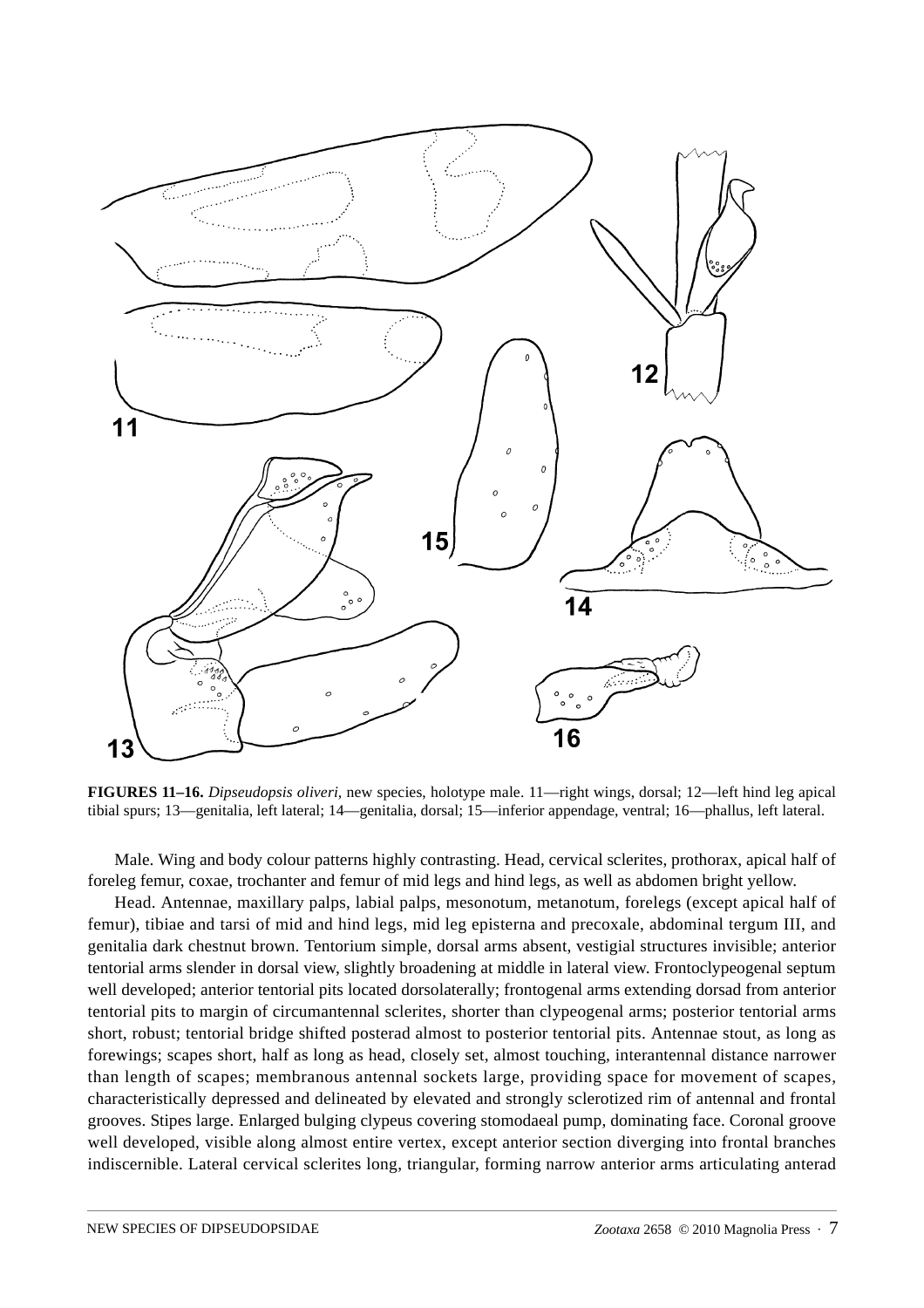with occipital condyles near posterior tentorial pits, fusing with posterior cervical sclerites; posterior cervical sclerites broadening slightly posterad, forming elongate triangular plates reaching and articulating to prothoracic episternum and to weakly sclerotized anteromedian band of prothoracic eusternum by narrow ventral intercervical sclerites.

Thorax. Mesoscutum bearing pair of broad, mesal bands of tiny alveoli, separated by longitudinal, median, shallow furrow; similar pattern visible on mesoscutellum, except alveoli in 2 bands separated by median groove forming diamond-shaped elevated surfaces. Foreleg posteroapical spurs slightly longer than anteroapical spurs; mid leg posterior spurs longer than anterior spurs; modified hind leg spurs un-branched, slightly longer than adjacent anteroapical spur; basal 1/3 unmodified, apical 1/3 twisted 180° into short, spiralshaped ridge with mesad-directed apical point; median 1/3 excavated and twisted concavity filled by closely set setal bundle; alveoli located on bottom of twisted concavity.

Forewing length 16.0 mm. Forewing and hind wing membranes dark chestnut brown with translucent, contrasting pattern; entire membrane surfaces densely covered by short, dark, decumbent setae; setae on translucent patterns whitish; wing pattern including 7 spots, 5 on each forewing and 2 on each hind wing. Forewing spots present on basal costal narrow stripe, in basal 1/5th of costal cell between costa and subcosta; in postanal band on basal half of postanal area; basally between  $R_1$  and  $Cu_1$  to fork I on  $Rs$  and  $M$ ; in arculus; in subapical, irregularly transverse patch distal of cord. Hind wing spots weak; basal triangular spot present from R1 to Cu2 and A; rounded spot located at apex.

Male genitalia. Abdominal segment IX consisting of weakly developed tergite and well-developed sternite connected by narrow strip on each side composed of antecostal ridge and fused base of large preanal appendage. Tergite IX triangular, with 2 lateral setose fields visible in lateral and dorsal views, deeply overhanging segment X; sternite IX quadrangular in lateral view, with complex bulging basodorsal corner articulating with antecostal ridge and preanal appendages; additional complex sclerotized structures hinged to meeting point of basodorsal corner, forming mesosuperior processes *sensu* Weaver and Malicky (1994), forming complete complex ring encircling phallobase; composed of narrow ventral, wide lateral, and long mesosuperior parts, beneath partially sclerotized basoventral part of segment X; all possibly representing complete, sclerotized phallocrypt complex. Phallobase somehow fixed by short phallic apodeme to phallocrypt complex; free basal plate, or rather long unattached rod of apodeme of inferior appendages present below phallocrypt complex; apicodorsal corner of sternite IX densely packed with microtrichia and sharp cuticular denticles, this region delineated ventrally by longer setae. Segment X shorter than inferior appendages, half as long, originating deeply beneath overhanging tergite IX, forming well-pigmented hood above phallus, with weakly discernible setose areas, thumb-like in lateral view, bluntly sagittate in dorsal view, with small apicomesal excision. In lateral view, intersegmental depression between segment IX and segment X forming deep concavity beneath overhanging tergite IX. Preanal appendages elongate auriform, each with dorsoapical, slender, finger-like, digitate process, fused to antecostal ridge of segment IX along wide basal part, hinged dorsally to tergite IX and ventrally to basodorsal corner of sternite IX. Inferior appendages almost 2 times longer than segment X; clearly thumb-like in lateral and dorsal view. Phallic apparatus small; phallotheca with heavily sclerotized, broad basal half and narrowing apical half; basal half interspersed with short setae; delineation of membranous dorsal and apical endotheca and aedeagus weakly discernible; apical portion ending in dark cap of very densely packed microtrichia.

**Holotype male: VIETNAM:** Quangtri Province, Da Krong Nature Reserve, headquarters, 17.v.2007, at light [G. Csorba], (OPC).

**Paratypes:** Same data as holotype, 4 males, 2 females (OPC); Quangtri Province, Huong Hoa District, A Xoc village, 350 m, 16° 53'11''N, 106° 34'15''E, 6.xi.2007, at light [G. Csorba], 1 male (OPC).

**Etymology.** This species is dedicated to Dr. Oliver S. Flint, Jr. (NMNH) in recognition of his enormous contributions to caddisfly systematics.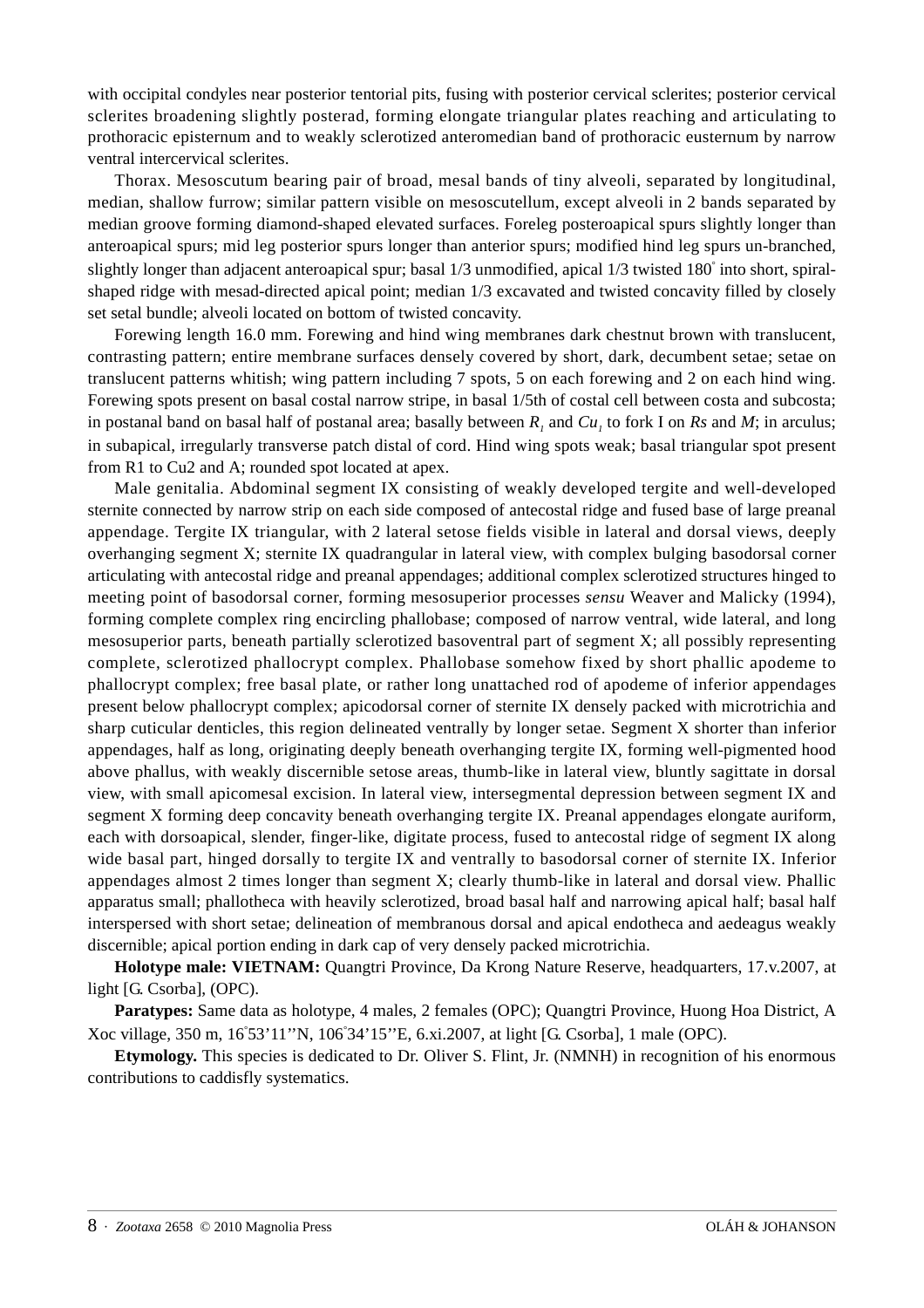## *Dipseudopsis gunung,* **new species**

Figs 17–21

This species is similar to *D. contorta* Banks, 1931, and *D. triclavata* Martynov, 1935. However, the modified hind leg spurs are bifid, not trifid as in both *D. contorta* and *D. triclavata*, and the forewings each have 6 differently shaped, weakly hyaline spots.

Male. Entire body rather uniformly dark brown; pronotum, antennae, palps and legs slightly lighter.

Head. Maxillary palp segment III originating subapically on segment II. Labrum dark brown, sclerotized. Interantennal part of frons very narrow. Pair of large, setose, mesal longitudinal bands present, probably representing fused vertexal lateroantennal and vertexal ocellar diffuse setose warts. Lateral cervical sclerites widely triangular.



**FIGURES 17–21.** *Dipseudopsis gunung,* new species, holotype male. 17—right forewing, dorsal; 18—left hind leg apical tibial spurs; 19—genitalia, left lateral; 20—genitalia, dorsal; 21—inferior appendage, ventral.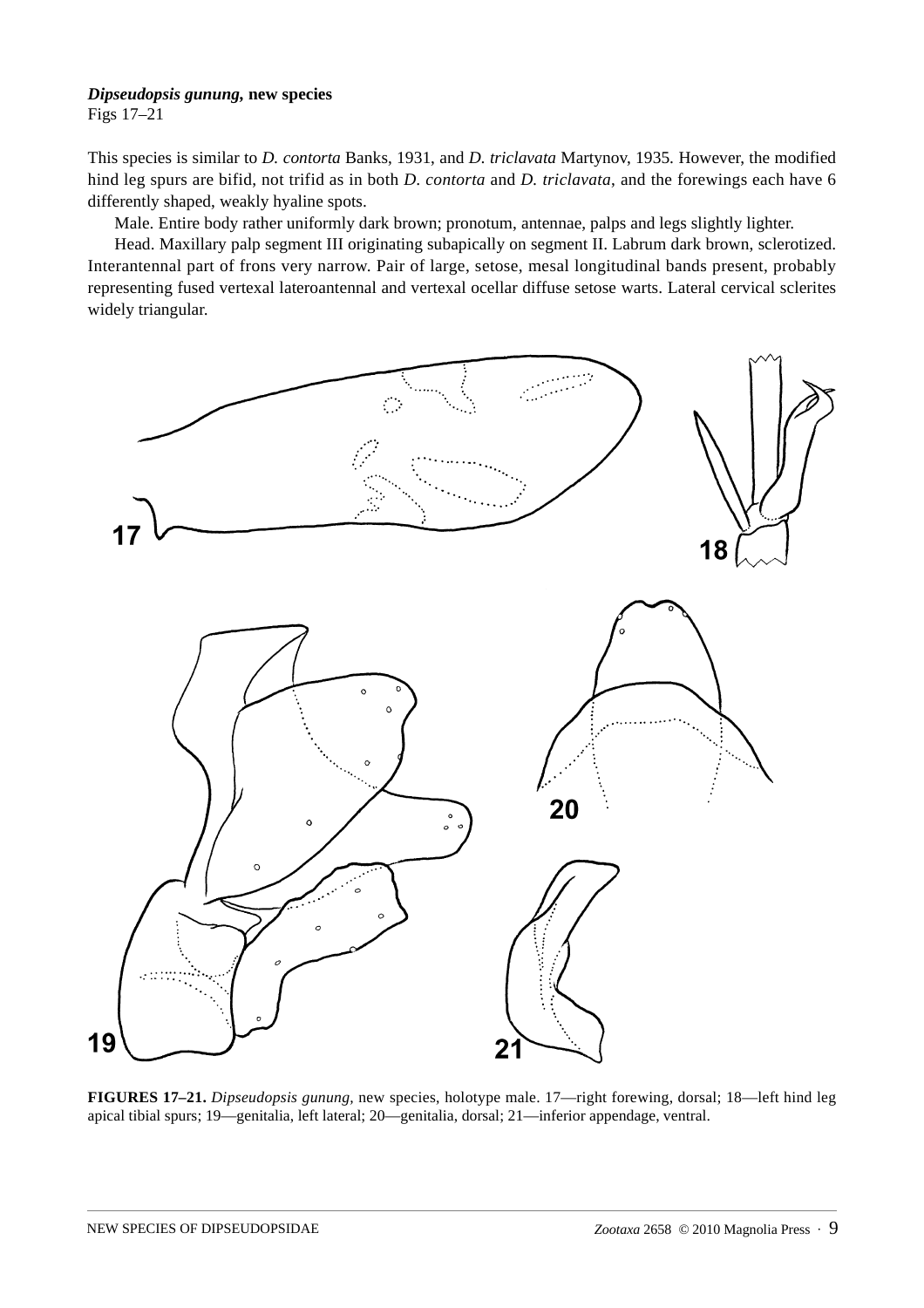Thorax. Pronotum pale. Mesoscutum sparsely covered by tiny alveoli, separated by shallow median longitudinal furrow; mesoscutellum with pair of fragmented compact setal warts. Mid leg posterior spurs longer than anterior spurs; hind leg modified spurs bifid from distal 2/3rds their lengths: each with mesal point directed laterad, crescent-shaped; lateral point slender, less sinuous, directed mesad.

Forewing length 11.0 mm. Brown forewing membrane with 6 weakly hyaline spots: (1) pterostigmal spot sub-triangular; (2) small spot adjacent to base of pterostigma rounded; (3) subapical radial spot elongate; (4) spot at arculus nearly triangular; (5) spot dorsally adjacent to arculus small, elongate; (6) sub-cordal spot largest, obliquely elongate.

Male genitalia. Segment IX with equally large tergite and sternite, connected by narrow strip on each side composed of antecostal ridge and of fused base of large preanal appendage; tergite vertically tall, subquadrangular in lateral view, with small dorsoapical overhanging triangular rim, rounded in dorsal view, slightly overhanging segment X; setose fields invisible; sternite IX subquadrangular in lateral view, with bulging basodorsal corners articulated with antecostal ridge, preanal appendages and phallocrypt, forming mesosuperior process. Phallocrypt weakly sclerotized, embedded in conjunctive membranes encircling dorsum of phallobase, connecting to venter of segment X. Pair of short, lateral, weakly sclerotized lobes fixed to short phallic apodeme; basal plate forming long rod of apodeme of inferior appendages below phallocrypt complex, not attached by sclerotized connection either to phallocrypt or to phallobase. Segment X longer than inferior appendages, originating beneath overhanging tergite IX, forming heavily pigmented hood above phallus, dorsum deeply concave in lateral view, setose areas on apex weakly discernible; starting from broad base, thumb-shaped in lateral view; apex excised in dorsal view. Intersegmental depression between segment IX and segment X forming short, vertical concavity in lateral view beneath slightly overhanging tergite IX; produced into deeply rounded step. Preanal appendages nearly triangular auriform, with slightly excised apical portion; venter not narrowing basally; preanal appendages fused with antecostal ridge of segment IX along wide basal part; hinged dorsally to tergite IX and ventrally to basodorsal corner of sternite IX. Inferior appendages shorter than segment X; sinuous, with convex dorsum and deeply concave venter; dilating apicad in lateral view. Phallic apparatus small. Phallotheca composed of heavily sclerotized, broad basal tube and of slightly narrowing ventroapical lobe; basal part without phallotheca; delineation of membranous dorsal and apical endotheca and aedeagus obscured; weakly sclerotized phallotremal sclerite complex present, position varying.

**Holotype male: MALAYSIA:** Sarawak, Gunung Mulu National Park, v.1977 [J. D. Holloway, R.G.S. Exp.], (NHML).

**Etymology.** *Gunung*, named after the type locality, Gunung Mulu National Park.

## *Dipseudopsis indica* **Martynov**

*Dipseudopsis indica* Martynov, 1935: 18.

**Material examined. INDIA**: Orissa, Bhubaneswar, marsh, ii.1983, at light [J. Oláh], 5 males (OPC); Orissa State, Bhubaneswar, marsh, 20–28.ii.1987, at light [J. Oláh], 9 males (OPC).

#### *Dipseudopsis lamellata* **Martynov**

*Dipseudopsis lamellata* Martynov, 1935: 160.

**Material examined. INDIA:** Orissa, Bhubaneswar, Dhauli, marsh, ii.1983, at light [J. Oláh], 38 males (OPC); same data, except 20–28.ii.1987, 41 males (OPC); same data, except 14 males (OPC).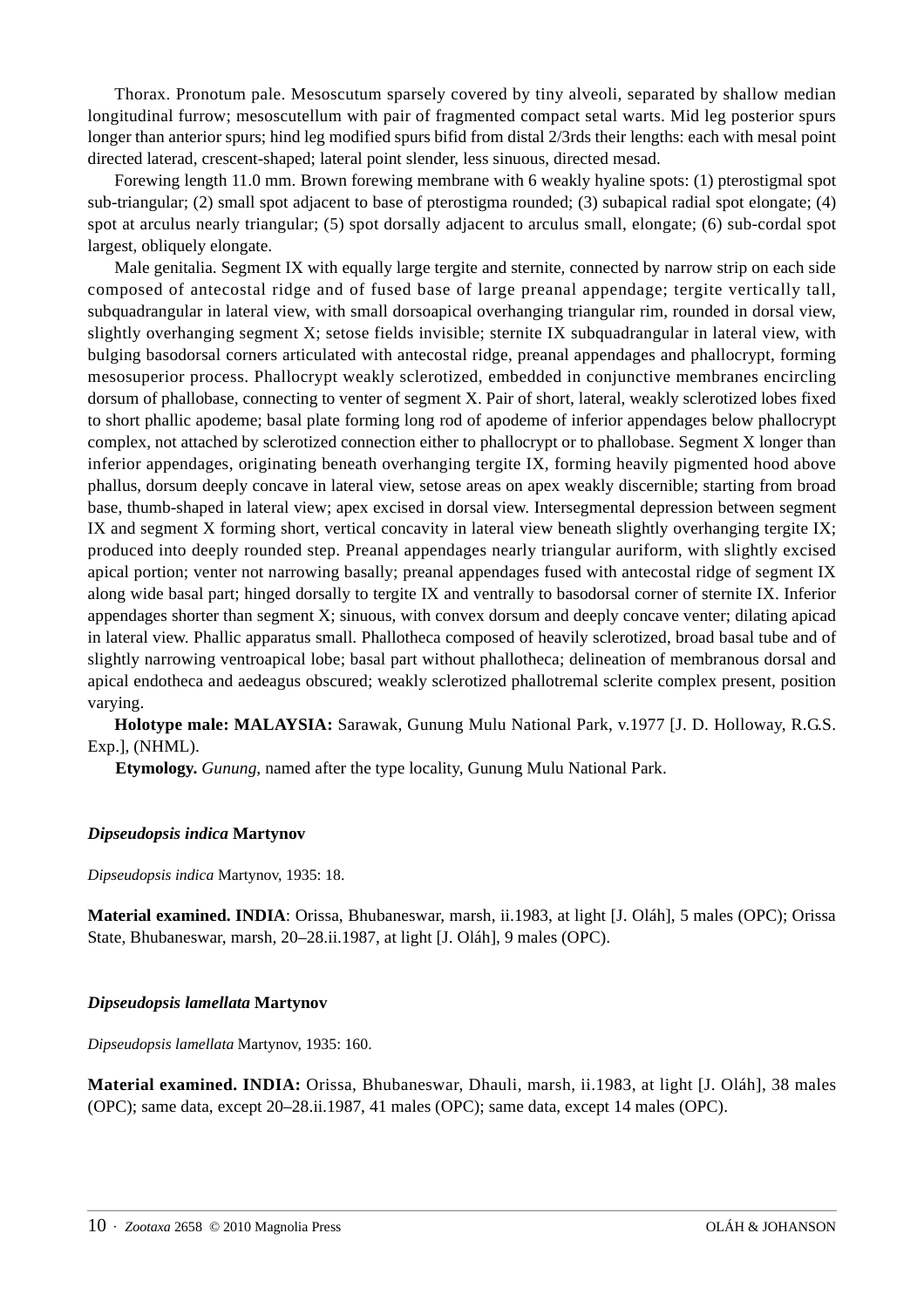#### *Dipseudopsis modesta* **Banks**

*Dipseudopsis modesta* Banks, 1911: 105.

**Material examined. INDIA**, Orissa, Bhubaneswar, River Daya, 21.ii.1985, at light [J. Oláh], 7 males, 3 females (OPC).

#### *Dipseudopsis nebulosa* **Albarda**

*Dipseudopsis nebulosa* Albarda, 1881: 19.

**Material examined. MALAYSIA:** Sarawak, Gunung Mulu National Park, v.1977 [J.D. Holloway, R.G.S. Exp.], 4 males (OPC); W. Pahang, Genting Tea Estate, 2000 ft. 1–8.xi.1981, at M.V. light [K.R. Truck], 1 male (NHML).

## *Dipseudopsis rathnotoia,* **new species**

Figs 22–27

This species is darker than many other Oriental species in the genus. It is close to *D. varians* Ulmer, 1929, from which it is separated by having almost no translucent spots on the forewings (only small, faded, lighter spots are visible); modified hind leg spurs that are each twisted into a short spiral; and inferior appendages that are triangular, not elongate oblong, each exhibiting a sharp basodorsal corner, and lacking the conspicuous central tooth seen in *D. varians*.

Male. Body generally dark; head dorsum, cervical sclerites, prothorax orange brown, proboscis and abdomen faded white. Antennae, maxillary palps, labial palps, mesonotum, metanotum, legs, abdominal segments VII and VIII, and genitalia dark chestnut brown.

Head. Clypeolabral grooves barely discernible. Occipital and postgenal compact setose warts covered by short, black setae; setae on occipital compact setose warts stiff. Pair of large, setose, mesal longitudinal bands present, probably representing fused vertexal lateroantennal, and vertexal ocellar, diffuse setose warts. Lateral cervical sclerites long, triangular. Central ridge of cervical sclerites covered by diffuse setae.

Thorax. Mesoscutum sparsely covered by small alveoli; divided by shallow median longitudinal furrow; mesoscutellum with 2 bands of alveoli separated by median groove, together forming diamond-shaped surface. Foreleg posteroapical spurs little longer than anteroapical spurs; mid leg posterior spurs longer than anterior spurs; hind leg with modified spur un-branched, slightly longer than adjacent anteroapical spur, large basal half unmodified, small apical half twisted 180° into short spiral ridge with small, mesad-directed apical point; modified apical part excavated, concavity filled with closely set setal bundle with alveoli situated on bottom surface of furrow. Forewing length 12.0 mm. Forewing and hind wing membranes dark chestnut brown, slightly darker along veins; all membrane surfaces densely covered by short, dark, decumbent setae; basal triangular spot present between *R1* and *Cu1* to first fork on *Rs* and *M*; spot of subapical irregular transverse patch located distally to cord almost indiscernible.

Male genitalia. Segment IX with small tergite and large sternite, connected by narrow strip on each side composed of antecostal ridge and fused base of large preanal appendage; tergite triangular in lateral view, rounded in dorsal view, overhanging segment X; 2 lateral setose areas visible in lateral and dorsal view; sternite IX quadrangular in lateral view, with bulging basodorsal corners being complex, articulating with antecostal ridge and preanal appendages; mesosuperior processes arising from phallocrypt and exhibiting complete and complex ring encircling phallobase; composed of short, ventral pair of elongate lateral, and short, weakly sclerotized mesosuperior parts, beneath membranous basoventral part of segment X. Phallobase fixed by short phallic apodeme to phallocrypt complex; basal plate or long rod of apodeme of inferior appendages apparently not attached below phallocrypt complex, moving free. One-quarter of apicodorsal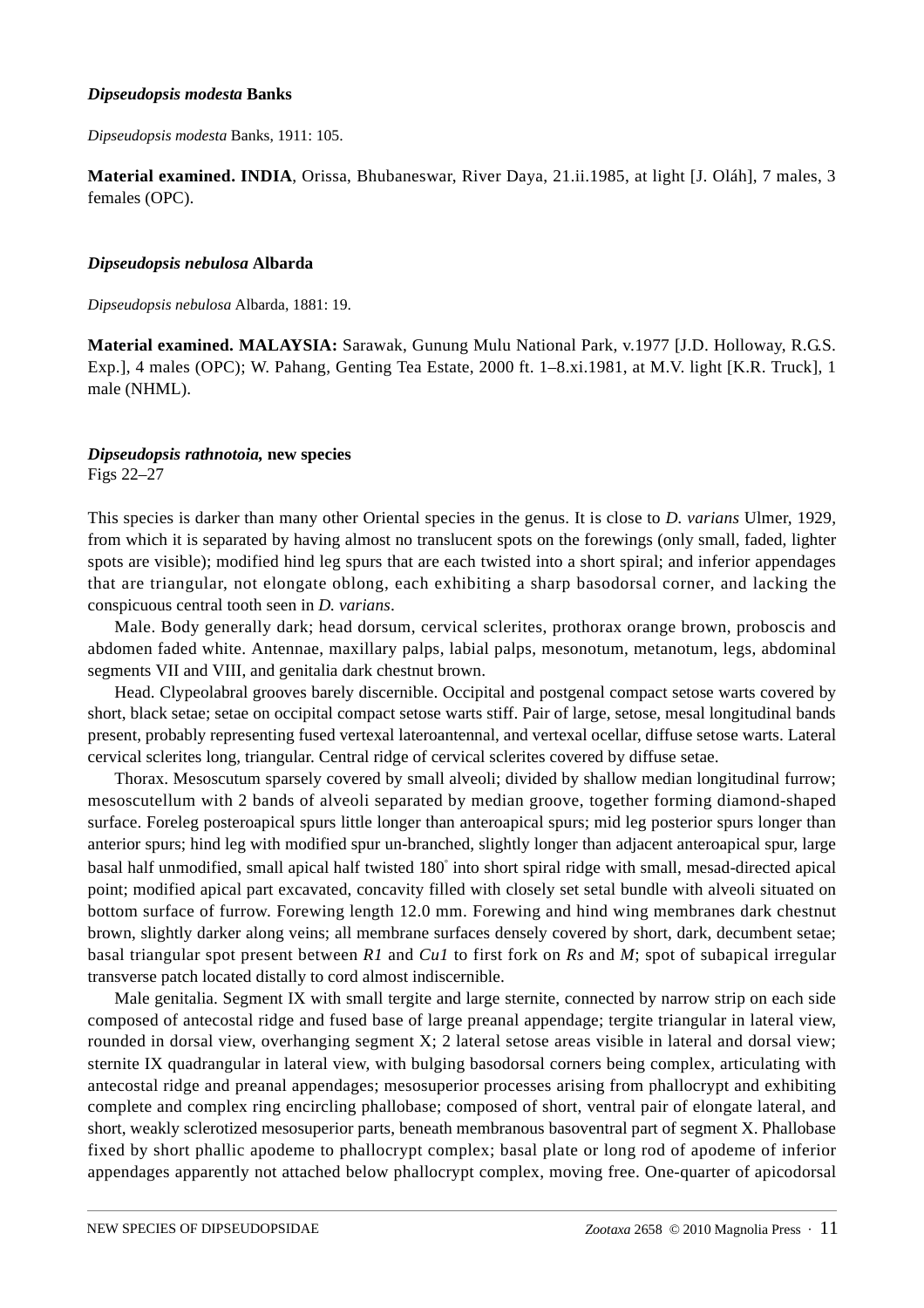corner of sternite IX densely packed with microtrichia and sharp cuticular denticles, interspersed with long setae. Segment X longer than inferior appendages, originating deeply beneath overhanging tergite IX, forming well-pigmented hood above phallus with weakly discernible setose areas on apex; broad thumb-like in lateral view; blunt sagittate with constricted base and small apicomesal excision in dorsal view. Intersegmental depression between segment IX and segment X forming deep concavity in lateral view beneath overhanging tergite IX. Preanal appendages broadly auriform, each with dorsoapical blunt lobe. Preanal appendages each fused to antecostal ridge of segment IX along wide basal part, hinged dorsally to tergite IX, and ventrally to basodorsal corner of sternite IX. Inferior appendages shorter than segment X; triangular, each with sharp basodorsal corner in lateral view. Phallic apparatus small. Phallotheca forming heavily sclerotized broad basal tube and narrowing ventroapical lobe; basal part with few minute alveoli; delineation of membranous dorsal and apical endotheca and aedeagus obscure, with few small, weakly sclerotized phallotremal sclerites with microtrichia, position varying according to erection state of aedeagus.

**Holotype male: MALAYSIA**: Perak, Halong stream, ix–x. 1993, at light [G.S. Robinson], (NHML). **Paratypes: MALAYSIA**: Perak, Tasek Temengor, Sungei Halong, 230m, MNS Belum, Rothamsted, trap site 1, 2.vii.1994, 3 males (OPC); Perak, Halong stream, ix–x.1993, at light [G.S. Robinson], 18 males (NHML).

**Etymology.** *Rathnotoia*, from Vietnamese word "rathno," meaning minute, referring to the minute terminal hook on the modified hind leg spur; and from Vietnamese "toi," meaning dark, referring to the overall dark colour of the body and wings.



**FIGURES 22–27.** *Dipseudopsis rathnotoia,* new species, holotype male. 22—right forewing, dorsal; 23—left hind leg apical tibial spurs; 24—genitalia, left lateral; 25—genitalia, dorsal; 26—inferior appendage, ventral; 27—phallus, left lateral.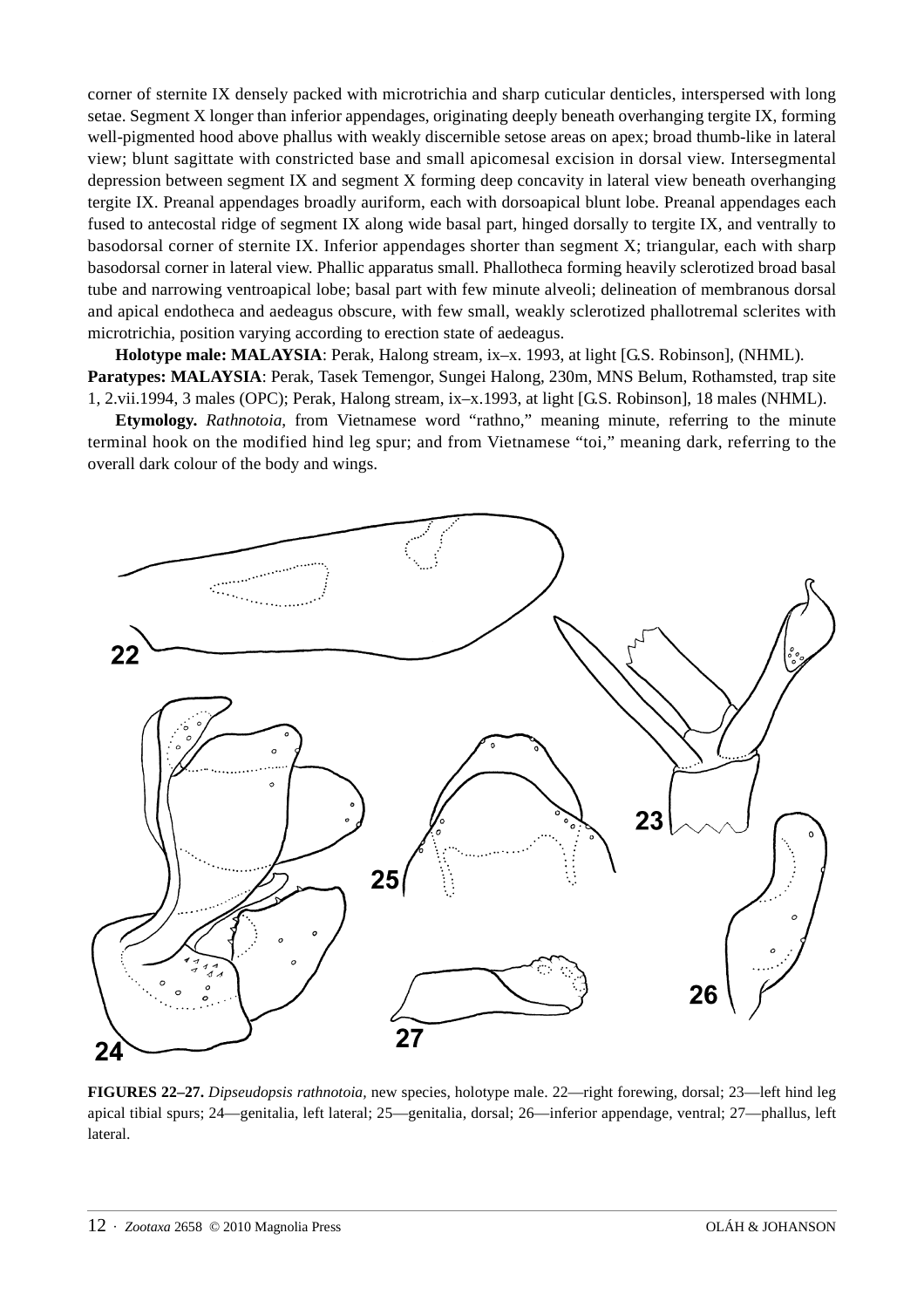## *Dipseudopsis recta* **Martynov**

*Dipseudopsis recta* Martynov, 1935: 163.

**Material examined. INDIA:** Karnataka, Tunga River, 18.iv.1992, at light [J. Oláh], 2 males (OPC). Rajasthan, Udaipur, Lake Pichola, 29.iv.1992, at light [J. Oláh], 1 male (OPC).

## *Dipseudopsis robustior* **Ulmer**

*Dipseudopsis robustior* Ulmer, 1929: 185.

**Material examined. MALAYSIA**: Perak, Ipoh, River Kinta 1913 [J. Henderson], 3 males (NHML); Perak, Halong stream, ix–xii.1993 [G.S. Robinson], 5 males (NHML); Perak, Temengor Lake, ix–x.1993, at light [G.S. Robinson], 15 males (NHML); Perak, Tasek Temengor, Sungei Halong, 230m, viii.1993, at light [G.S. Robinson], 4 males (NHML); Perak, Tasek Temengor, Sungei Halong, 230 m, MNS Belum, Rothamsted, trap site 2, 3.vii.1994, 17 males (in NHML and OPC); Perak, Tasek Temengor, Sungei Halong, 230 m, MNS Belum, Rothamsted, trap site 2, 17.iii.1994 [B. Hellmud], 12 males (OPC); Perak, Tasek Temengor, Sungei Halong, 230 m, MNS Belum, Rothamsted, trap site 2, 12.v.1994 [B. Hellmud], 12 males (OPC); Perak, Tasek Temengor, Sungei Halong, 230 m, MNS Belum, Rothamsted, trap site 1, 2.vii.1994, 9 males (OPC).

## *Dipseudopsis triclavata* **Martynov**

*Dipseudopsis triclavata* Martynov, 1935: 161.

**Material examined. INDIA:** Karnataka, Tunga River, 18.iv.1992, at light [J. Oláh], 1 male (OPC).

## *Dipseudopsis varians* **Ulmer**

*Dipseudopsis varians* Ulmer, 1929: 191.

**Material examined. VIETNAM:** Lam Dong Province, Baoloc, River Dai Binh, 22.x.1988, at light [J. Oláh], 2 males (OPC); Nva Gut, River Suoi, 22–23.i.1991, at light [S. Andrikovics], 1 male (OPC).

## *Dipseudopsis vienha,* **new species**

Figs 28–33

This species is dark with contrasting wing-pattern. It resembles *D. varians* Ulmer, from which it is easily discriminated by its globular segment X that lacks apical excisions in dorsal view, and by its vertically quadrangular elongate preanal appendages.

Male. Body dark chestnut brown with contrasting yellow body parts and wing pattern. Head dorsum, scapes, genae, cervical sclerites, prothorax yellow; proboscis, intersegmental and intersclerite conjunctive membranes and articulations, as well as anterior part of abdomen whitish. Antennae, maxillary palps and labial palps, mesonotum, metanotum, legs, abdominal segments VII and VIII, and genitalia dark chestnut brown. Labrum dark chestnut brown. Occipital warts covered by short, blackish, stiff setae; setae on postgenal compact setose warts long; pair of large, setose mesal longitudinal bands possibly representing fused vertexal lateroantennal and vertexal ocellar diffuse setose warts. Lateral cervical sclerites long, triangular. Mesoscutum sparsely covered by small alveoli, divided by shallow longitudinal, median furrow;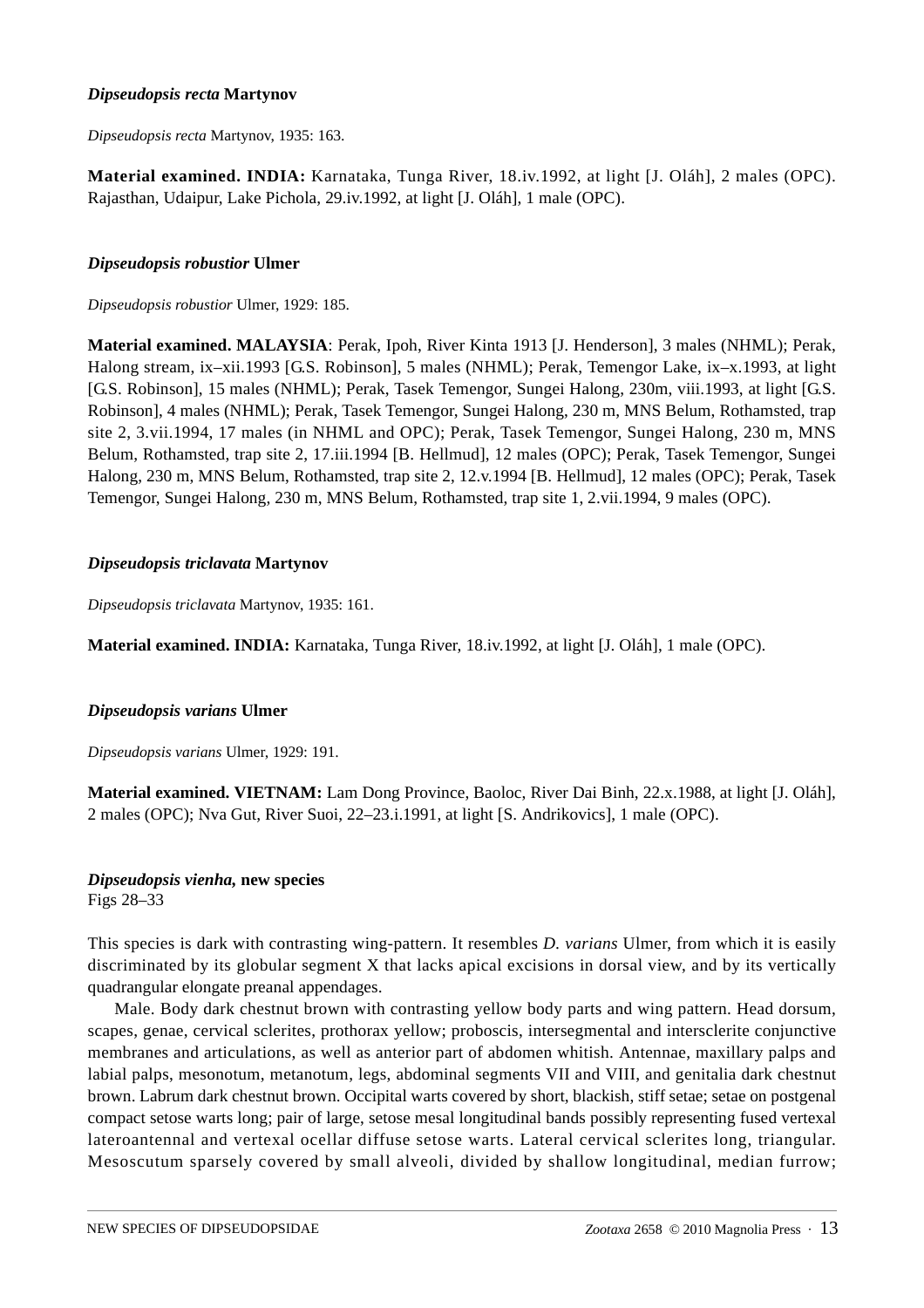mesoscutellum with 2 bands of setal alveoli separated by median groove, forming diamond-shaped, elevated surface; lateral alveoli large. Foreleg posteroapical spurs slightly longer than anteroapical spurs; mid leg posterior spurs longer than anterior spurs; hind leg with modified posteroapical spur simple, slightly longer than adjacent anteroapical spur, basal half unmodified, apical half twisted 180° into short spiral ridge with laterad-pointing apex; large basal part of modified apical half excavated; twisting concavity filled with closely set setal bundle, alveoli located on bottom of concavity.

Forewing length 12.0 mm. Forewing and hind wing membrane dark chestnut brown, slightly darker along veins; all membrane surfaces densely covered by short, dark, decumbent setae; forewings each with 2 hyaline spots: basal triangular spot between *R1* and *Cu1* to first fork on both *Rs* and *M*, and spot of subapical irregular transverse patch distal to cord translucent and contrasting. Hind wings each with single basal triangular hyaline spot.



**FIGURES 28–33.** *Dipseudopsis vienha,* new species, holotype male. 28—right wings, dorsal; 29—left hind leg apical tibial spurs; 30—genitalia, left lateral; 31—genitalia, dorsal; 32—inferior appendage, ventral; 33—phallus, left lateral.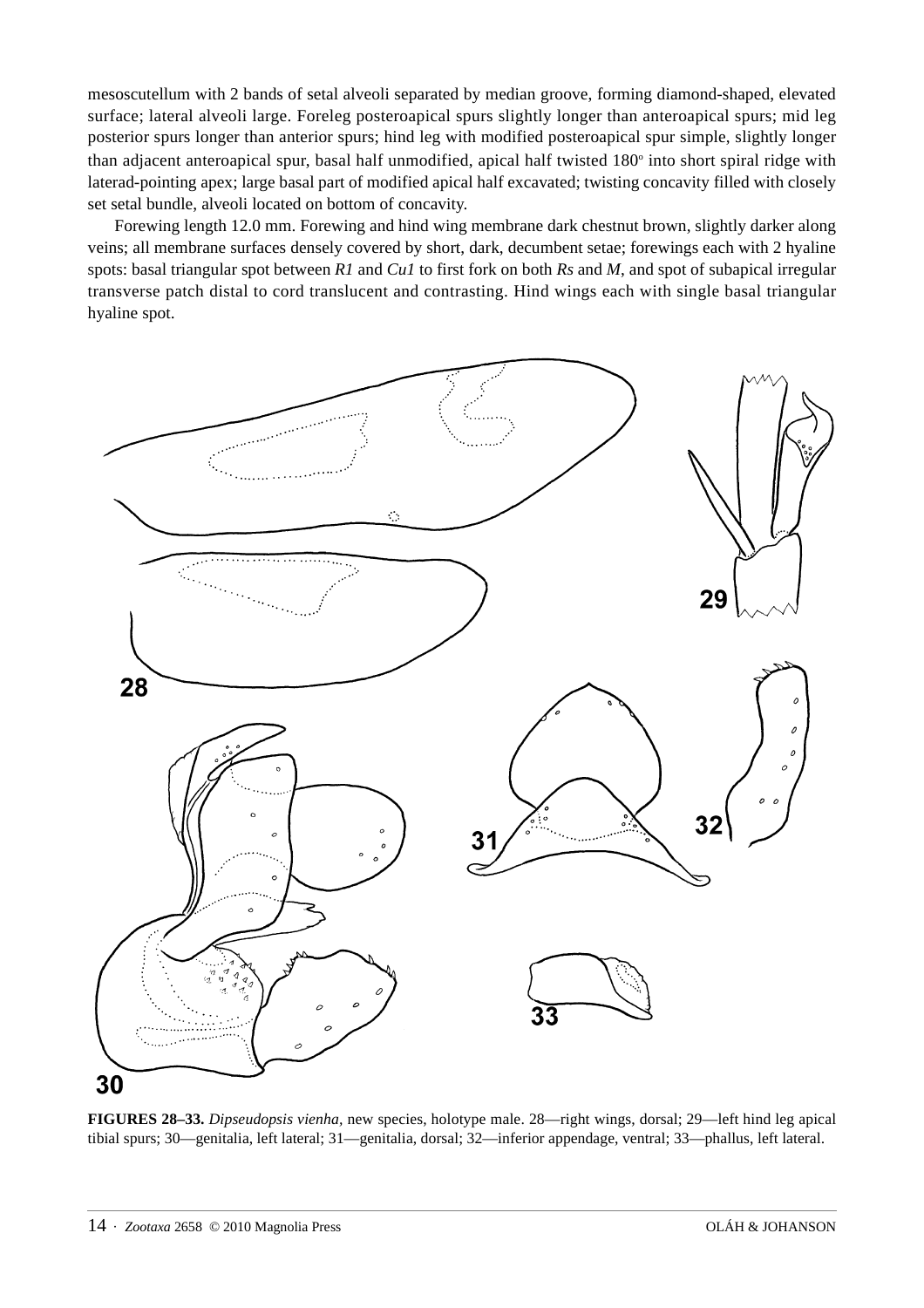Male genitalia. Segment IX consisting of weakly developed tergite and strongly developed sternite, connected on each side by very narrow strip composed of antecostal ridge and fused base of large preanal appendage; tergite triangular in lateral view, rounded triangular in dorsal view, deeply overhanging segment X; 2 lateral setose fields visible in lateral and dorsal views; sternite IX quadrangular in lateral view, with complex bulging basodorsal corner, articulating with antecostal ridge, preanal appendages and bases of mesosuperior processes in phallocrypt. Phallocrypt forming complete and complex ring encircling phallobase; composed of short ventral part, pair of elongate lateral parts, and short, weakly sclerotized mesosuperior part; covered dorsally by membranous basoventral part of segment X; phallobase fixed by short phallic apodeme to phallocrypt complex. Basal plate or long rod of apodeme of inferior appendages below phallocrypt complex not attached, moving freely; nearly 1/4th of apicodorsal corner of sternite IX densely packed with microtrichia and sharp cuticular denticles, this region bordered ventrally by long setae. Segment X longer than inferior appendages, originating deeply beneath tergite IX, forming heavily pigmented hood over phallus, with weakly discernible setose area on apex; globular in lateral view; globular-sagittate with constricted base and without apicomesal excision in dorsal view. Intersegmental depression between segment IX and segment X forming deep concavity in lateral view by overhanging tergite IX. Preanal appendages quadrangular auriform, without dorsoapical lobes; preanal appendages eachfused to antecostal ridge of segment IX along wide basal part, hinged dorsally to tergite IX and ventrally to basodorsal corner of sternite IX. Inferior appendages shorter than segment X; irregular, slightly elongate in lateral view, with small triangular projection dorsally at middle. Phallic apparatus small; phallotheca composed of heavily sclerotized, broad basal tube and narrowing ventroapical lobe; basal part with numerous, minute alveoli and small setae; delineation of membranous dorsal and apical endotheca and aedeagus obscure, with few weakly sclerotized phallotrema sclerites, their position varying according to erection state of aedeagus.

**Holotype male: VIETNAM**: Nam Bai Cat Tien National Park, 9.ii.2006, at light [J. Oláh, Jr. & Z. Ecsedi], (OPC).

**Paratypes:** Nam Bai Cat Tien National Park, 9.ii.2006, at light [J. Oláh, Jr. & Z. Ecsedi]—1 male (OPC). **Etymology.** *Vienha*, from "vien nho," globule in Vietnamese, referring to the globular shape of segment

#### *Dipseudopsis viklundi,* **new species** Figs 34–39

X.

The forewing pattern and the genital structures of this species resemble those of *D. benardi* Navás. However, the modified hind leg spurs are different in having only their mesal point crescent-shaped, and their lateral point being directed mesad, in right angle, and less sinuous. There are differences also in the genitalia: Segment X is much longer than the preanal appendages; the preanal appendages are nearly triangular auriform, excised apically; and the inferior appendages are almost triangular in lateral view.

Male. Body dark chestnut, cervical sclerite, pronotum, mesonotum and metanotum dark; occipital warts, postgenal warts, frontoclypeus, antennae, palps and legs lighter. Maxillary palp segment 3 originating subapically on segment 2. Lateral cervical sclerites broadly triangular; setose wart attached to dorsum of anterior arm of each cervical sclerite; entire central ridge of cervical sclerites covered by long setae. Pronotum dark. Mesoscutum sparsely covered by setae with very small alveoli in mesal bands, separated by longitudinal, median, shallow furrow. Mesoscutellum with pair of fragmented, compact setal warts. Mid leg posterior spurs longer than anterior spurs. Hind leg, modified, posteroapical spurs bifid at apical 1/4th, mesal branch crescent-shaped, pointing laterad in right angle, weakly sinuous; mesal branch directed laterad; lateral branch directed mesad. Forewing length 11.0 mm. Brown forewing membranes with 4 small contrasting translucent spots: (1) *m–cu* hyaline lunula (2) rounded spot distally of *s*, (3) rounded elongate posteriorly of cord, and (4) large arculus patch.

Male genitalia. Abdominal segment IX with nearly equally sized, shallow tergite and deep sternite connected on each side by narrow strip composed of antecostal ridge and fused base of large preanal appendage; tergite horizontally elongate, narrow, sinuous in lateral view, overhanging segment X; rounded in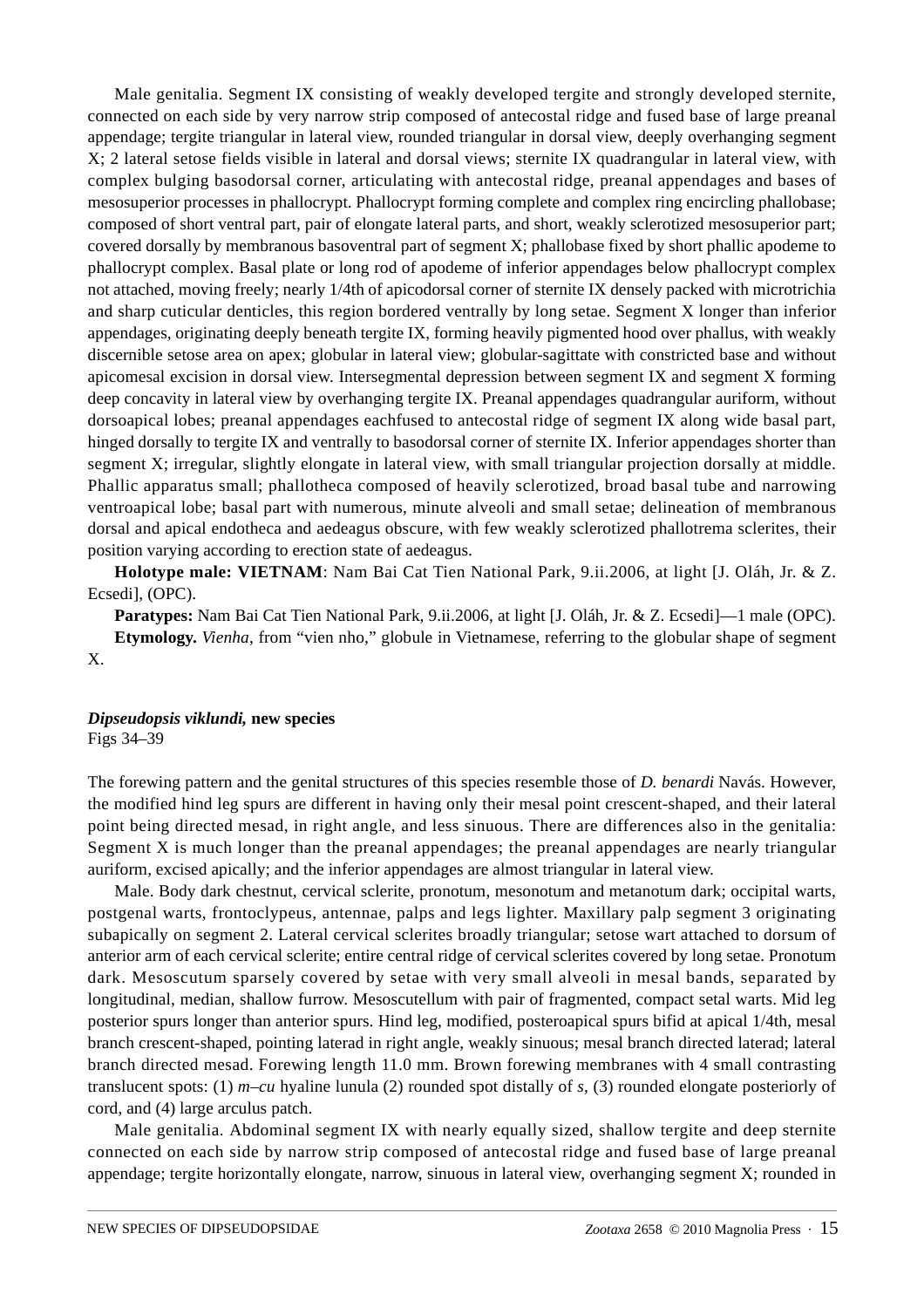dorsal view; setose fields on tergite absent; entire surface covered by microtrichia; sternite nearly triangular in lateral view, bulging dorsobasal corners each forming articulation with antecostal ridge, preanal appendages and phallocrypt. Mesosuperior processes projecting from phallocrypt with long, sclerotized pair of dorsal processes embedded in conjunctive membranes encircling dorsum of phallobase, connecting it to venter of segment X. Pair of lateral sclerotized straps of phallocrypt complex visible, fixed to short phallic apodeme and apicodorsal corners of sternite IX. Basal plate forming long rod of apodeme of inferior appendages below phallocrypt complex, apparently not attached by sclerotized connection to phallocrypt or phallobase. Sinuous, internal ridge running from each basodorsal corner to middle of posterior margin. Apicodorsal corners of sternite IX each with small microtrichous area. Segment X longer than inferior appendages, originating deeply beneath tergite IX, forming heavily pigmented, slender, thumb-like hood above phallus in lateral view, with deep, narrow interlobular gap; setose area on apex weakly developed. Intersegmental depression between segment IX and segment X forming deep concavity in lateral view beneath overhanging tergite IX. Preanal appendages nearly triangular auriform, each slightly excised apically; venter narrowing in ventral view, broad in coronal plane. Preanal appendages each fused with antecostal ridge of segment IX along wide basal part, hinged dorsally to tergite IX and ventrally to basodorsal corner of sternite IX. Inferior appendages shorter than segment X; in lateral view sinuous, almost triangular, with concave dorsum and triangular venter. Phallic apparatus small; phallotheca forming heavily sclerotized, broad basal tube and slightly narrowing ventroapical lobe; basal part with minute alveoli; delineation of membranous dorsal and apical endotheca and aedeagus obscured; weakly sclerotized phallotremal sclerite complex present, its position varying according to erection state of aedeagus.



**FIGURES 34–39.** *Dipseudopsis viklundi,* new species, holotype male. 34—right forewing, dorsal; 35—left hind leg apical tibial spurs; 36—genitalia, left lateral; 37—genitalia, dorsal; 38—inferior appendage, ventral; 39—phallus, left lateral.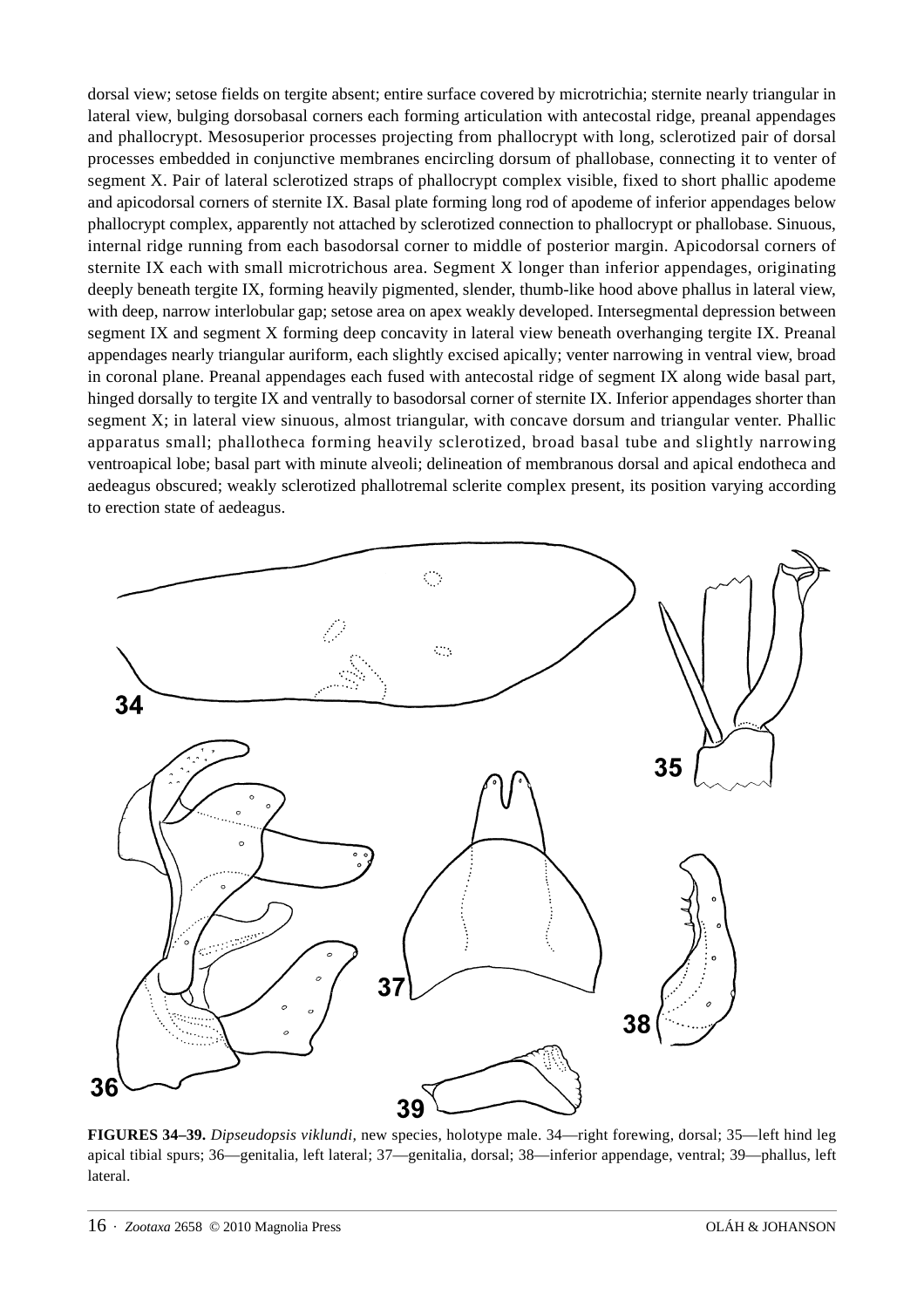**Holotype male: LAOS**: Luang Phrabang Province, Nam Khan River, 500 m upstr. Mekong River, 293 m, UTM 48Q0200517, 2202237, 27.iv.2005, at light trap, loc 14 [N. Jönsson, T. Malm & B. Viklund], (SMNH).

**Etymology.** This species is named after Mr. Bert Viklund (SMNH), one of the collectors of the species.

## *Hyalopsyche* **Ulmer**

*Hyalopsyche* Ulmer, 1904: 357. Type species: *Hyalopsyche palpata* Ulmer (monotypic); type locality: "French Congo" (Ogowe Faktorei).

- *Hyalopsychodes* Betten, 1909: 237–238. Type species: *H. rivalis* Betten (monotypic); type locality: India (East Bengal). Synonym according to Martynov, 1914: 20.
- *Hyalopsychella* Ulmer, 1930: 422. Type species: *H. winkleri* Ulmer (monotypic); type locality: Malaysia (Borneo). **New Synonym**.

This genus is known from the Palaearctic, Oriental, Australasian and Afrotropical Biogeographical Regions. All species have similar cephalic, thoracic and genital characters.

Adult. The cephalic and thoracic groove and setal wart patterns are very stable and persistent in all examined species and we present the head structures of *Hyalopsyche sachalinica* Martynov to represent the generic characteristics.

Head: Tentorium without dorsal arms and vestigial structures; rounded broadened flange present mesoventrally on middle of anterior arms. Frontogenal septa (i.e., internal folds of frontogenal and clypeogenal grooves) well-developed, with dorsal frontogenal arms extending dorsad from anterior tentorial pits to margin of circumantennal sclerites; posterior tentorial arms very short, extending and giving support to internal occipital ridges; tentorial bridge shifted posterad to posterior tentorial pits. Maxillary palps reduced in size (i.e., abbreviated to length of facial area) and adhering to frontogenal and clypeogenal surfaces in resting position; segment 5 of each maxillary palp shortened and annulations reduced. Laciniae reduced in size. Labial palps absent. Labrum with elongate, freely hanging apex. Single facial groove (short and fused frontal groove) visible only on face, its fusion being mediated by enlargement of scapes pressing interantennal area into narrow strip; coronal groove well-developed and visible along almost entire vertex. Central clypeal wart and labral posterior central warts weakly discernible on face and covered only scarcely with minute setae. Vertexal lateroantennal, occipital and postgenal compact setose warts present and visible on head dorsum. Vertexal medioantennal wart visible in limited area compressed by antennal groove and circumantennal sclerites of enlarged scapes.

Thorax: Pronotum and mesonotum variable. Spur formula 3(2), 4, 4. Number of apical forks in the forewings and hind wings variable among species.

**Remarks.** The description of *Hyalopsyche* was based originally on *H. palpata* Ulmer on the basis of having reduced wing venation, with reduced number of apical forks in the forewing and absence of hind wing forks I and IV. Marlier (1962) reported that forewing fork I and hind wing forks I, III and IV are absent in *H. palpata* Ulmer. New monotypic genera related to *Hyalopsyche* have been established based primarily on the presence or absence of apical wing forks. The genus *Hyalopsychodes* was described by Betten (1909) based on presence of forewing fork I. This genus was synonymised with *Hyalopsyche* by Martynov (1914). The genus *Hyalopsychella* was distinguished by the presence of a short forewing discoidal cell and the absence of forewing fork I and hind wing forks I and III. We observed a range in the length of the discoidal cell among species in the genus *Hyalopsyche*, being longest in *H. trunga*, new species and shortest in *H. winkleri* (Ulmer). Below we describe *H. trunga*, new species from Vietnam, having only hind wing forks II and V present, and with a long discoidal cell in the forewings. The loss of apical forks, especially in the hind wings, occurs in some species, but these species are otherwise similar to species with intact wing forks, particularly in male genitalia. As the character states used for separating *Hyalopsychella* and *Hyalopsyche* are found also in *Hyalopsyche*, the genus *Hyalopsychella* is synonymised with *Hyalopsyche*.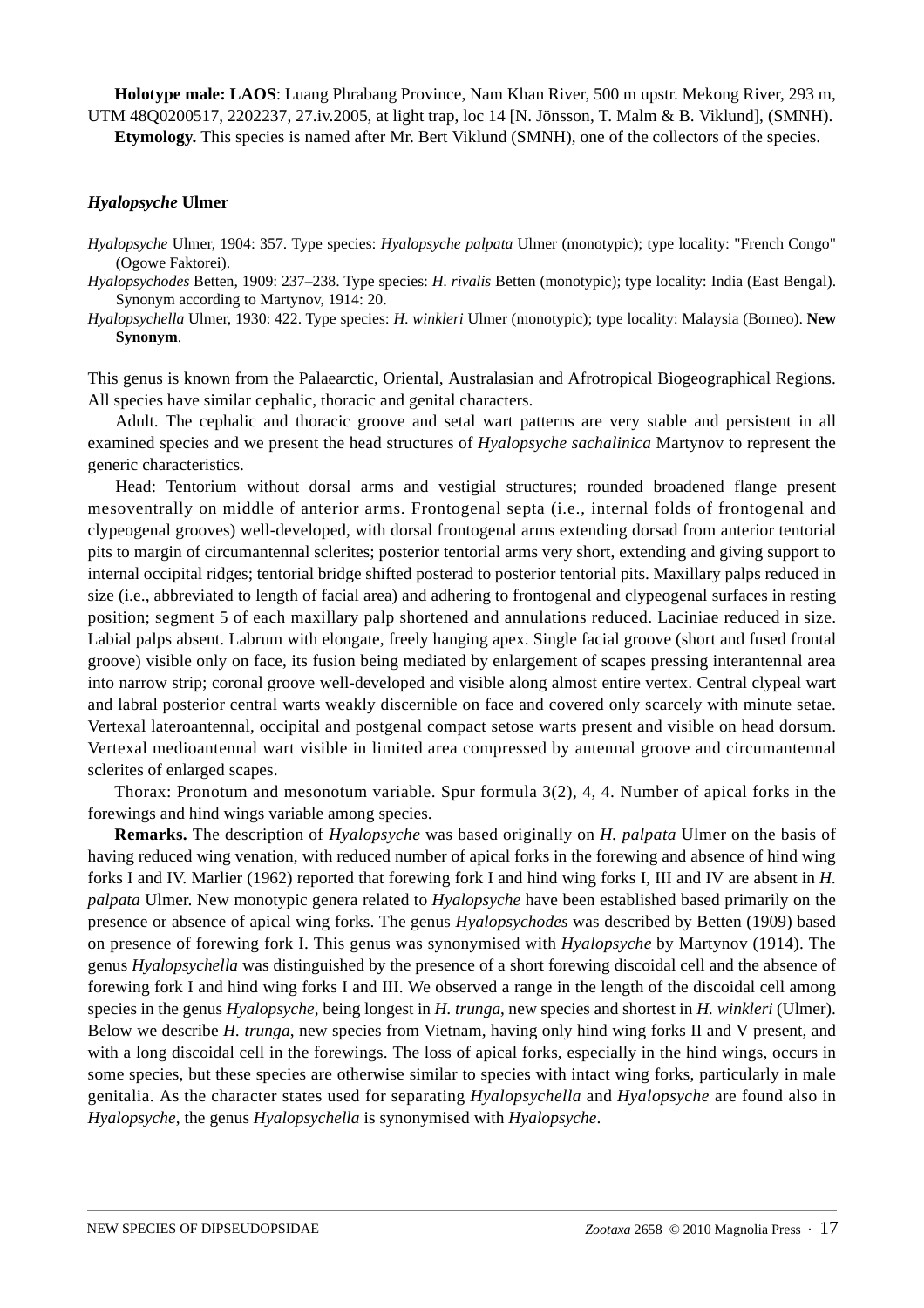#### *Hyalopsyche sachalinica* **Martynov**

*Hyalopsyche sachalinica* Martynov 1910: 397.

*Hyalopsyche amurensis* Martynov, 1934: 245–246, f 178. Synonym according to Arefina *et al.* 1996: 10. *Hyalopsyche parvispinosa* Schmid 1959; 322, pl 2 f 6–7. **New Synonym**. *Hyalopsyche parvula* Martynov 1935: 169–170, 207, f 73a–c. **New Synonym**.

**Material examined. VIETNAM**: Hanoi, Song Hong, 17.i.1986, picked from the bare riparian zone of Red River [J. Oláh], 6 males, 4 females (OPC); Ngoclac, 25.i.1986, at light [J. Oláh], 1 male (OPC); Hoabinh, 12 km to Dabac, 30.i.1986, at light [J. Oláh], 2 males (OPC); Hanoi, La Tanh Hotel, 6.v.1987, at light [J. Oláh], 1 male (OPC).

**Remarks.** Schmid (1959) noted that *H. parvispinosa* Schmid is a possible synonym of either *H. amurensis* Martynov or *H. parvula* Martynov. The apex of the phallic apparatus has 1 pair of spines on the ventral lobe and 3–5 pairs of spines on the dorsal lobes of the aedeagus or endotheca. Arefina *et al.* (1996) synonymised *H. amurensis* Martynov with *H. sachalinica* Martynov due to identical genitalia. The drawings presented by Martynov (1910, 1934) and the drawings by Arefina *et al.* (1996) reflect the genitalia of the Vietnamese specimens.

## *Hyalopsyche rivalis* **(Betten), new combination**

*Hyalopsychodes rivalis* Betten, 1909: 238, pl 16 f 5–7. *Hyalopsyche similis* Martynov, 1935: 167–169, 207, f 71a–c. **New Synonym**.

**Material examined. INDIA**: Orissa, Bhubaneswar, Dhauli, 20–28.ii.1987, at light [J. Oláh], 1 male (OPC); Rajasthan State, Udaipur, Lake Pichola, 29.iv.1992, at light [J. Oláh], 1 male (OPC).

**Remarks.** The apex of the phallic apparatus has 3 pairs of spines on the ventral lobe and 4 pairs of spines on the dorsal lobes of the aedeagus or endotheca. A comparison of the wing venation in the newly collected specimens from Orissa and Rajasthan states in India confirms that they belong to *H. rivalis* Betten, earlier known from a single female only.

## *Hyalopsyche trunga,* **new species**

Figs 40–44

This species is small and brown, with well-pigmented and thick veins. The species is unique in having complete forewing venation and reduced hind wing forks I and fork III. In *H. winkleri* Ulmer from Borneo and Sulawesi a similar reduction of the hind wing venation is accompanied by the reduction of forewing fork I. The type species of the *Hyalopsyche*, *H. palpata* Ulmer described from "French Congo," has complete forks in the forewing and reduced hind wing fork I. Another unique feature in *H. trunga* is the absence of the foreleg preapical spur. The phallic apparatus has an apical patch of small spines and the dorsal endothecal lobe is elongate and directed ventrad.

Male. Head shorter than wide. Eyes large; interocular distance narrow on face of frontoclypeal and labral area, wider on vertex. Epicranial groove, especially groove stem, coronal groove, well developed; frontal grooves short, almost indiscernible. Vertexal or frontal medioantennal and vertexal lateroantennal compact setose warts partially fused, vertexal medioocellar diffuse setose warts present; pair of occipital compact setose warts dominating on posterodorsal region of head; postgenal compact setose warts present. Maxillary palp formula I-II-IV-III-V. Antennae stout, 1.3 times longer than forewings; scapes short, less than half as long as head; closely set, almost touching. Interantennal distance short. Lateral cervical sclerites with narrow anterior arms articulating anteriorly with back of head with occipital condyle above posterior tentorial pits; fused to posterior cervical sclerites. Posterior cervical sclerites forming broad triangular plates reaching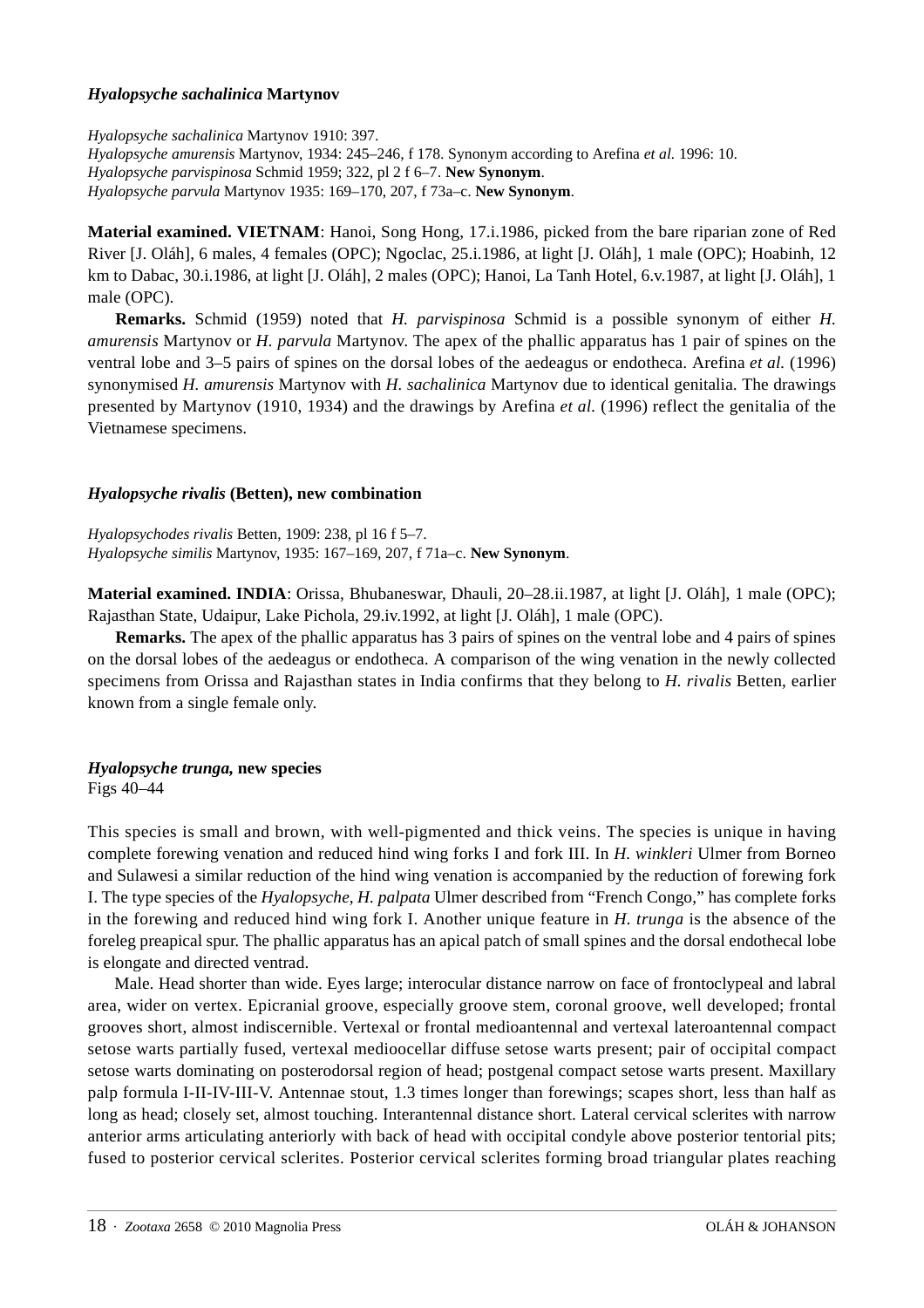prothoracic episternum, articulating to weakly sclerotized anteromedian band of prothoracic eusternum. Two pairs of rounded pronotal compact setose warts present, lateral warts slightly smaller than dorsal warts. Pair of mesoscutal compact setose warts longitudinally ovoid; pair of mesoscutellar compact setose warts triangular, longitudinally elongate, narrowing posterad. Spurs 2, 4, 4. Foreleg posteroapical spur small. Leg claws small, symmetrical. Forewing length 4.4 mm. Forewing membrane and veins light brown, covered by scarce, cinereus setae. Forewing venation complete, discoidal cell long; hind wing venation without apical forks I, III and IV.

Male genitalia. Segment IX with well-developed tergite and sternite; tergite half as long as sternite, long triangular, narrowing ventrolaterad; sternite quadrangular, narrowing anterodorsad; narrowing tergal and sternal straps hinge together longitudinally. Segment X forming less-pigmented hood with weakly discernible setose area. Depression between segments IX and X almost filled, weakly stepwise in lateral view. Preanal appendages elongate filiform in dorsal and lateral views. Inferior appendages long, triangular in lateral view; elongate in ventral view; mesal surfaces each armed with dorsal row of long spines and ventral patch of short spines. Outer lateral surfaces covered by fine setae. Phallic apparatus forming slender tube consisting of phallotheca and endotheca; tip of endotheca or aedeagus obscurely structured, depending on state of erection; in holotype dorsal spines absent and ventral pair of spines present; patch of 8–10 spines almost indiscernible, spines not set in pair of lines as usual but collected in single group in dorsal view.

**Holotype male: VIETNAM:** Lam Dong Province, Baoloc, River Trungrieng, 23.x.1988, singled [J. Oláh], (OPC).

**Etymology.** *Trunga*, from the type locality, River Trungrieng.



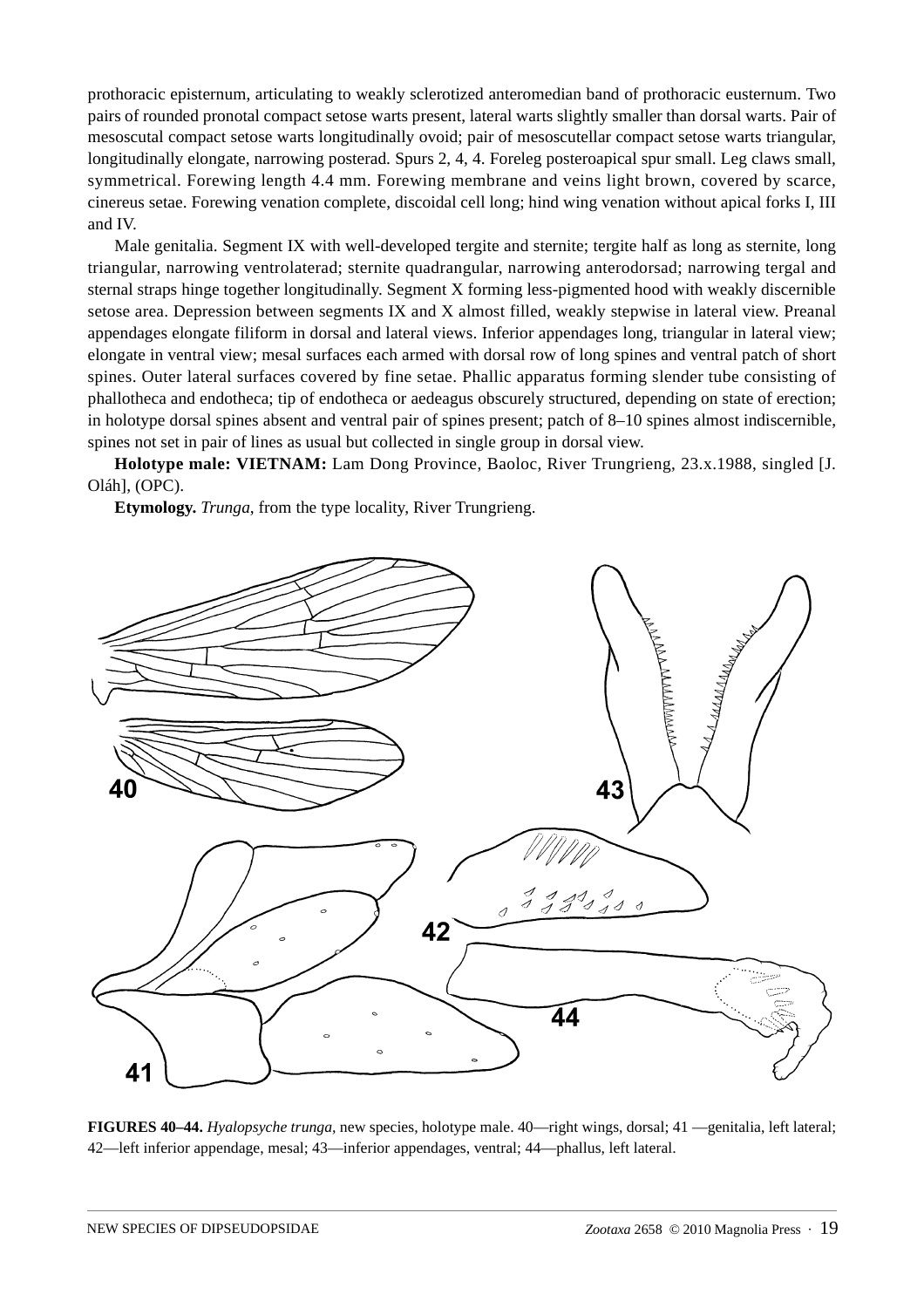#### *Hyalopsyche orissa,* **new species**

Figs 45–48

This species is medium-sized, brown, with well-pigmented, thick veins. The wing venation includes a complete set of apical forks, like in *H. sachalinica* Martynov, *H. similis* Martynov and the Australian *H. disjuncta* Neboiss, 1980. The species is close to *H. plurispinosa* Schmid, 1959, from China (Guangdong), from which it is separated by the different shape of the inferior appendages and the fact that the apex of the phallic apparatus is not bent vertically and has fewer spines.

Male. Head and thoracic characters identical with those of *H. trunga*, new species (above), except with spur formula 3, 4, 4. Forewing length 5.8 mm; membrane and veins light brown, covered by scarce cinereus setae. Forewing and hind wing venation complete.

Male genitalia. Segment IX with well-developed tergite and sternite; tergite half as long as sternite, long, triangular, narrowing ventrolaterad; sternite quadrangular, with short, narrowing anterodorsal corners; long, narrow tergal and short sternal straps hinged together longitudinally. Segment X relatively large, forming lesspigmented hood over phallus with weakly discernible setose area. Intersegmental depression between segments IX and X well-developed, stepwise in lateral view. Preanal appendages elongate filiform in dorsal and lateral views, with pointed apices. Inferior appendages short, sub-quadrangular in lateral view; elongate in ventral view; mesal surfaces each armed with dorsal row of long spines and ventral patch of short, strong spines; outer lateral surfaces covered by fine setae. Phallic apparatus slender, tubular, consisting of phallotheca and endotheca; tip of endotheca or aedeagus obscurely structured, possible aedeagus visible in dorsoapical trough filled with 9 spines arranged in 2 rows, ventral lobe bearing 2 spines.

**Holotype male**: **INDIA:** Orissa State, Bhubaneswar, marsh, ii.1983, at light [J. Oláh], (OPC).

**Paratype:** Same data as holotype, 1 male (OPC).

**Etymology.** *Orissa*, from the Indian state Orissa, the type locality of the species.



**FIGURES 45–48.** *Hyalopsyche orissa,* new species, holotype male. 45—genitalia, left lateral; 46—segment X, dorsal; 47—inferior appendages, ventral; 48—phallus, left lateral.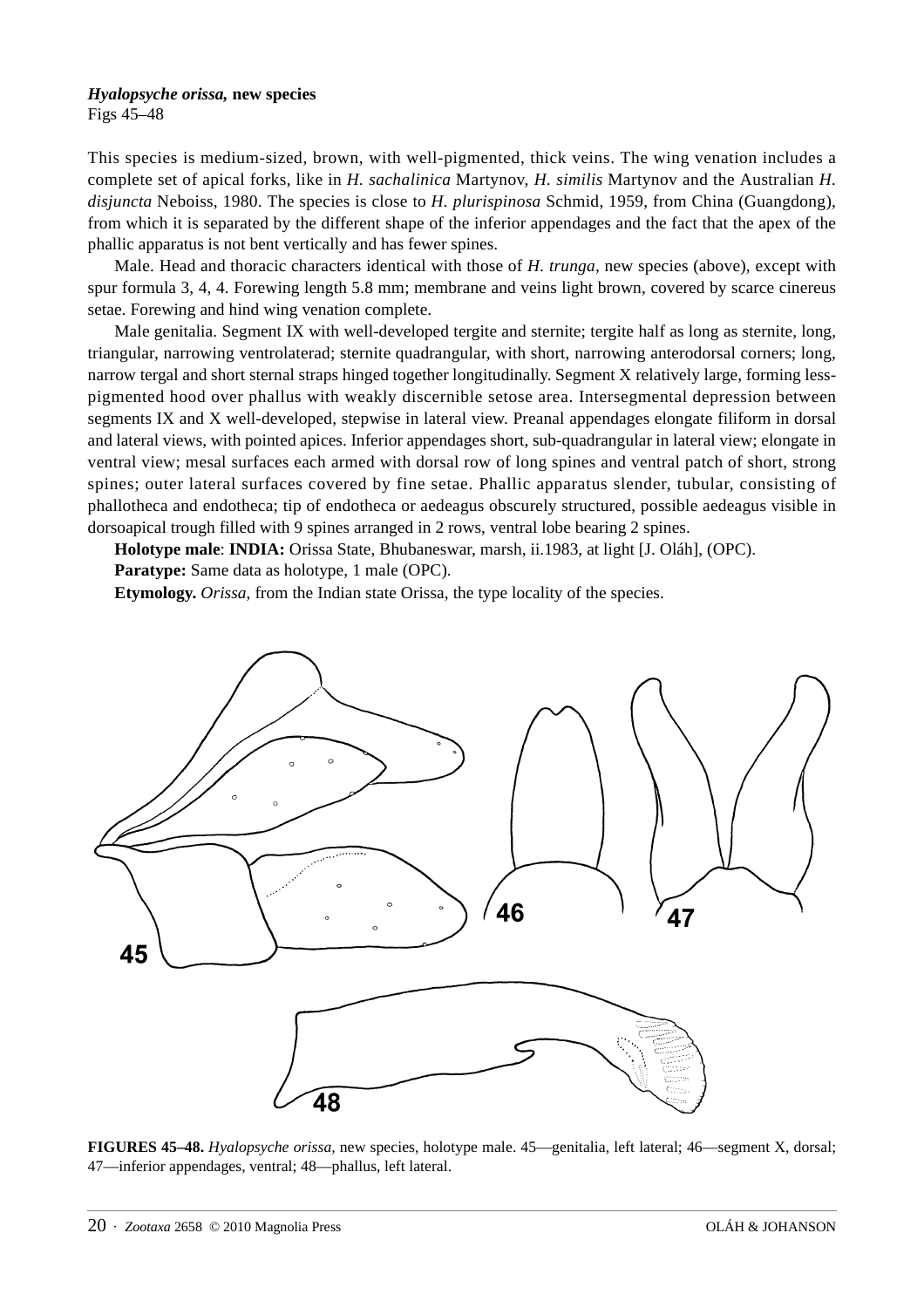#### *Hyalopsyche winkleri* **(Ulmer)**, **new combination**

*Hyalopsychella winkleri* Ulmer, 1930: 422–424, 480, 495, f 66–68. *Hyalopsychella haplotes* Neboiss, 1989: 108, figs 22–25. **New Synonym**.

**Material examined.** "O. Borneo, Tangaron 115e" [Mjöberg], 1 male (SMNH).

**Remarks.** Neboiss (1989) described *H. haplotes* from Sulawesi and distinguished it from *H. winkleri*  based on Ulmer's drawings, rather than actual specimens, because the 3 syntypes of *H*. *winkleri* from Borneo were destroyed during World War II and the neotype from Sumatra (Ulmer 1951) has not been found. The specimen examined has the arrangements of spines on the inner surfaces of the inferior appendages and on the apex of the phallic apparatus identical to those of *H. haplotes*.

## *Pseudoneureclipsis* **Ulmer**

*Pseudoneureclipsis* Ulmer, 1913: 84. Type species: *Pseudoneureclipsis ramosa* Ulmer (monotypic); type locality: Indonesia (Java).

Ulmer (1913) originally placed this genus in the Polycentropodidae because it had the combination of wing venation characters of other then-known polycentropodids: (1) forewing lacking fork V; (2) forewing lacking an additional costal crossvein; and (3) hind wing with fork III, the latter character relating it to *Neureclipsis*. All species described below exhibit the following characters:

Adult. Head. In dorsal view, head almost quadrangular and eyes about half as wide as vertex width. Maxillary palp formula II-I-III-IV-V. Antennae stout, 1.4 times as long as forewings; scapes short, about 1/4th as long as head; distance between antennae longer than length of scapes. Labrum bipartite, posterior part sclerotized, anterior part membranous. Mandibles enlarged, broad, surfaces granulated papillose. Some species with modified mandibles as described below. Laciniae elongate setiferous, curving mesad. Anterior tentorial pits located laterally near eyes. Pregenae narrow. Clypeus and frons wide; epistomal suture connecting tentorial pits nearly invisible; theoretical line separating clypeus and frons detectable by setose frons and bare clypeus. Frontal grooves almost indiscernible; possibly represented by heavily sclerotized posterior margin of bulging frons near antennal sutures of antennal sockets. Vertical section of sclerotized lateral margin of frontoclypeus constituting frontogenal grooves above anterior tentorial pits and clypeogenal grooves below anterior tentorial pits. Clypeolabral groove well-developed, encircling mandibles. Coronal groove (stem of epicranial groove) forming mid-line along vertex and occiput. Occipital grooves well developed, forming unique primary intersegmental suture; postoccipital groove visible between occipital warts. Pairs of vertexal lateroantennal setose warts and vertexal ocellar compact setose warts differentiated. Vertexal medioantennal and vertexal medioocellar diffuse setose warts partially fused into mesal bands on vertex. Pair of occipital compact setose warts dominating on posterodorsal region of head. Narrow postgenal compact setose warts present, visible in caudal and ventral views. Pair of vertexal tubercles, sensory papillae or sensillae basiconica present posterior of crossing of coronal and occipital grooves. Cervical sclerites forming narrow, long, rod-like anterior arms articulating anteriorly with elongate occipital condyles immediately above posterior tentorial pits. Cervical sclerites fused with posterior cervical sclerites. Posterior cervical sclerites about half as long as anterior cervical sclerites; forming triangular plates; each with one corner reaching and articulating with prothoracic episternum; other 2 corners forming rod-like ventral intercervical sclerites articulating to weakly sclerotized anteromedian band of prothoracic eusternum. Cervical sclerites without setae. Large cervical setose warts attached to dorsum of anterior, rod-like, sclerites near posterior cervical sclerites.

Thorax. Two pairs of large, rounded, pronotal compact setose warts; lateral pronotal warts slightly smaller than mesal warts; mesal warts nearly tangential mesally, separated by narrow gap. Pair of mesoscutal compact setose warts rounded, indistinct; pair of longitudinally elongate mesoscutellar compact setose warts slightly triangular, narrowing posterad, nearly occupying mesoscutellar area. Spur formula 2, 4, 4. Each foreleg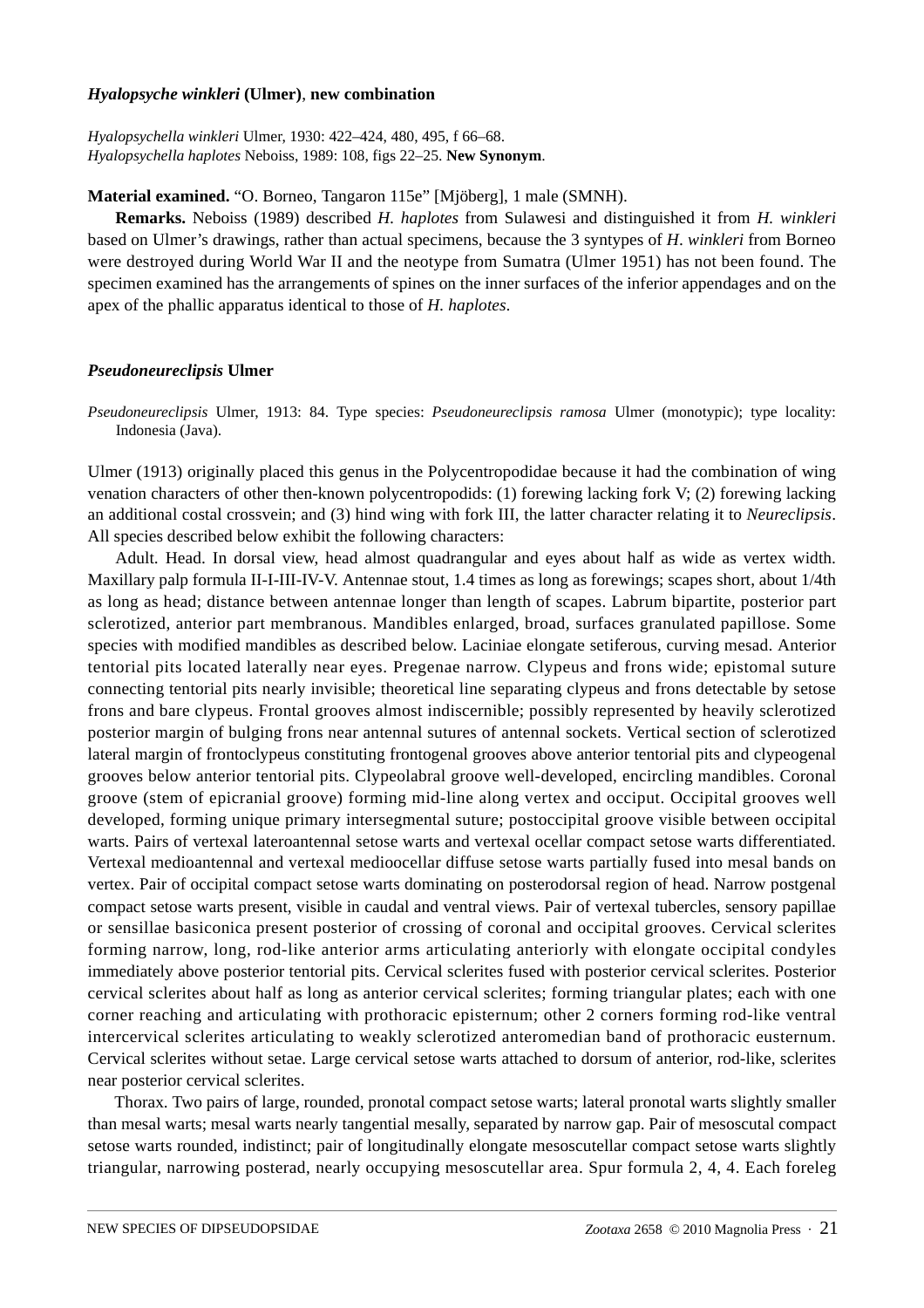posterior spur being half as long as anterior spur; mid and hind leg posterior spurs about 1/3rd as long as anterior spurs. Leg claws small, symmetrical. Forewing membrane and veins light brown, covered by scarce cinereus setae. Forewing forks I, II, III and V present; discoidal cell, median cell and thyridial cells closed; crossvein *m-cu* not reaching point of bifurcation of *M*; and forewing fork I smaller than fork III, except when otherwise stated. Hind wing forks II, III and V present; discoidal and median cells open; thyridial cell closed, narrow.

**Remarks.** The detailed head and thoracic structures, including tentorium, grooves, sutures and setal warts of the genus are described for the first time below in *P. quancong*, new species, and proved stable in the genus. However, the sclerites, spines and microtrichia of the phallic apparatus were difficult to describe precisely. There is a wide size range of the phallic microtrichia, from almost invisible to large spine-like structures. In addition, there are probably indistinctly discernible phallotremal sclerites among the pale structures. A standard description of the microtrichia structure is hindered by the erection and eversion state of the endotheca. All phallic processes (rod-like processes of tergite and sternite IX, preanal appendages, and paraproctal processes) meet at the lateral fulcra. The phallic apparatus is fixed to this complex by paraproctal straps.

## *Pseudoneureclipsis abia* **Malicky & Chantaramongkol**

*Pseudoneureclipsis abia* Malicky & Chantaramongkol, 1993: 446.

**Material examined. VIETNAM**, Bac Thai Province, Quang Chu, 24–25.v.1987, at light [J. Oláh], 17 males (OPC); Bach Thai Province. Phuluong, River Dongdat, 26.v.1987, at light [J. Oláh], 1 male (OPC).

#### *Pseudoneureclipsis bon* **Malicky**

*Pseudoneureclipsis bon* Malicky, 1995: 861.

**Material examined. VIETNAM**, Tamdao, singled along small left tributary of the main stream, 10.v.1987 [J. Oláh], 1 male (OPC).

## *Pseudoneureclipsis bonkybin,* **new species**

Figs 49–52

This small-sized, brown species is most similar to *P. philemon* Malicky & Prommi (Malicky *et al.* 2000) from Thailand. In *P. bonkybin* the sclerotized basal lobe of segment X has 2 longer median setose finger-like processes that are absent in *P. philemon*; the lance-like process on each preanal appendage is long and slender, not short and broad; and the coxopodites are longer. The cephalic and thoracic grooves and setal warts follow the general pattern of the genus.

Male. Forewing length 5.0 mm.

Male genitalia. Segment IX with narrow tergite and compact sternite, tergite reduced to antecostal ridge articulating to narrow dorsal rod of sternite IX in hinge; narrow lateral rods of tergite IX directed ventrad, slightly broadening into small, flank-like plate at point of articulation. Segment X produced into multidigitate, setose, papillate, sclerotized dorsal lobe and membranous hood, dorsally covering phallic apparatus; basal sclerotized and setose lobe of segment X forming pair of long, median, finger-like parallel processes and smaller, irregular protrusions, each with 4–5 digits, present on either side of these processes in dorsal view; finger-like processes and digits ending in terminal setae and additional buds, these protuberances or setose tubercles making surface of segment X more complicated. Pair of paraproctal processes (intermediate appendages) hinged to bases of preanal appendages, producing pair of straight, broad rods directed posterad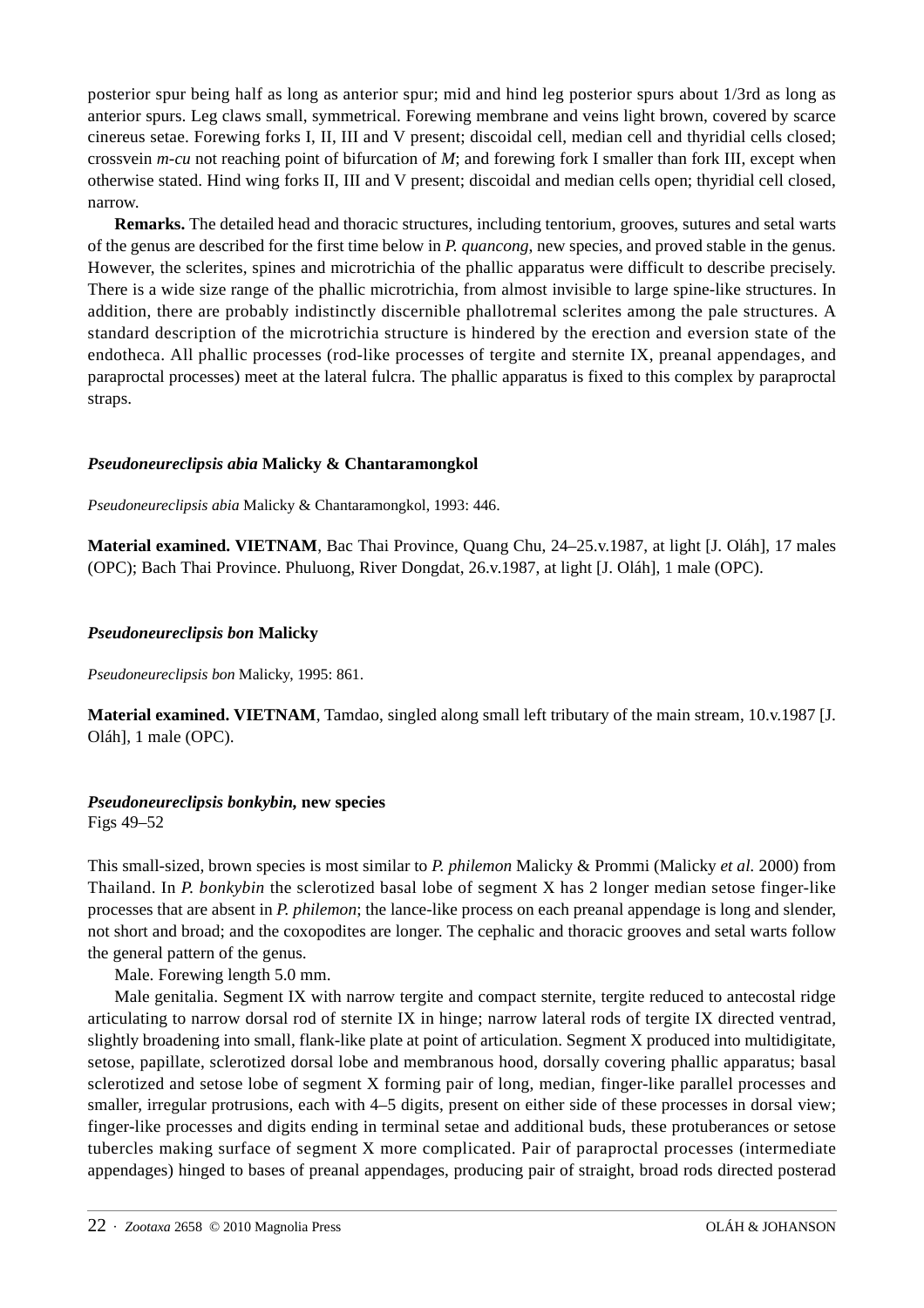on each side, each armed with strong terminal spine-like seta. Basic structural plan of preanal appendages similar to multidigitate and papillose basal part of segment X, except each also with single, long, filiform process with strong terminal spine-like seta instead of irregular, small digits and tubercles with terminal setae. Coxopodites of inferior appendages forming long rods, each slightly dilated and with dorsad-curving apex. Harpagones located dorsobasally, forming long, mesad-curving rods with clavate apices, each bearing strong spine-like setae on mesal surface of apical half. Each inferior appendage with intersegmental membrane (i.e., articulation line between coxopodite and harpago) well-developed. Phallic apparatus with ventrad-curving bulbous phallobase and broad and straight horizontal phallotheca with transparent, almost hyaline, apical half on venter; endotheca densely covered by 3 types of microtrichia; terminal pair of clusters with large microtrichia visible in ventral and dorsal views; rounded membranous matrix covered with densely packed, minute microtrichiae; protruding endotheca margined anterodorsally and anteroventromesally by mediumsized microtrichia clusters.

**Holotype male: VIETNAM:** Bac Thai Province, Quang Chu, 24–25.v.1987, at light [J. Oláh], (OPC).

**Etymology.** *Bonkybin*, from Vietnamese "bon," 4, and "kybin," lancer, referring to the pair of processes on the preanal appendages and the pair of processes on the paraprocts, altogether 4 long rods each having a large and strong terminal seta, like 4 lancers.



**FIGURES 49–52.** *Pseudoneureclipsis bonkybin,* new species, holotype male. 49—genitalia, left lateral; 50—genitalia, dorsal; 51—genitalia, ventral; 52—phallus, left lateral.

## *Pseudoneureclipsis boquan,* **new species**

Figs 53–56

This species is similar to *P. quancong*, new species, and *P. usia* Malicky & Chantaramongkol, 1993, from Thailand from which it is separated by the presence of a more discernible sclerotized basal part of segment X and more developed membranous terminal part of segment X; a longer median finger-like process on segment X, not short; preanal appendages armed with 3 long processes instead of 2 processes in *P. quancong* and 4 + 3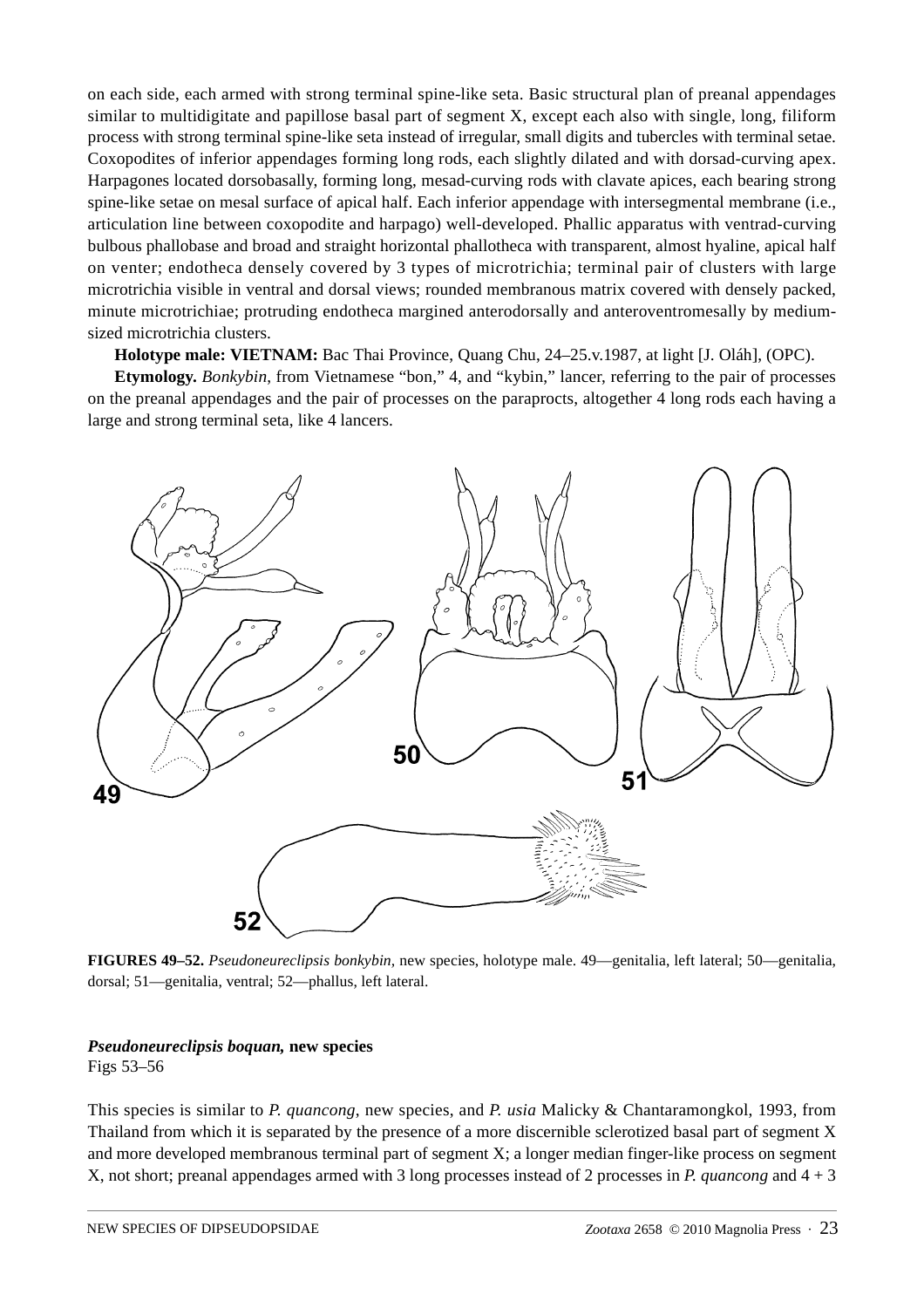processes in *P. usia*; and the harpagones and the quadrangular basolateral flanks of the coxopodites are longer than those of *P. quancong* and the harpagones are more slender and the basolateral flanks of the coxopodites are more developed than those of *P. usia*.



**FIGURES 53–56.** *Pseudoneureclipsis boquan,* new species, holotype male. 53—genitalia, left lateral; 54—genitalia, dorsal; 55—genitalia, ventral; 56—phallus, left lateral.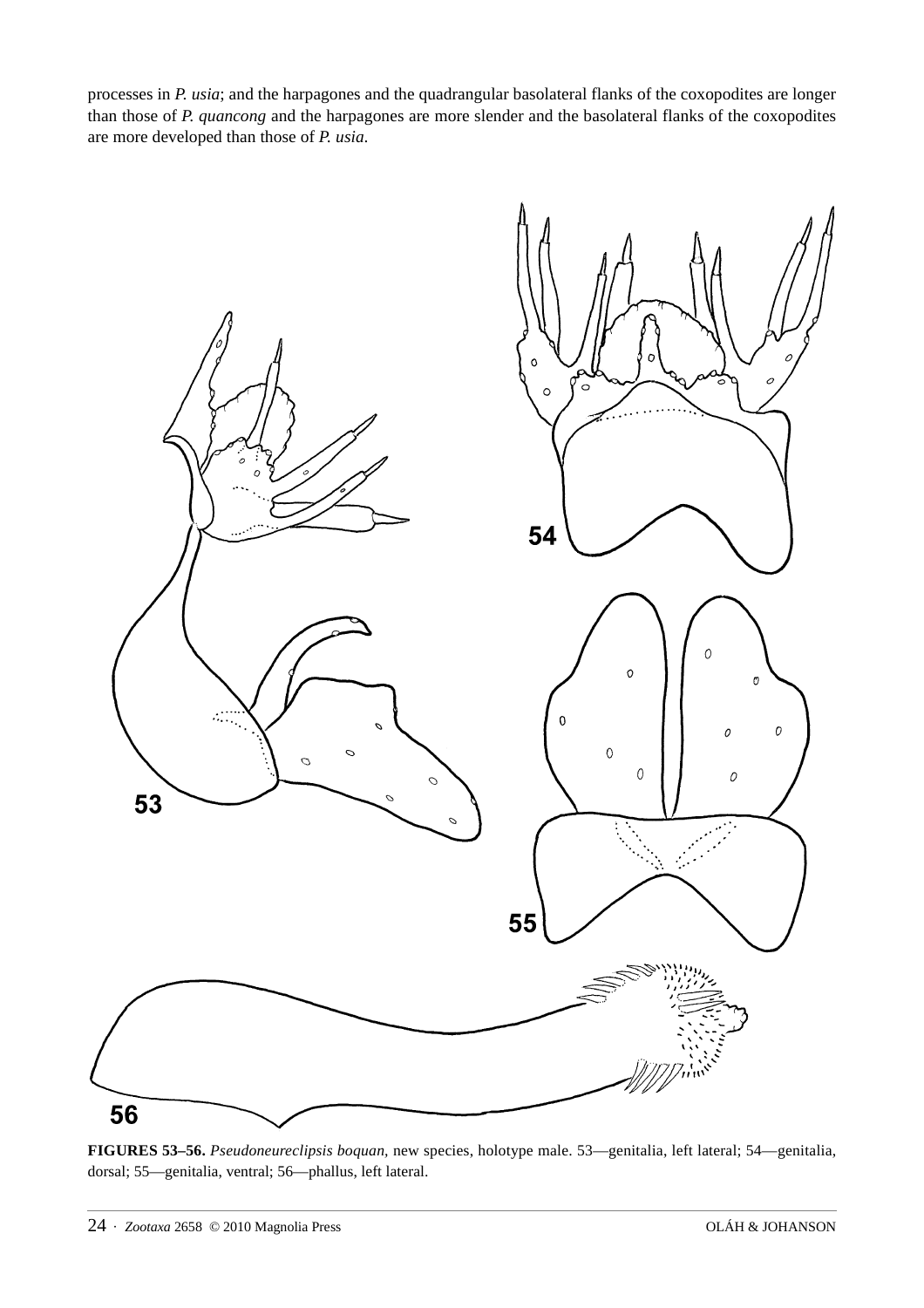Male. Tentorium H-shaped in dorsal view, with long and slender posterior arms; tentorial bridge slender, with small mesal triangular projection; anterior tentorial arms with large mesoventrad-oriented lamella. Entire labrum freely hanging. Haustellum forming broad, granulate plate without channels on most of dorsum, channels present at base along sitophore. Epistomal sutures connecting pits not observed. Forewing length 4.0 mm.

Male genitalia. Segment IX with narrow tergite and well-developed compact sternite, tergite reduced to antecostal ridge articulating to narrow dorsal rod of sternite IX in hinge-joints; narrow lateral rod of tergite IX directed ventrad; slightly broadening into small flank-like plate at articulation. Segment X produced into setose and papillate sclerotized dorsal lobe, and into membranous hood over phallic apparatus; anterobasal part of membranous hood well-developed, discernible in caudal view and hinged laterally to fulcra; dorsobasal sclerotized and setose lobe of segment X composed of long median finger and small, irregular protrusions on each side of finger, each with 4–5 digits in dorsal view; finger and digits ending in terminal setae and additional buds, protuberances or setose tubercles. Pair of paraproctal processes (intermediate appendages) hinged to base of preanal appendages, forming pair of straight, broad rods directed posterad, each armed with strong terminal, spine-like, seta. Basic structural plan of preanal appendages similar to multidigitate basal part of segment X, except each with 3 long, filiform processes each with strong terminal spine-like seta: dorsal process almost straight, directed slightly dorsad; 2 ventral processes sinuous, directed posterad. Coxopodites large, broad, sub-triangular in lateral and ventral views, each with basolateral flank nearly rectangular, large, occupying basal half of coxopodite in lateral view, well visible in ventral view; harpagones positioned basidorsally, each forming long, slender, posterad-curving, setose spine-like process; intersegmental membrane of each inferior appendage (articulation line between coxopodites and harpago) visible. Phallic apparatus narrowing and turning dorsad toward apex, with 2 terminal, less pigmented processes embedded into membranous apex; endotheca densely covered by small terminal microtrichia and long sub-terminal microtrichia.

**Holotype male: VIETNAM:** Hoabinh, towards Dabac, 21.x.1986, at light [J. Oláh], (OPC).

**Etymology.** *Boquan*, from Vietnamese "boquan," meaning army, referring to the 3 processes on each preanal appendage and 1 process on each paraproct, each armed with a large and strong terminal seta, like 8 lances.

#### *Pseudoneureclipsis cauky,* **new species** Figs 57–60

This small-sized brown animal from Vietnam is similar to *P. linos* Malicky & Bunlue (Malicky *et al.* 2004) from Thailand. The new species differs in the genitalia, particularly in the presence of setose segment X being bilobed with a wide quadrangular interlobular gap; the preanal appendages each with a very long filiform dorsal process and a shorter, broad-based ventral process, not short, robust and hook-shaped; the paraproctal processes each with a small ventral branch; the coxopodites being slightly excised at the broadened apices, each with a small ventral lobe, not straight-cut; and the coxopodites each having a triangular apex, not rounded. The cephalic and thoracic grooves and setal warts follow the general pattern of the genus.

Male. Forewing length 4.0 mm.

Male genitalia. Segment IX consisting of short tergite and robust sternite, semicircular in lateral view; sternite without long, narrow, dorsal projections; tergite hinged directly to apicodorsal corner of sternite. Segment X setose, with large, quadrangular, basal plate and 2 hand-shaped lobes in dorsal view; interlobular gap wide, quadrangular. Pair of paraproctal processes spine-shaped, without setae, curving slightly mesoventrad, each supplied with small ventral process; basal parts of paraproctal processes meeting under phallic apparatus, forming discernible U-shaped strap beneath phallic apparatus. Preanal appendages bilobed: dorsal lobe long, filiform, with terminal spine; ventral lobe short, with broad base in lateral view. Inferior appendages with coxopodites slightly broadening apicad; each with apex concave and with small apicoventral lobe in lateral view; armed with strong anterad-curving spines at middle of mesal face; in ventral view with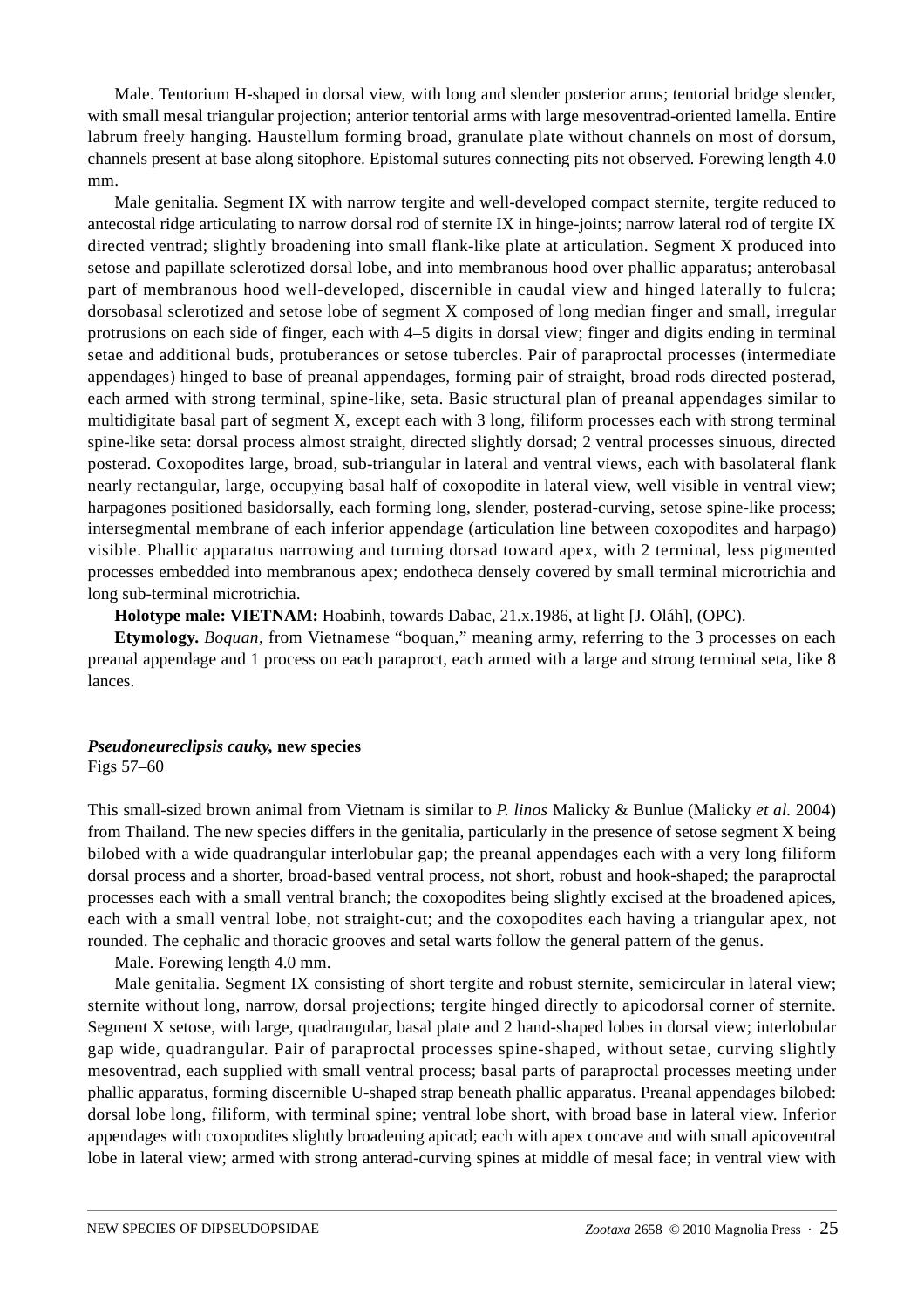triangular apex. Harpagones located basidorsally, each forming strong, straight process in lateral view, curving mesad in ventral view; intersegmental membrane of each inferior appendage (articulation line between coxopodites and harpago) well-visible. Phallic apparatus with broad phallobase continuing in straight, horizontal, tube-like phallotheca; slightly constricted at midway, apically curving ventrad; end of phallotheca and protruding endotheca discernible; sclerotized structures visible inside apex: 1 separate sclerotized rod; 1 pair of long sclerotized rods meeting anteriorly; protruded endotheca covered by minute, densely-packed microtrichia.

**Holotype male: VIETNAM:** Bac Thai Province, Quang Chu, 24–25.v.1987, at light [J. Oláh], (OPC). **Paratype: S**ame data as holotype, 1 male.

**Etymology.** C*auky*, from Vietnamese "cauky," complex, refering to the complexity of the genitalia.



**FIGURES 57–60.** *Pseudoneureclipsis cauky,* new species, holotype male. 57—genitalia, left lateral; 58—genitalia, dorsal; 59—genitalia, ventral; 60—phallus, left lateral.

## *Pseudoneureclipsis congkem,* **new species**

Figs 61–64

This species is small-sized and with a brown body. The genitalia resemble those of *P. boquan*, new species, *P. erebos* Malicky & Sangpradub (Malicky *et al.* 2001), *P. quancong*, new species, *P. usia* Malicky & Chantaramongkol, particularly by the presence of a lateral flank of each inferior appendage coxopodite. *Pseudoneureclipsis congkem* is separated from the other species by possessing a single lanceolate finger-like process on each preanal appendage; a pair of sinuous paraproctal processes, not straight; and a broader segment X, forming a longitudinally elongate quadrangular plate with setose triangular ridges and membranous venter, a structure that is more narrow or digitate in the other species.

Male. Forewing length 4.0 mm.

Male genitalia. Segment IX with short tergite and large sternite with rod-like dorsal strap hinged directly to narrow tergite. Segment X forming large elongate quadrangular plate with triangular setose median ridge and membranous venter. Pair of paraproctal processes spine-like, without setae, curving slightly mesoventrad, each with terminal spine-like seta, their basal parts fusing under phallic apparatus forming U-shaped strap beneath phallic apparatus. Preanal appendages slightly elongate papillose flaps; each with lanceolate, rod-like process arising from middle of mesal face. Coxopodites elongate filiform, each with lateral flank and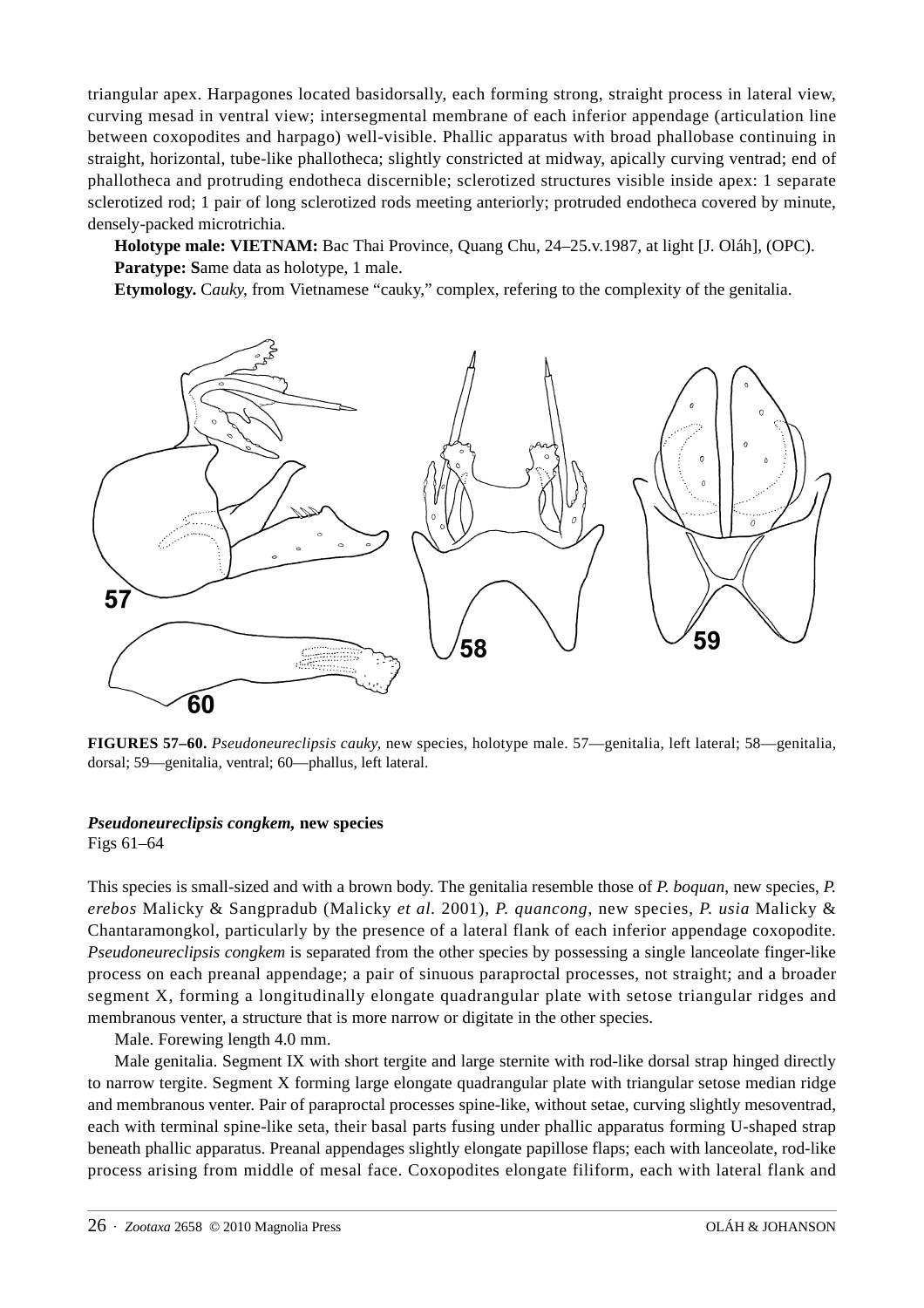narrowing apex in lateral view; broad at middle laterally and with apex triangular in ventral view. Harpagones located basodorsally, curving slightly ventrad and laterad, each with tapering apex; intersegmental membrane of each inferior appendage (articulation line between coxopodites and harpago) well visible. Phallic apparatus with broad phallobase continuing in dorsad-curving, tube-like phallotheca, slightly constricted at apex; end of phallotheca and protruding endotheca discernible; sclerotized structures invisible; protruded endotheca covered by minute, densely packed microtrichia of 2 distinct sizes.

**Holotype male: VIETNAM:** Bac Thai Province, Quang Chu, 24–25.v.1987, at light [J. Oláh], (OPC). **Paratypes:** Same data as holotype**,** 18 males.

**Etymology.** *Congkem*, from Vietnamese "quancong kem," less arm, referring to the fewer arm-like, lanceolate processes on the dorsal complex of the genitalia.



**FIGURES 61–64.** *Pseudoneureclipsis congkem,* new species, holotype male. 61—genitalia, left lateral; 62—genitalia, dorsal; 63—genitalia, ventral; 64—phallus, left lateral.

#### *Pseudoneureclipsis dongian,* **new species**

Figs 65–68

This species from North Vietnam resembles *P. hai* Malicky, 1995, from South Vietnam (Nam Ct Tien). It is separated from *P. hai* by its clearly triangular inferior appendages, not long and oval; the setiferous segment X being deeply excised medially in dorsal view, with 2 lateral, triangular lobes; and the phallic apparatus with a single, long spine, not 2 broad spines as in *P. hai*.

Male. Forewing length 4.0 mm.

Male genitalia. Segment IX with about equally large tergite and sternite, both with narrowing lateral rods articulating in lateral hinge joints. Segment X setose, sub-triangular in lateral view, deeply excised mesally and produced into 2 triangular lobes in dorsal view; interlobular gap triangular. Pair of paraproctal processes spine-like, bare, without setae, curving slightly dorsad apically, their bases located ventrally and laterally of phallic apparatus, articulating with bases of preanal appendages. Preanal appendages broad, nearly triangular in lateral view; narrowly triangular in dorsal views. Coxopodites broadening distad, nearly triangular in lateral view; narrowing, sharply triangular, with laterad-curving apices in ventral view. Harpagones positioned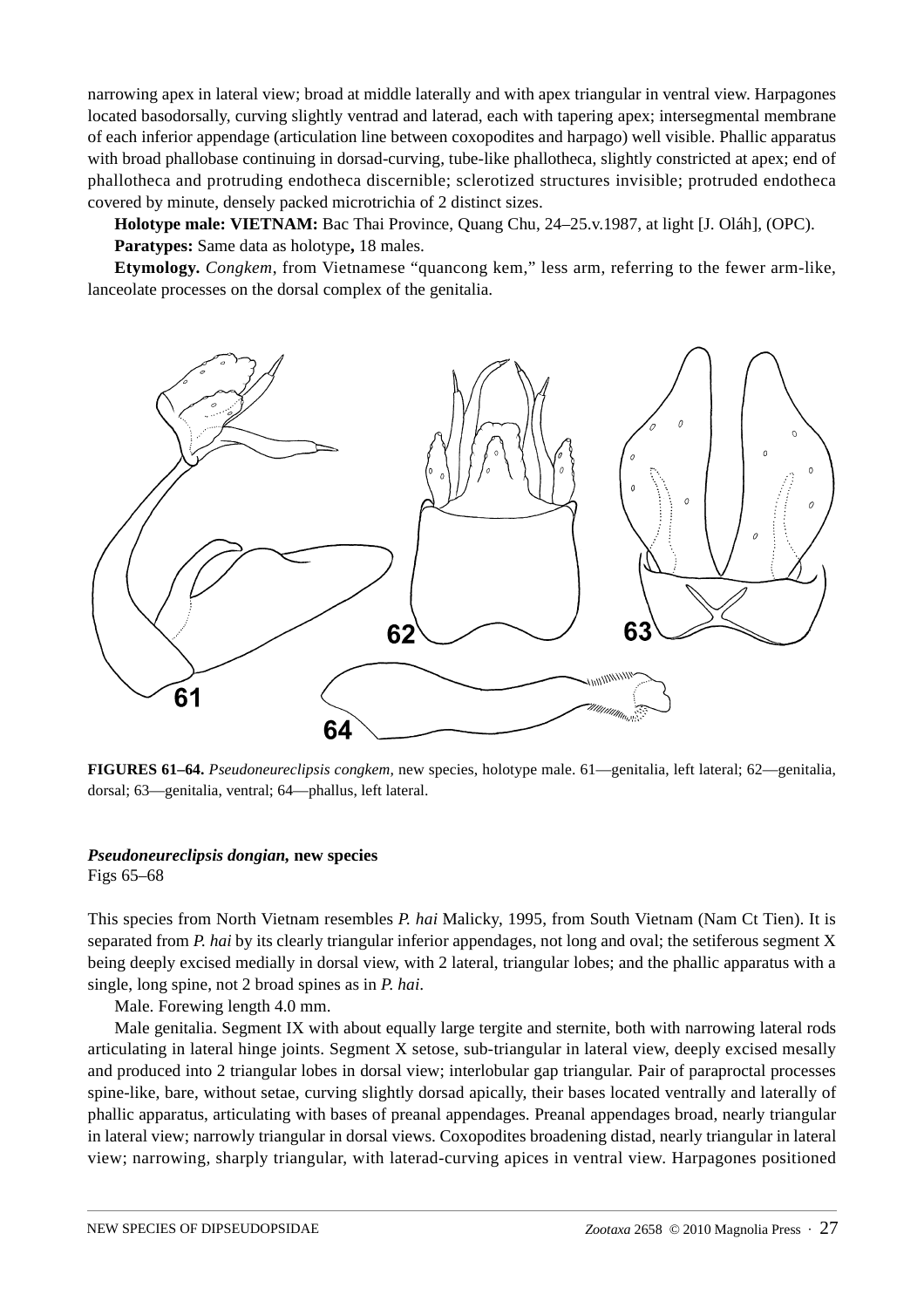basidorsally, basal part robust; distal part setose and forming long, slender hook curving posterad, then ventromesad. Intersegmental membrane of each inferior appendage (articulation line between coxopodites and harpago) well visible. Phallic apparatus with broad phallobase continuing into straight, horizontal, tubelike phallotheca; end of phallotheca and protruding endotheca discernible; long, slender, single spine associated with phallic apparatus.

**Holotype male**: **VIETNAM:** Tamdao, 200 m, 12.x.1986, at light [J. Oláh], (OPC).

**Etymology.** *Dongian*, from Vietnamese "don gian," single, referring to the single specimen collected of this species.



**FIGURES 65–68.** *Pseudoneureclipsis dongian,* new species, holotype male. 65—genitalia, left lateral; 66—genitalia, dorsal; 67—genitalia, ventral; 68—phallus, left lateral.

## *Pseudoneureclipsis hailan,* **new species**

Figs 69–72

This small-sized, brown animal from Vietnam is similar to *P. linos* Malicky & Bunlue from Thailand. It is easily distinguished from *P. linos* by having an extremely long tergite X; a bifid segment X; setose preanal appendages each with a single process; seta-less paraproctal processes with 2 sinuous spines; and harpagones that are longer and more slender.

Male. Forewing length 4.0 mm.

Male genitalia. Segment IX in lateral view with quadrangular sternite and rectangular tergite. Segment X setose, bilobed, with wide triangular dorsal interlobular gap. Pair of paraproctal processes each with 2 spinelike, sinuous processes, without setae; ventral spines curving mesad and meeting under phallic apparatus. Preanal appendages broad-based, each with elongate, single, dorsad-curving process. Inferior appendages with coxopodites short, broad, broadly rounded apically in lateral view; in ventral view long, nearly quadrangular. Harpagones located basodorsally on their coxopodites, each broad and with long setae basally, curving ventrad and mesad to tapering apex. Intersegmental membrane of each inferior appendage (articulation line between coxopodites and harpago) short. Phallic apparatus with broad phallobase continuing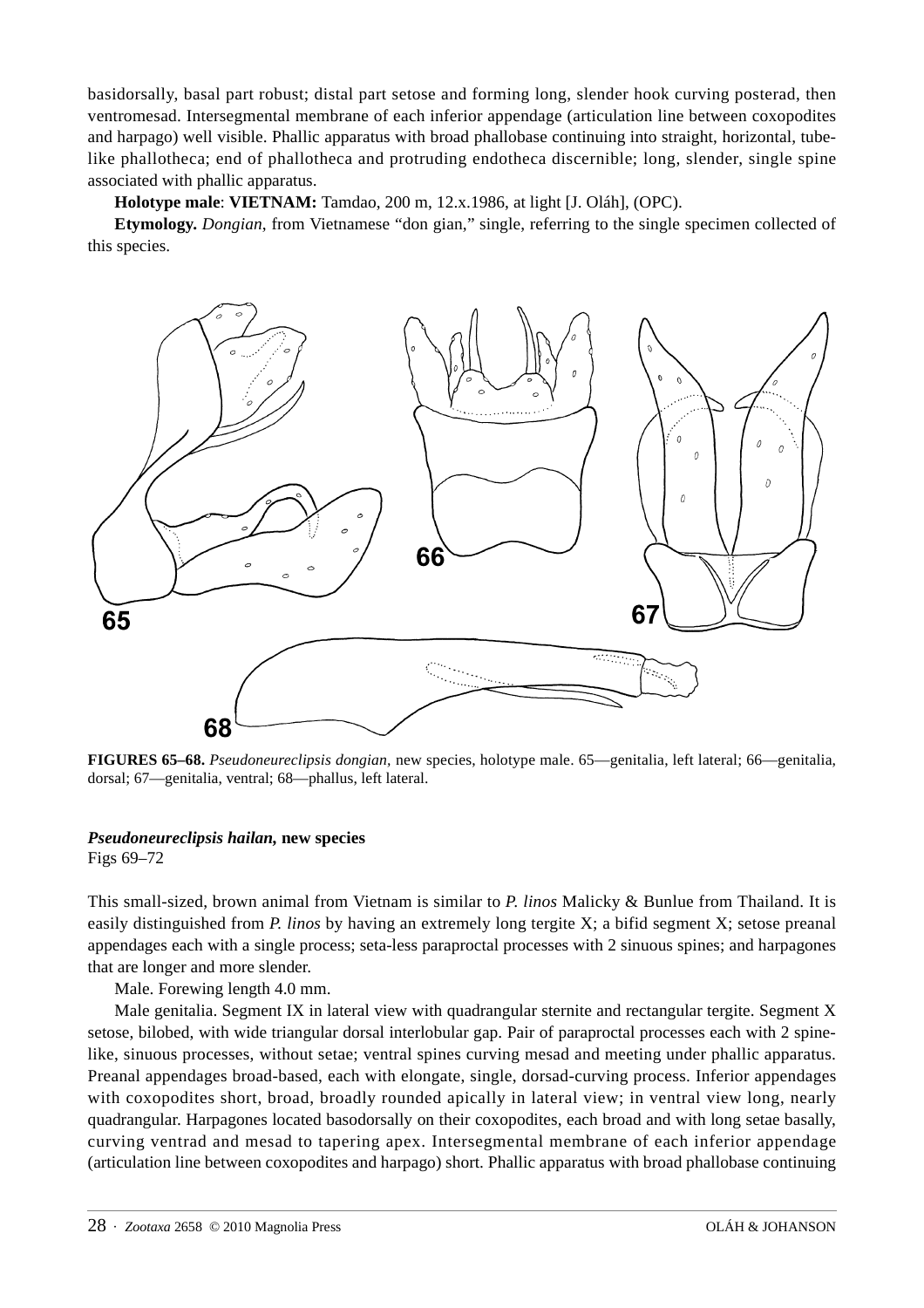into almost straight, horizontal, tube-like phallotheca; end of phallotheca and protruding endotheca discernible; 2 long, thin sclerites visible internally at border of phallotheca and endotheca; protruded endotheca covered by minute, densely packed microtrichia; pair of medium-sized, black spines located ventrally before apex.

**Holotype male: VIETNAM:** Cuc Phuong, 12.x.1963 [T. Pócsi], (NHMB).

**Etymology.** *Hailan*, from Vietnamese "hai lan," double, referring to the 2-spined paraproct of the genitalia.



**FIGURES 69–72.** *Pseudoneureclipsis hailan,* new species, holotype male. 69—genitalia, left lateral; 70—genitalia, dorsal; 71—genitalia, ventral; 72—phallus, left lateral.

## *Pseudoneureclipsis halongensis,* **new species**

Figs 73–76

This small-sized, brown species from Vietnam is similar to *P. arimaspos* Laudee & Malicky, 1999, from Thailand, particularly due to the presence of a mesal process on each preanal appendage having strong terminal spine-like setae. The new species differs in several genitalic characteristics: segment IX, especially the tergite, is much shorter and strap-like; the setose segment X is long and narrow in dorsal view, not short and broad; the preanal appendages have a small ventroapical lobe, easily seen in lateral view; the paraproctal process is slender and spine-like, not bifid; the coxopodites are shorter, only slightly longer than the harpagones; and the coxopodites are almost parallel-sided in ventral view, each having a short apicomesal narrowing part, not long.

Male. Forewing length 4.5 mm.

Male genitalia. Segment IX extremely short; tergite short, strap-like; sternite slightly longer than tergite; entire segment forming narrow strap, except at venter. Setose segment X long, parallel-sided along its length, except slightly narrowing apically in dorsal view. Preanal appendages forming broad, auriform flaps, each with small ventroapical lobe, and with stout setose process projecting from ventromesal surfaces of flaps and visible in lateral and dorsal views. Pair of paraproctal processes slender, spine-like, with broad bases; without setae; basal parts extending ventrad, fusing under phallic apparatus; forming U-shaped, wide strap beneath phallic apparatus. Inferior appendages with coxopodites sub-triangular in lateral view, slightly longer than harpagones; tapering just before rounded apices in lateral and ventral views. Harpagones located basodorsally,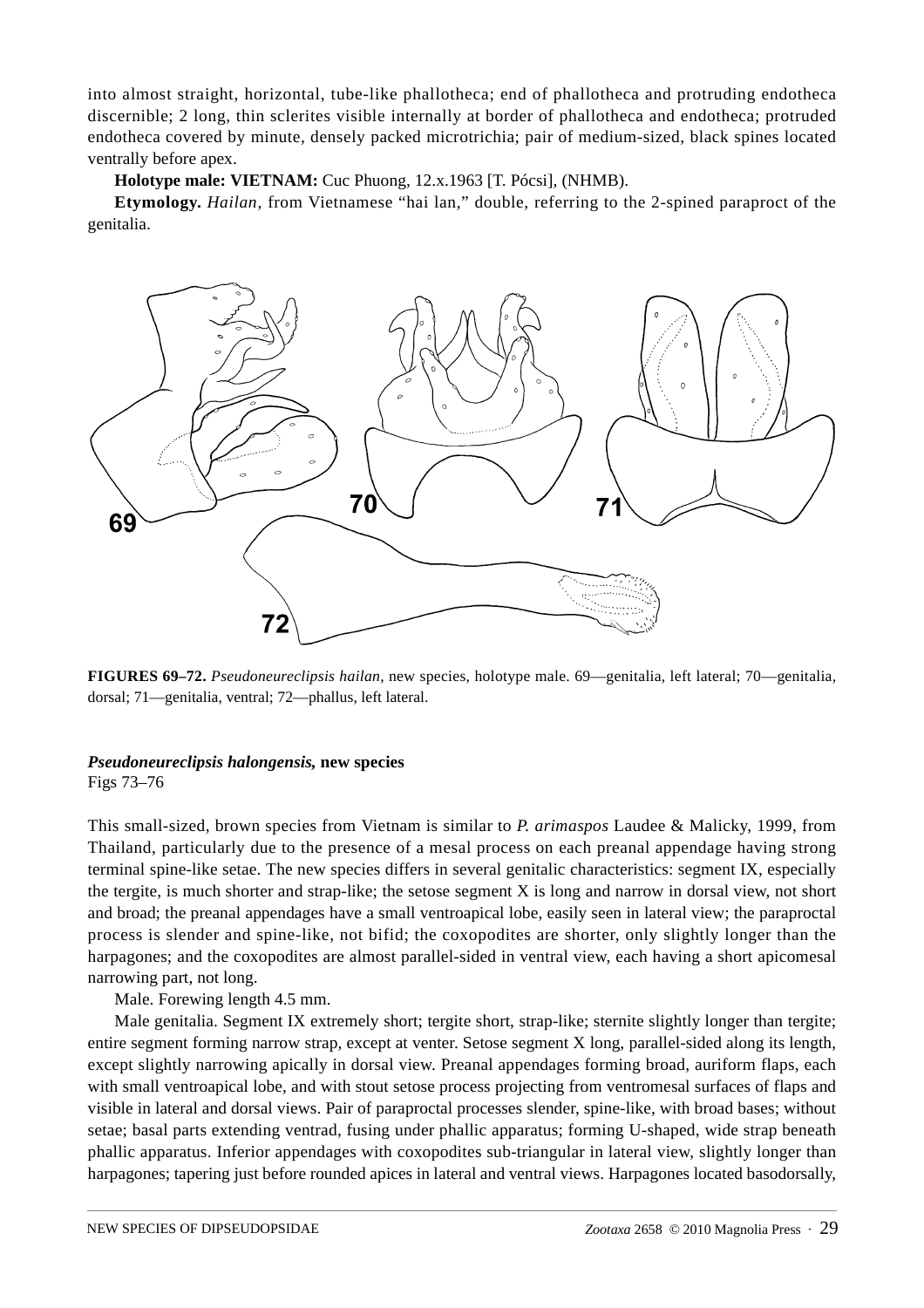forming mesoventrad-curving spines with broad bases. Intersegmental membrane of each inferior appendage (articulation line between coxopodites and harpago) well visible. Phallic apparatus with short, broad phallobase continuing into straight, horizontal, tube-like phallotheca; end of phallotheca and protruding endotheca discernible; 2-part and elongate sclerotized structures scarcely visible inside phallotheca, ending in protruding endotheca; protruded endotheca covered by minute, densely packed microtrichia.

**Holotype male: VIETNAM:** Halong Archipelago, Cat Ba Island, 17.v.1987, at light [J. Oláh], (OPC). **Etymology.** *Halongensis*, derived from the type locality.



**FIGURES 73–76.** *Pseudoneureclipsis halongensis,* new species, holotype male. 73—genitalia, left lateral; 74 genitalia, dorsal; 75—genitalia, ventral; 76—phallus, left lateral.

#### *Pseudoneureclipsis loang,* **new species**

Figs 77–80

This small-sized, brown animal from Vietnam is similar to *P. josia* Malicky & Chantaramongkol, 1993, from Thailand in having a very short segment IX. The new species differs in several genitalic structures: setose segment X narrows apicad, not forming a broad plate; the preanal appendages have a long, digitiform ventral lobe, not short; the paraproctal processes are slender, spine-like, with broad bases; and the coxopodites are nearly triangular apically in lateral view, not bluntly rounded, and almost parallel-sided in ventral view, not tapering.

Male. Forewing length 4.5 mm.

Male genitalia. Segment IX short, consisting of short tergite and short, sinuous sternite; segment looks like narrow sclerotized strap. Segment X setose, long, triangular, with dorsomesal ridge, entire surface covered with strong setae, strongest setae located mostly on lateral margins and along dorsomesal ridge. Paraproctal processes slender, spine-like, with broad bases, without setae, curving slightly dorsomesad; basal parts meeting under phallic apparatus, forming U-shaped strap beneath phallic apparatus. Preanal appendages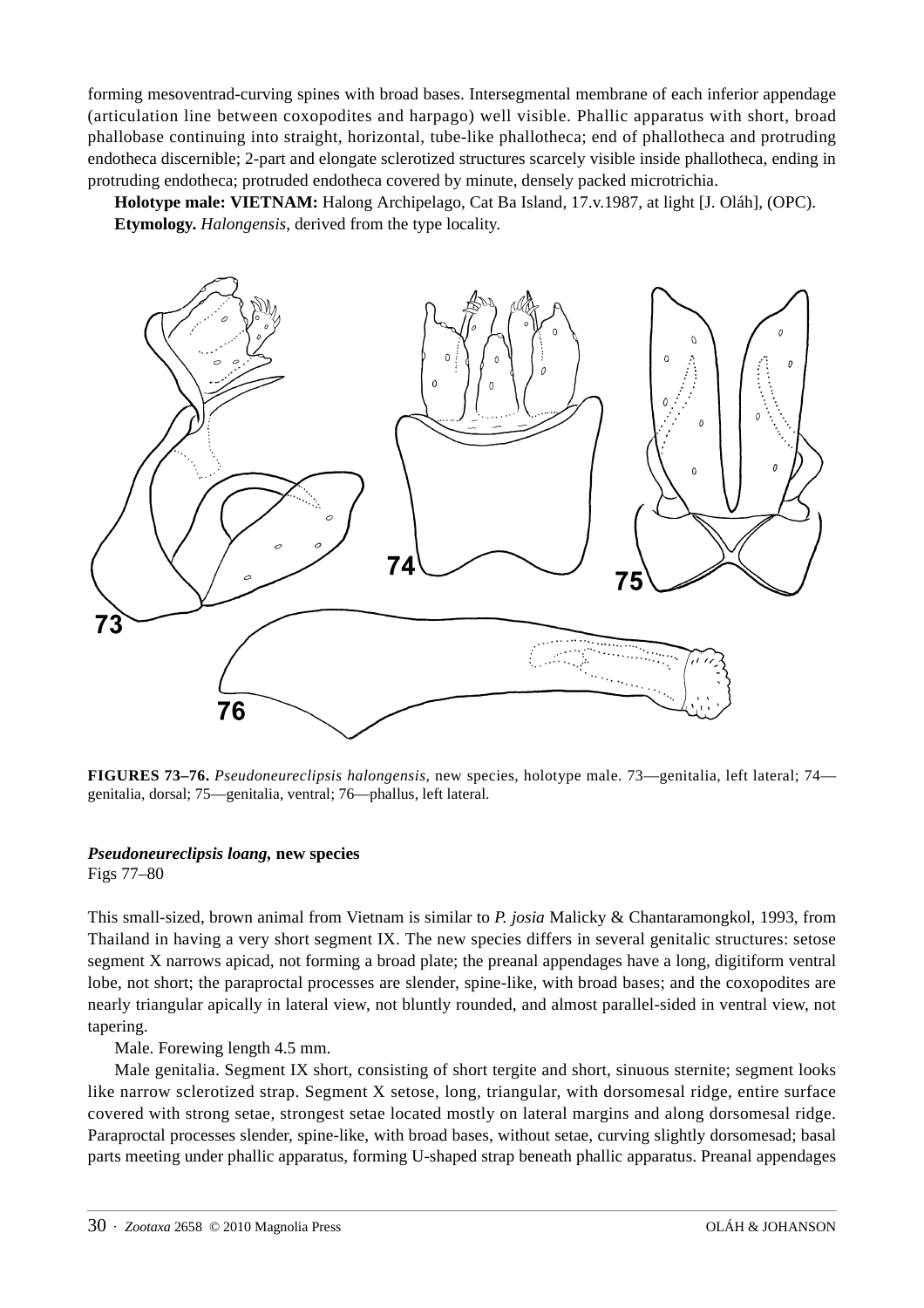each consisting of broad, auriform flap and long, digitiform process arising from ventromesal surface of flap, visible in lateral and dorsal views. Inverior appendages with coxopodites long, parallel-sided, apically triangular. Harpagones located basodorsally on coxopodites, each forming mesoventrad-curving, slender spine. Intersegmental membrane of each inferior appendage (articulation line between coxopodites and harpago) well visible. Phallic apparatus with broad, long phallobase continuing into straight, horizontal, tubelike phallotheca. Dorsal, posteriorly acute spine present at end of broad phallobase. End of phallotheca and protruding endotheca discernible; sclerotized structure scarcely visible inside phallotheca, ending in protruding endotheca; protruded endotheca covered by minute, densely packed microtrichia.

**Holotype male: VIETNAM:** Bac Thai Province, Quang Chu, 24–25.v.1987, at light [J. Oláh], (OPC). **Etymology.** *Loang*, from Vietnamese "loan," thin, referring to the slender harpagones in the genitalia.



**FIGURES 77–80.** *Pseudoneureclipsis loang,* new species, holotype male. 77—genitalia, left lateral; 78—genitalia, dorsal; 79—genitalia, ventral; 80—phallus, left lateral.

#### *Pseudoneureclipsis puyah,* **new species**

Figs 81–84

This species resembles *P. cincinnatus* Malicky & Chantaramongkol, 2000, from Thailand. The new species is easily distinguished by the preanal appendages being shorter; the preanal appendages having a small lobe on the ventroapical corners; the paraproctal processes being very slender, not broad and robust; and the coxopodites lacking the apicomesal narrowing.

Male. Forewing length 4.0 mm.

Male genitalia. Segment IX with large, triangular, weakly pigmented or semi-membranous acrotergite and sclerotized sternite with long, narrowing lateral rods articulating with tergite in hinge joints near preanal appendages. Segment X setose, short, rounded, with small medial excision in dorsal view. Preanal appendages short, each with small, ventroapical lobe; mesal setose processes slightly longer. Pair of paraproctal processes slender, spine-like, without setae, curving slightly mesad, apically tapered; proximal ends slightly bulbous, embracing venter of phallic apparatus. Inferior appendages with coxopodites large, broadening, curving dorsad at apices in lateral view. Harpagones located basodorsally on coxopodite; each with robust basal part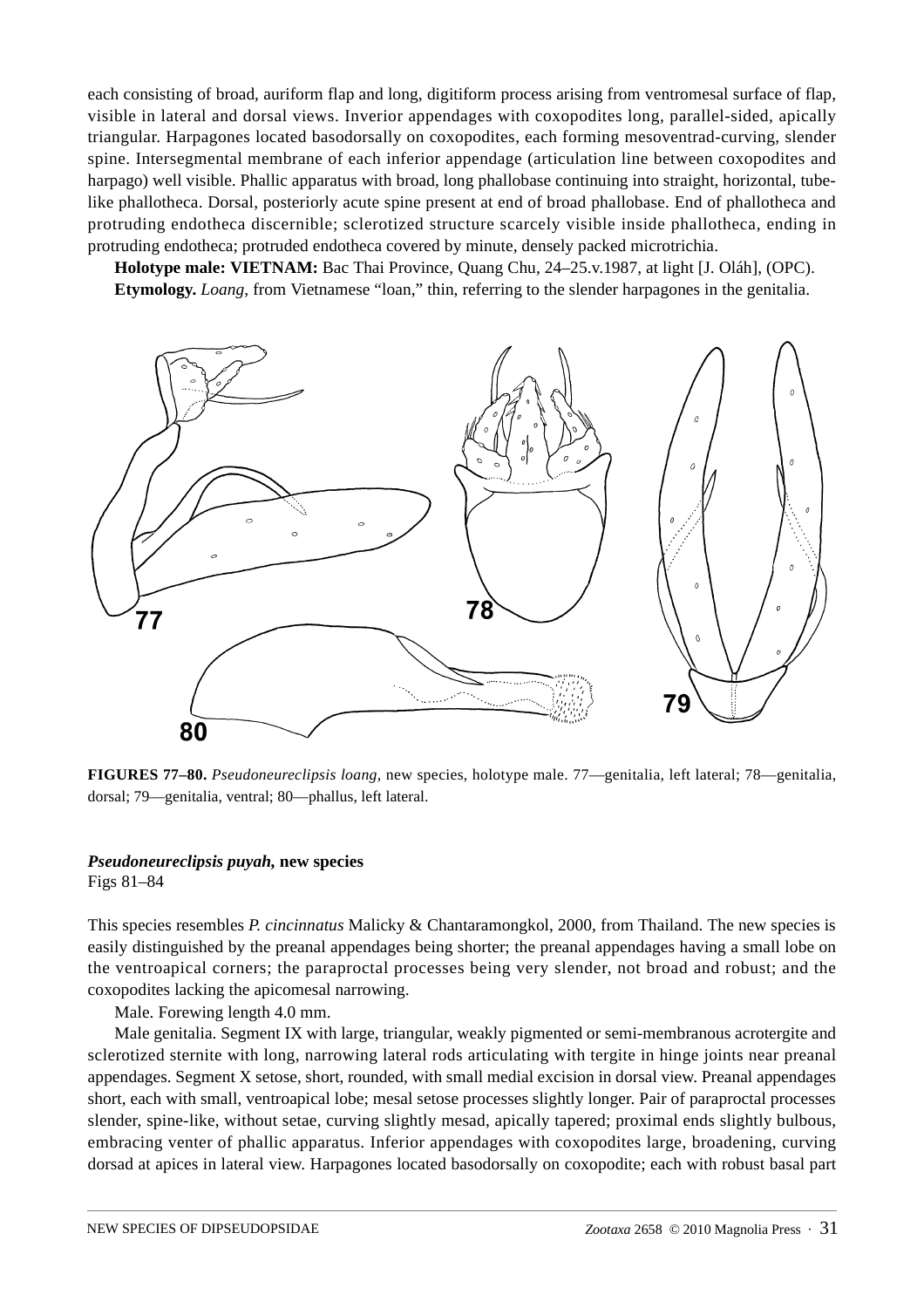continuing into long, slender distal part curving mesoventrad. Intersegmental membrane of each inferior appendage (articulation line between coxopodites and harpago) well visible. Phallic apparatus with broad phallobase continuing into straight, horizontal, tube-like phallotheca; slightly broadening before apex. End of phallotheca and protruding endotheca discernible; strong, curving spine embedded together with sclerotized structure, possibly representing phallotremal sclerite.

**Holotype male**: **INDIA:** Karnataka, Tunga Rives at Shimoga, 18.iv.1992, at light [J. Oláh], (OPC).

**Paratypes:** Same data as holotype**,** 5 males.

**Etymology.** *Puyah*, from Puyah, the name of the young son of the cow farmer helping to collect at the light among the cattle.



**FIGURES 81–84.** *Pseudoneureclipsis puyah,* new species, holotype male. 81—genitalia, left lateral; 82—genitalia, dorsal; 83—genitalia, ventral; 84—phallus, left lateral.

## *Pseudoneureclipsis quancong,* **new species**

Figs 85–92

This small, brown animal from Vietnam is similar to *P. boquan*, new species. It is easily separated from *P. boquan* in having the terminal part of segment X less-developed, membranous; the sclerotized basal part of segment X is less discernible; the median digitiform process on segment X is short; the preanal appendages are armed with only 2 long processes; and the harpagones and the quadrangular basolateral flanks of the coxopodites are shorter.

Male. Head tentorium H-shaped in dorsal view, with long, slender posterior arms; tentorial bridge slender, anteriorly with small, mesal, triangular projection; anterior tentorial arms each with large, mesoventral lamella. Entire labrum hanging freely. Mandibles extremely large, broad; surface granulate papillose. Haustellum broad, granulate, without channels on most of dorsum; channels present at base along sitophore. Tubercles located along posterior end of coronal groove, between occipital compact setal warts; rather pale, membranous, like dome or cupola organs; *sensillae campaniformia* or *sensillae placodea* with slightly morepigmented, central rounded area. Forewing length 4.0 mm; fork I as large as fork III.

Male genitalia. Segment IX with narrow tergite and well-developed, compact sternite; tergite reduced to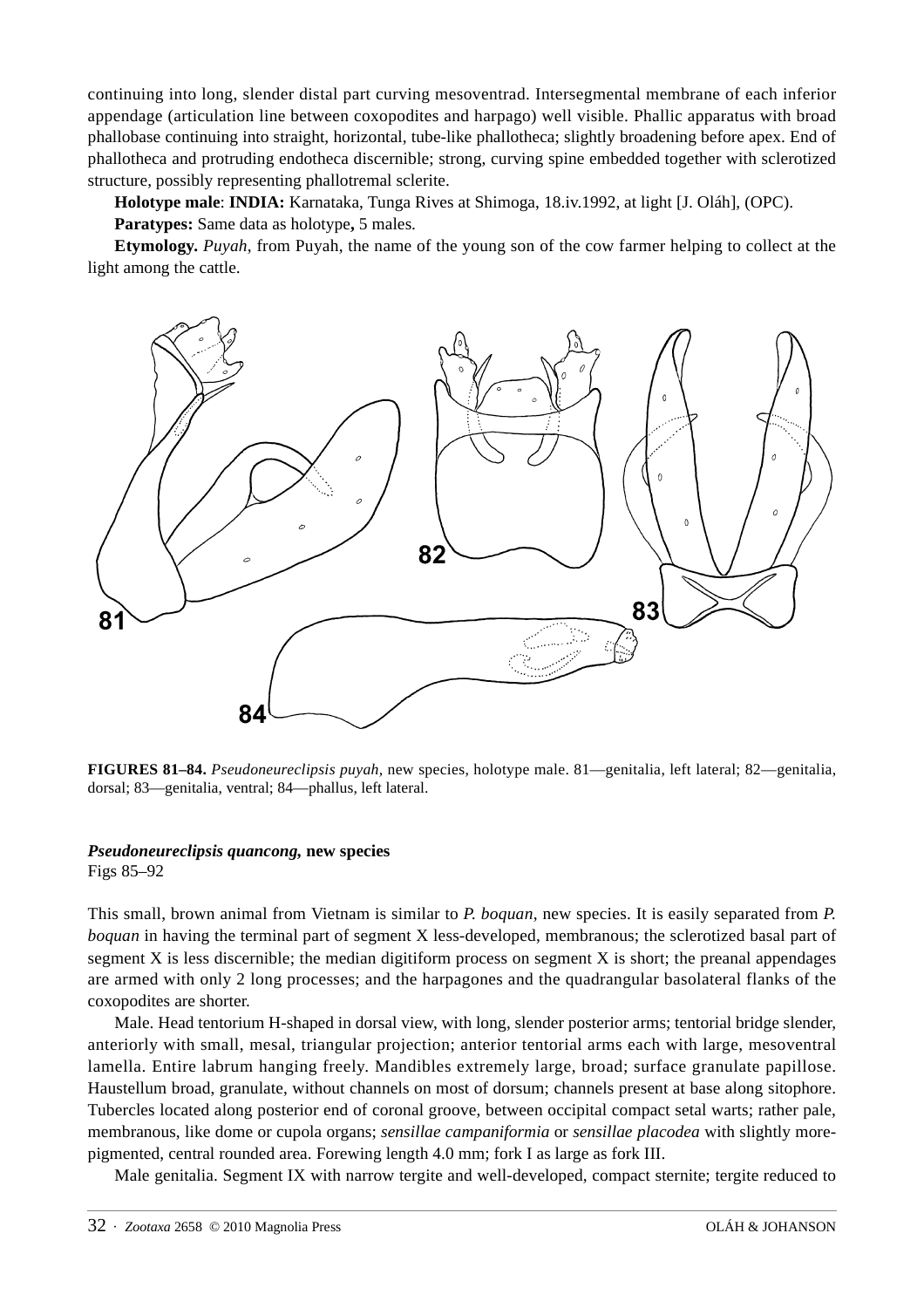antecostal ridge articulating with narrow dorsolateral rods of sternite IX; lateral rod of tergite IX directed ventrad, slightly broadening into small, flank-like plate at point of articulation. Segment X produced into digitate, setose, papillate, sclerotized dorsal lobe and membranous hood over phallic apparatus; anterior basal part of membranous hood well-developed, hinged laterally to fulcra in caudal view; basal sclerotized and setose lobe of segment X with long, median process and 4–5 small, irregular digits on either side of median process; process and digits ending in terminal setae and additional buds, protuberances or setose tubercles. Pair of paraproctal processes (intermediate appendages) hinged to bases of preanal appendages; producing pair of broad, straight rods directed posterad, each armed with strong terminal spine-like seta. Basic plan of preanal appendages similar to basal part of segment X; 2 long, filiform processes with strong terminal spinelike setae present: dorsal process almost straight, directed slightly dorsad; ventral process sinuous, directed posterad. Inferior appendages with coxopodites large, broad, nearly triangular in lateral and ventral views; each with basolateral flank nearly rectangular in lateral view. Harpagones located basodorsally, forming robust, posterad-curving, setose spine-like process. Intersegmental membrane of each inferior appendage (articulation line between coxopodites and harpago) well developed. Phallic apparatus narrowing distally; curving dorsad before apex; 2 less-pigmented terminal processes embedded in membranous apex. Endotheca densely covered by microtrichia of 2 sizes; terminal microtrichia small; microtrichia before terminal area long.



**FIGURES 85–88.** *Pseudoneureclipsis quancong,* new species, holotype male. 85—head, frontal; 86—head, dorsal; 87—head tentorium, dorsal; 88—head tentorium, left lateral.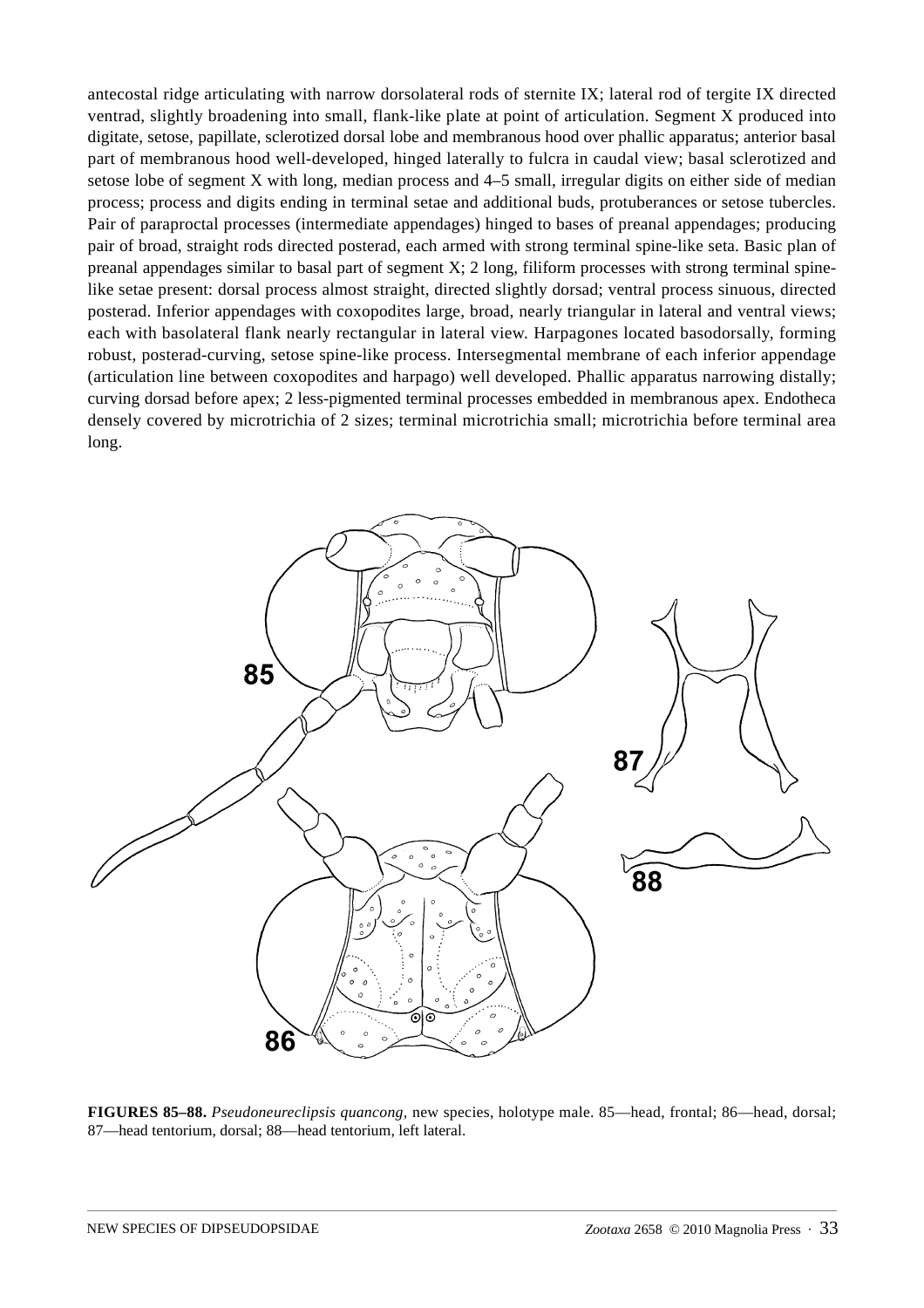

**FIGURES 89–92.** *Pseudoneureclipsis quancong,* new species, holotype male. 89—genitalia, left lateral; 90—genitalia, dorsal; 91—genitalia, ventral; 92—phallus, left lateral.

**Holotype male**: **VIETNAM:** Tamdao, 200 m, 12.x.1986, at light [J. Oláh], (OPC).

**Paratype:** Same data as holotype, 1 male.

**Etymology.** *Quancong*, from Vietnamese "quancong," arms, referring to the 2 pairs of processes on the preanal appendages and 1 pair of paraproct processes, each having a large and strong terminal seta, like 6 lances.

## *Pseudoneureclipsis vetcat,* **new species**

Figs. 93–96

This small-sized, brown species from Vietnam is similar to *P. abia* Malicky & Chantaramongkol from Thailand. *Pseudoneureclipsis vetcat* is easily separated from *P. abia* in the genitalia, particularly by possessing a short median finger on segment X; preanal appendages with papillose apical margins; simple coxopodites each with their distal part curving dorsad; and inferior appendages curving slightly mesad and wider at apical 1/4th.

Male. Forewing length 4.0 mm.

Male genitalia. Segment IX with equally large tergite and sternite, both with narrowing lateral rods articulating in lateral hinge joints. Segment X setose, long, triangular in dorsal view. Pair of paraproctal processes spine-like, without setae, distal parts curving slightly dorsad; basal parts fusing into U-shaped strap beneath phallic apparatus. Preanal appendages rounded quadrangular in lateral view; prolonged quadrangular in dorsal view; papillose along apical margins. Inferior appendages with coxopodites parallel-sided, rod-like, each with slightly dorsad-curving apical half in lateral view; apical 1/4th narrowing, slightly curving mesad in ventral view. Harpagones located basodorsally, each composed of elongate basal part with straight-cut dorsum articulating to coxopodite, and slender, posterad-hooked distal part; curving part spine-like with setae. Intersegmental membrane of each inferior appendage (articulation line between coxopodites and harpago) well visible. Phallic apparatus with broad phallobase continuing into straight, horizontal, tubular phallotheca;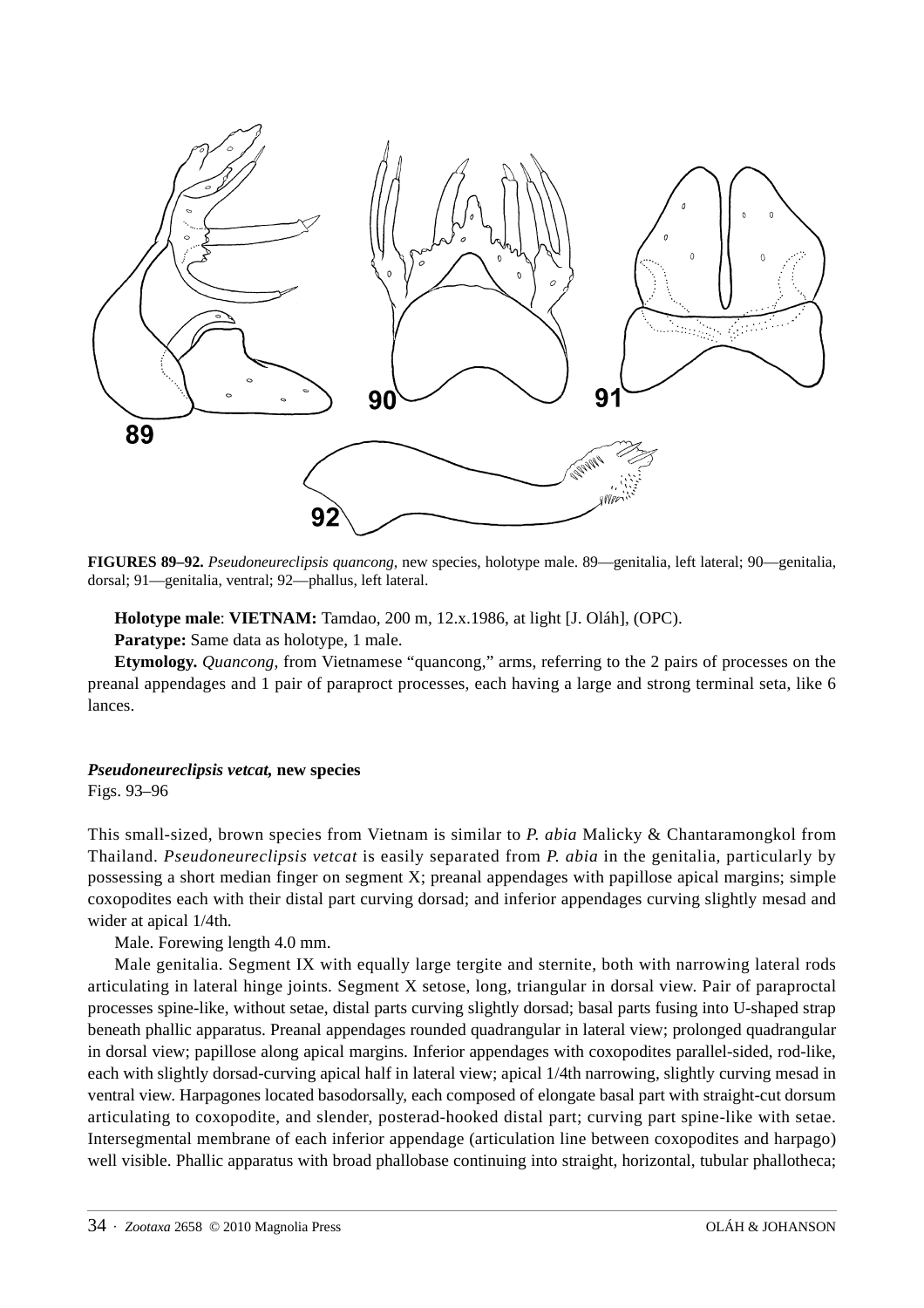slightly constricted at mid-length; apical part curving ventrad; end of phallotheca and protruding endotheca visible; sclerotized structures visible inside apex. Protruding endotheca densely covered by minute microtrichia, 2 long horizontal spines, and group of short vertical microtrichiae in endothecal matrix.

**Holotype male: VIETNAM:** Bac Thai Province, Quang Chu, 24–25.v.1987, at light [J. Oláh], (OPC). **Paratypes:** Same data as holotype, 7 males.

**Etymology.** *Vetcat*, from Vietnamese "vet cat," cut, referring to the straight-cut dorsum of each harpago of the inferior appendages.



**FIGURES 93–96.** *Pseudoneureclipsis vetkat,* new species, holotype male. 93—genitalia, left lateral; 94—genitalia, dorsal; 95—genitalia, ventral; 96—phallus, left lateral.

#### **Acknowledgements**

We are deeply thankful to Dr. Oliver S. Flint, Jr. for his generous help in making available for us the valuable material in the Smithsonian Institution, National Museum of Natural History (NMNH). He also gave valuable comments through the work. We thank Dr. Peter Barnard (The Royal Entomological Society, The Mansion House, St Albans, Herts, UK) for his generous help in preparing and making material deposited in the Natural History Museum in London available for this study, and for his kind general support. The material from Laos was collected by Mr. Niklas Jönsson, Mr. Tobias Malm, and Mr. Bert Viklund (all at the SMNH). Sincere thanks go to Mr. Bounnam Pathoumthong and Mr. Chanda Vongsombath (both at the Biology Department, Faculty of Sciences, National University of Laos) for technical and logistic help in Laos.

#### **References**

Albarda, H. (1881) Neuropera. *In:* Veth, J.P. (Ed.), *Mideden-Sumatra 4*(*2*), *Natuurlijke Historie*, 5. Leiden, pp. 1–22, pls. 1–6.

Arefina, T.I., Ivanov, V.D. & Levanidova, I.M. (1996) Six new species and three new records of caddisflies (Trichoptera) from the Far East of Russia, with remarks on the *Hyalopsyche sachalinica* Martynov. *Far Eastern Entomologist*, 34, 1–12.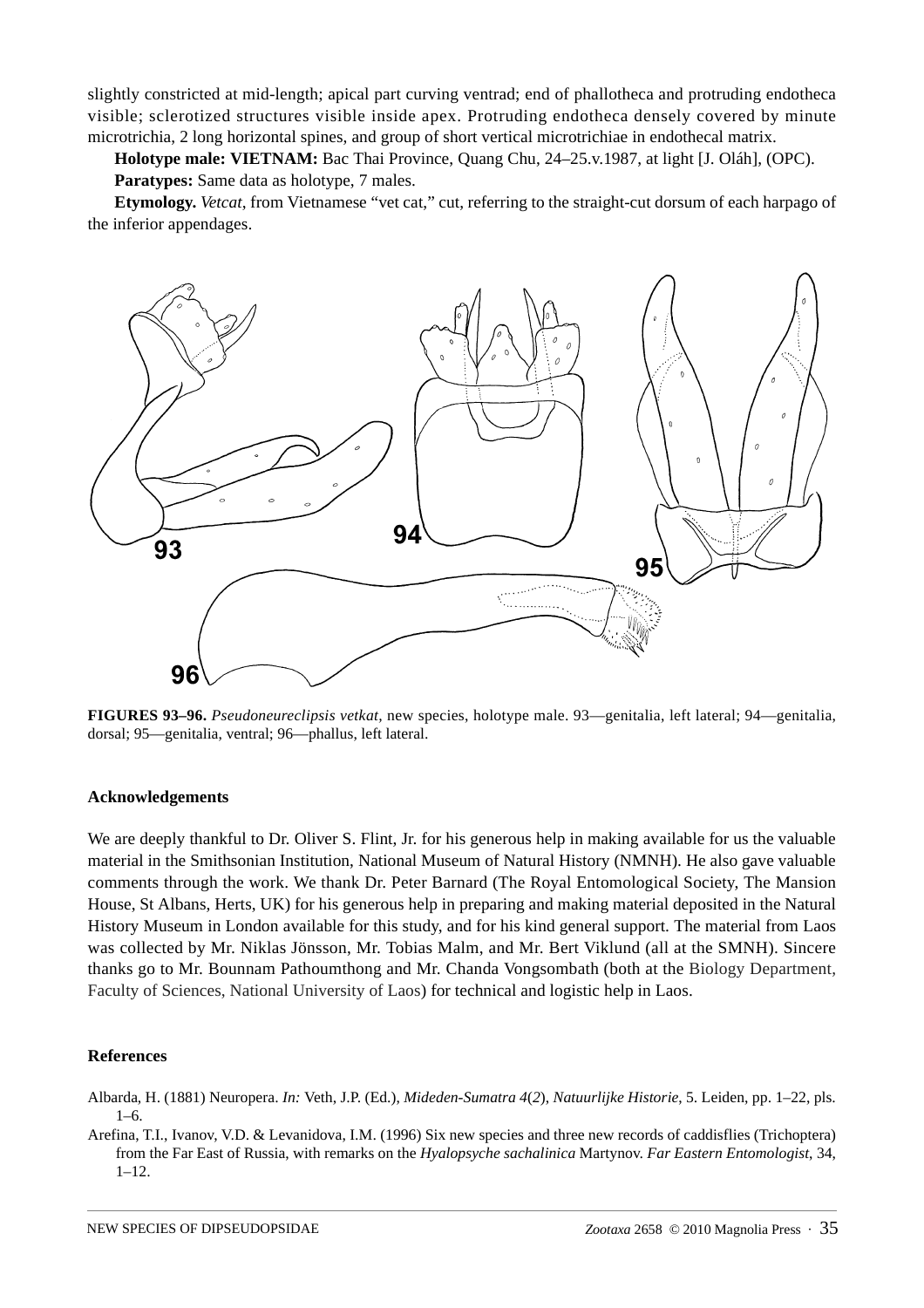Banks, N. (1907) Descriptions of new Trichoptera. *Proceedings of the Entomological Society of Washington*, 8, 117–133.

- Banks, N. (1911) Synopsis and descriptions of exotic Neuropera. *Proceedings of the Entomological Society of Washington,* 13, 99–106.
- Banks, N. (1931) XVIII.—Some neuropteroid insects from the Malay peninsula. *Journal of the Federated Malay States Museums*, 16, 377–409.

Betten, C. (1909) Notes on the Trichoptera in the Indian Museum. *Records of the Indian Museum*, 3(14), 231–242.

Evenhuis, N.L. & Samuelson, G.A. (2004) *The Insect and Spider Collections of the World Website*. Available from http:/ /hbs.bishopmuseum.org/codens/codens-r-us.html (accessed 23 April 2008).

- Fisher, F.C.J. (1962) *Trichopterorum Catalogus III Polycentropodidae and Psychomyidae*. Nederlandsche Entomologische Vereeniging, Amsterdam, 236 pp.
- Holzenthal, R.W., Blahnik, R.J., Prather, A.L. & Kjer, K.M. (2007) Order Trichoptera Kirby, 1813 (Insecta), caddisflies. *Zootaxa*, 1668, 639–698.

Iwata, M. (1927) Trichopterous larvae from Japan. *Annotationes Zoologicae Japonenses*, 11, 203–223.

- Johanson, K.A. & Espeland, M. (2010) Phylogeny of the Ecnomidae (Insecta: Trichoptera). *Cladistics*, 26, 36–48.
- Kjer, K.M, Blahnik, R.J. & Holzenthal, R.W. (2001) Phylogeny of Trichoptera (caddisflies): Characterization of signal and noise within multiple datasets. *Systematic Biology*, 50, 781–816.
- Luadee, P. & Malicky, H. (1999) Two new Trichoptera species (Polycentropodidae, Ecnomidae) from Thailand. *Braueria*, 26, 6.
- Lestage, J.A. (1925) Notes trichoptérologiques (7me Note). *Bulletin et Annales de la Société Royal d'Entomologie de Belgique,* 65, 35–44.
- Lestage, J.-A. (1936) Notes Trichopterologiques. XIV. Les composantes de la faune sud-africaine et la dispersion transafricaine de quelques espéces. *Bulletin et Annales de la Société Royal d'Entomologie de Belgique*, 76, 165–192.
- Li, Y.L., Morse, J.C. & Tachet, H. (2001) Pseudoneureclipsinae in Dipseudopsidae (Trichoptera: Hydropsychoidea), with descriptions of two new species of *Pseudoneureclipsis* from East Asia. *Aquatic Insects*, 23(2), 107–117.
- Malicky, H. (1995) Neue Köecherfliegen (Trichoptera, Insecta) aus Vietnam. *Linzer biologische Beiträge*, 27(2), 851– 885.
- Malicky, H. & Chantaramongkol, P. (1993) Neue Trichopteren aus Thailand. Teil 1: Rhyacophilidae, Hydrobiosidae, Philopotamidae, Polycentropodidae, Ecnomidae, Psychomyidae, Arctopsychidae, Hydropsychidae (Arbeiten über thailandische Köcherfliegen nr. 12). *Linzer biologische Beiträge*, 25, 433–487.
- Malicky, H., Chantaramongkol, P., Bunlue, P., Changthong, N., Nawvong, J., Nuntakwang, A., Prommi, T., Thamsenanupap, P. & Thapanya, D. (2004) 27 neue Köcherfliegen aus Thailand (Insecta, Trichoptera). *Linzer biologische Beiträge,* 36, 287–304.
- Malicky, H., Chantaramongkol, P., Cheunbarn, S. & Saengpradab, N. (2001) Einige neue Köcherfliegen (Trichoptera) aus Thailand. *Braueria*, 28, 11–14.
- Malicky, H., Chantaramongkol, P., Chaibu, P., Prommi, T., Silalom, S., Sompong, S. & Thani, I. (2000) Neue Köcherfliegen aus Thailand (Trichoptera). *Linzer biologische Beiträge*, 32, 861–874.
- Marlier, G. (1962) Genera des Trichoptéres de l'Afrique. *Annales du Musée Royale de l'Afrique Centrale*, *Série 8*  (*Zoologie*), 109, 1–261.
- Martynov, A.V. (1910) Les Trichopteres de la Siberie et des regions adjacentes. II–e partie. *Annuaire du Musée Zoologique de l'Académie Imperiale des Sciences St. Petersburg*, 15, 351–429.
- Martynov, A.V. (1914) Les Trichopteres de la Siberie et des regions adjacentes. IV–e partie. *Annuaire du Musée Zoologique de l'Académie Imperiale des Sciences St. Petersburg*, 19, 173–285.

Martynov, A.V. (1934) *Caddisflies* (*Trichoptera*, *Annulipalpia*). *Part I*. Leningrad, Academia Press, 343 pp. [In Russian].

- Martynov, A.V. (1935) On a collection of Trichoptera from the Indian Museum. *Records of the Indian Museum*, 37(2), 93–209.
- McLachlan, R. (1863) On *Anisocentropus*, a new genus of exotic Trichoptera. *Transactions of the Entomological Society of London*, (3)1, 492–496.
- McLachlan, R. (1866) Descriptions of new or little-known genera and species of exotic Trichoptera. *Transactions of the Entomological Society of London*, (3) 5, 247–278.
- [Morse, J.C. \(2008\) Trichoptera World Checklist. Available from http://entweb.clemson.edu/ database/trichopt/ \(accessed](http://entweb.clemson.edu/) 2 May 2008).
- Mosely, M.E. (1933) Synonyms in the order Trichoptera. *Annals and Magazine of Natural History* (*series 10*), 12, 497– 503.
- Navás, L. (1915) Neurópteros nuevos o poco conocidos. 4. sèrie. *Memorias de la Real Academia de Ciencias y Artes de Barcelona*, 11 (23), 373–398.
- Navás, L. (1930) Insectos del Museo de Parie (6<sup>ª</sup> serie). *Brotéria*, *Série zoologia*, 26(3), 120-144.
- Neboiss, A. (1980) First record of the subfamily Hyalopsychinae from Australia (Trichoptera: Polycentropodidae). *Archiv für Hydrobiologie*, 90, 357–361.
- Neboiss, A. (1989) Caddis-flies (Trichoptera) of the families Polycentropodidae and Hyalopsychidae from Dumoga-